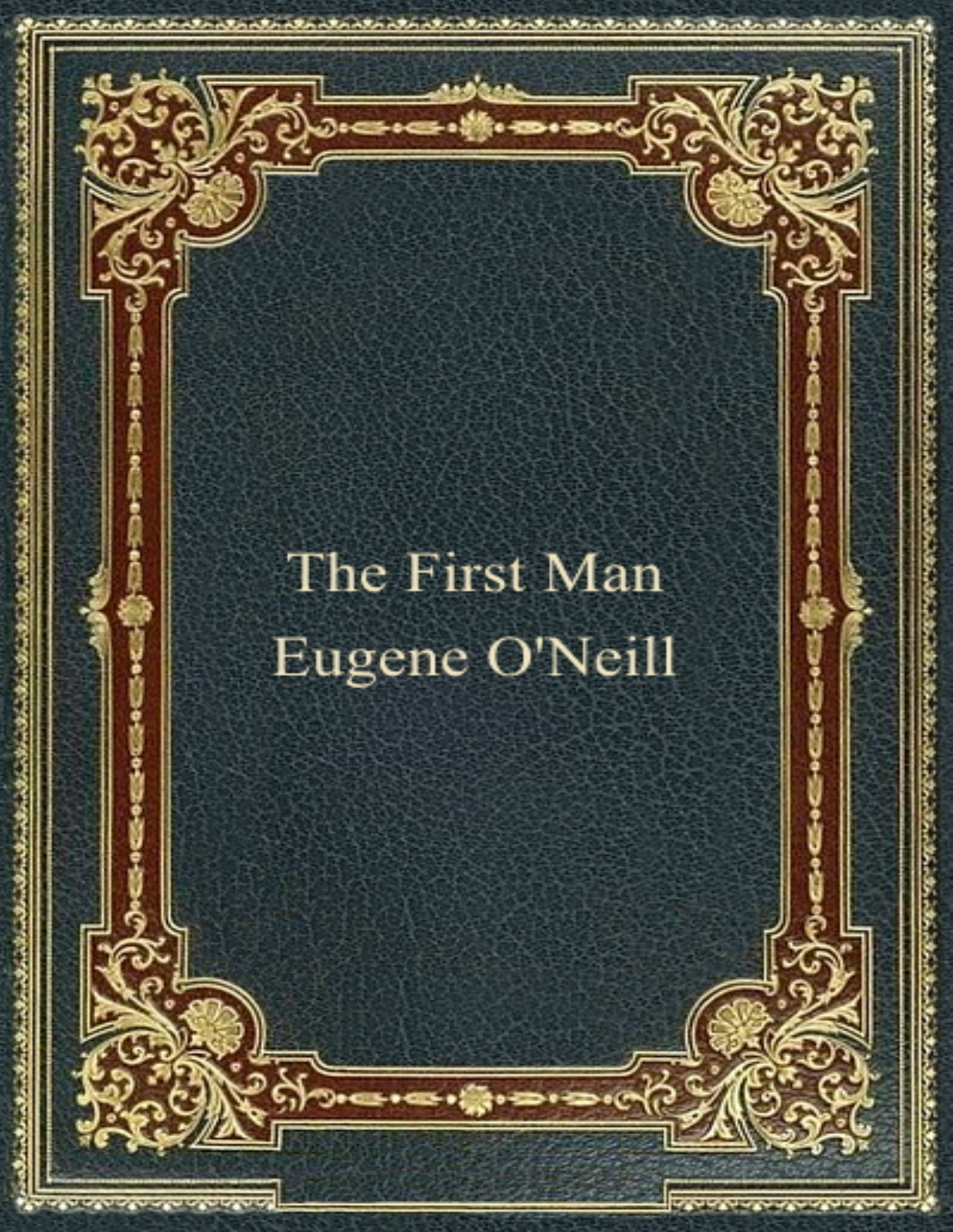https://onemorelibrary.com

# **The First Man**

## **Eugene O'Neill**

Boni and Liveright, New York, 1922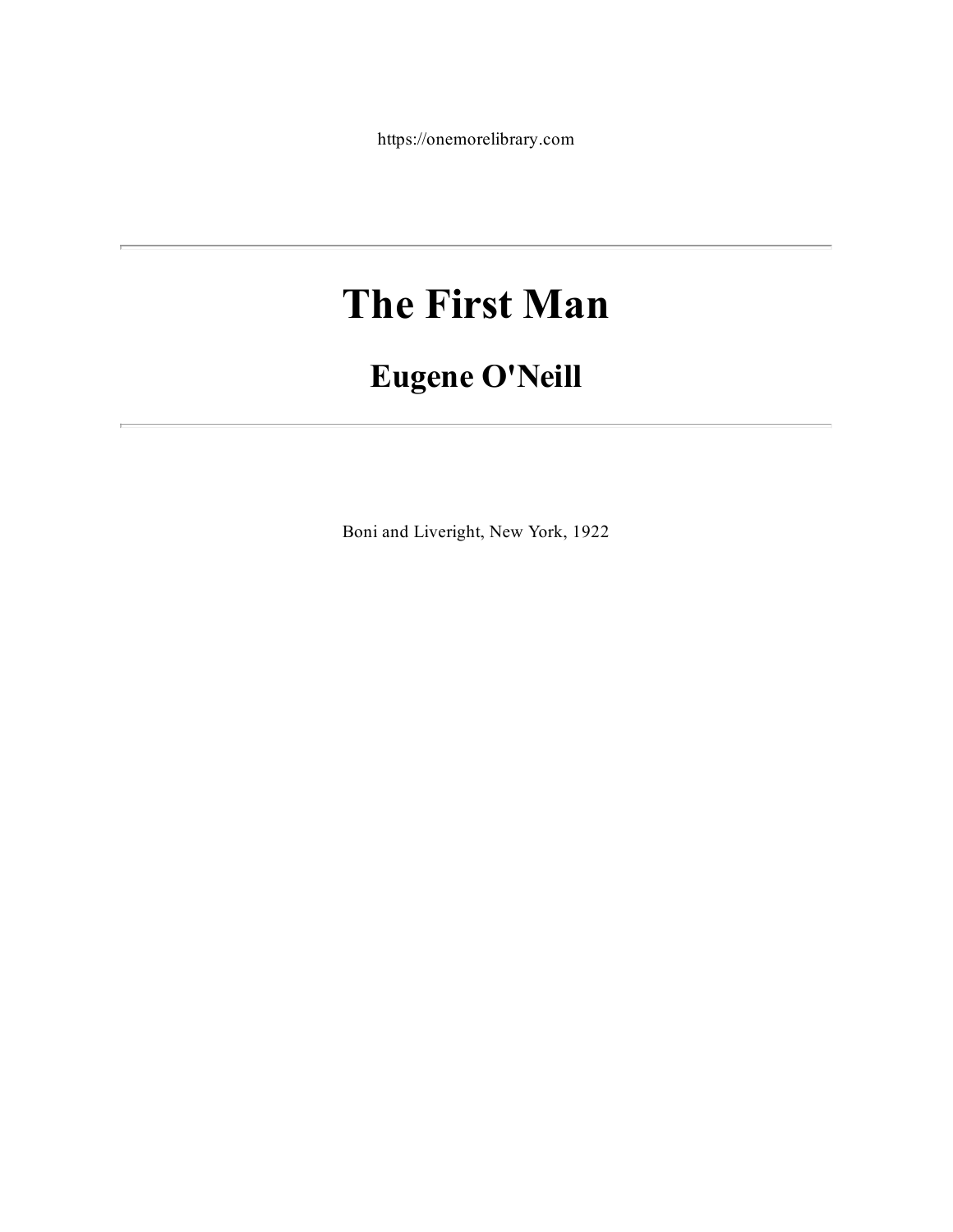# **"THE FIRST MAN"**

### **A PLAY IN FOUR ACTS**

**BY**

## **EUGENE O'NEILL**

**CHARACTERS**

CURTIS JAYSON MARTHA, his wife JOHN JAYSON, his father, a banker JOHN, JR., his brother RICHARD, his brother ESTHEE (MRS. MARK SHEFFIELD), his sister LILY, his sister MRS. DAVIDSON, his father's aunt MARK SHEFFIELD, a lawyer EMILY, JOHN JR.'S wife RICHARD BIGELOW A MAID A TRAINED NURSE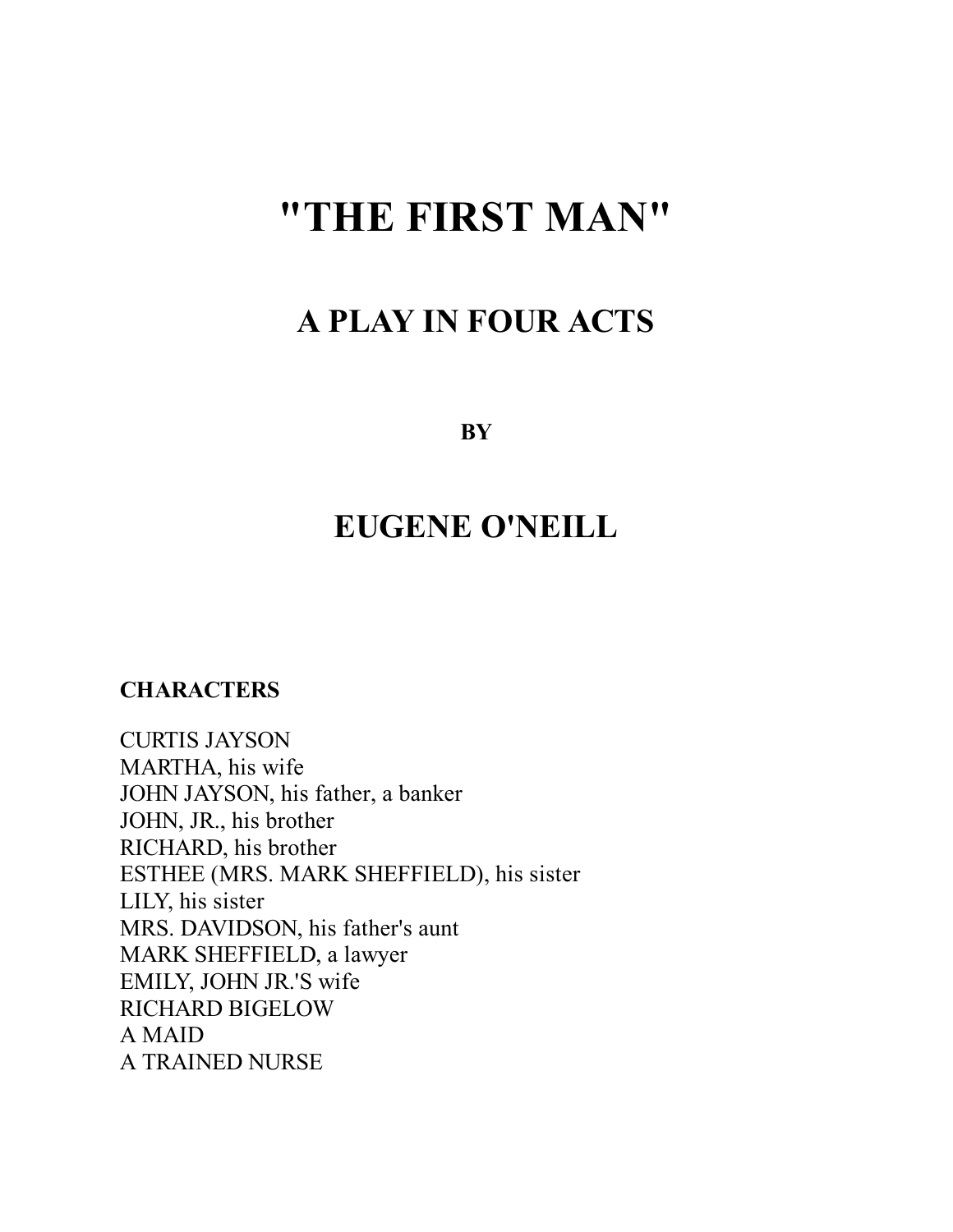TIME—The Present

## **SCENES**

#### **[ACT](file:///tmp/calibre_4.11.2_tmp_uIHefX/a9CIaY_pdf_out/OEBPS/Text/%40public%40vhost%40g%40gutenberg%40html%40files%404026%404026-h%404026-h-0.htm.html#act1) I**

Living-room in the house of CURTIS JAYSON, Bridgetown, Conn.—an afternoon in early Fall.

#### **[ACT](file:///tmp/calibre_4.11.2_tmp_uIHefX/a9CIaY_pdf_out/OEBPS/Text/%40public%40vhost%40g%40gutenberg%40html%40files%404026%404026-h%404026-h-0.htm.html#act2) II**

CURTIS' study—morning of the following day.

#### **[ACT](file:///tmp/calibre_4.11.2_tmp_uIHefX/a9CIaY_pdf_out/OEBPS/Text/%40public%40vhost%40g%40gutenberg%40html%40files%404026%404026-h%404026-h-0.htm.html#act3) III**

The same—three o'clock in the morning of a day in early spring of the next year.

#### **[ACT](file:///tmp/calibre_4.11.2_tmp_uIHefX/a9CIaY_pdf_out/OEBPS/Text/%40public%40vhost%40g%40gutenberg%40html%40files%404026%404026-h%404026-h-0.htm.html#act4) IV**

Same as Act I—three days later.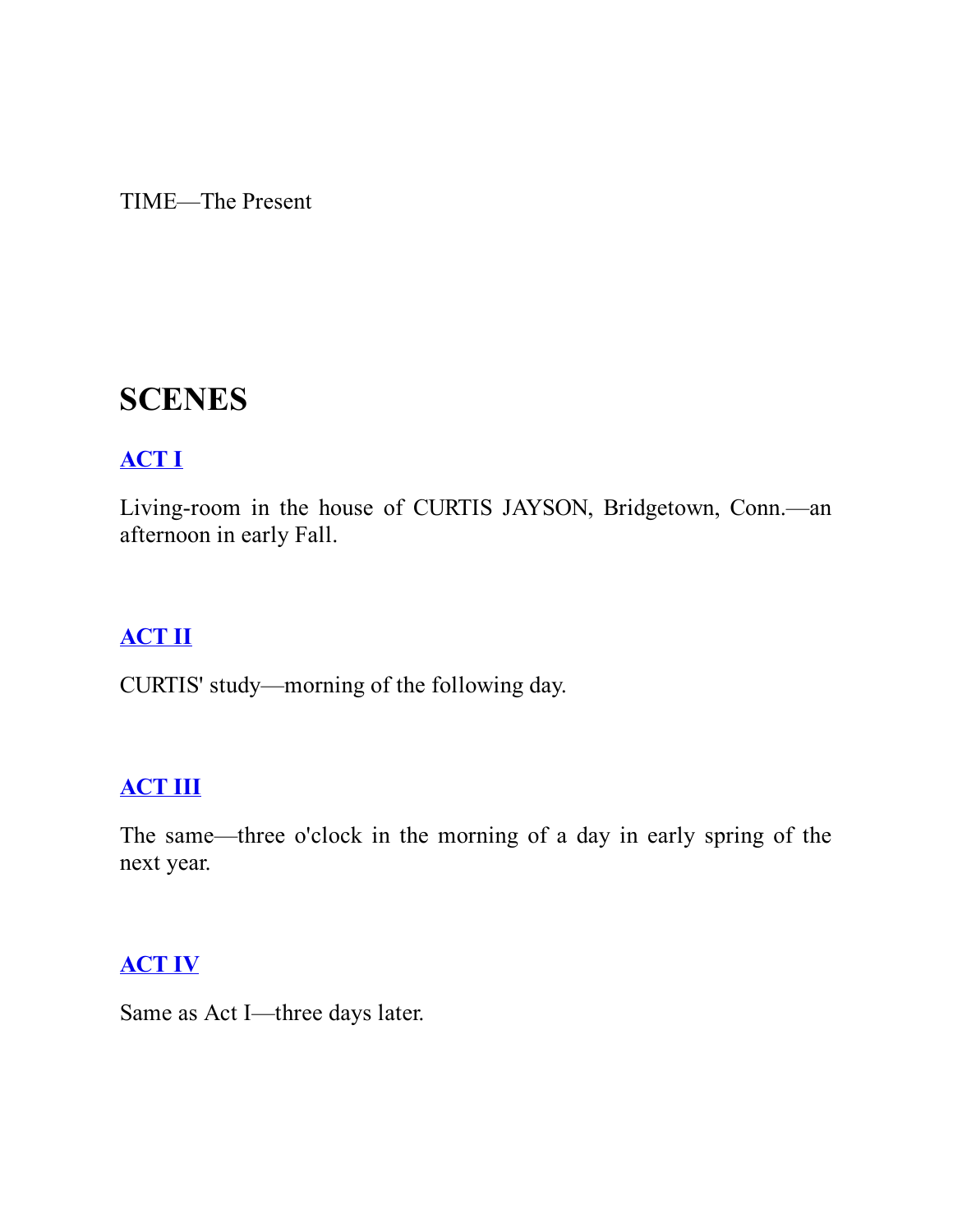#### **ACT I**

SCENE—Living-room of CURTIS JAYSON'S house in Bridgetown, Conn. A large, comfortable room. On the left, an arm-chair, a big open fireplace, a writing desk with chair in far left corner. On this side there is also a door leading into CURTIS' study. In the rear, center, a double doorway opening on the hall and the entryway. Bookcases are built into the wall on both sides of this doorway. In the far right corner, a grand piano. Three large windows looking out on the lawn, and another arm-chair, front, are on this right side of the room. Opposite the fireplace is a couch, facing front. Opposite the windows on the right is a long table with magazines, reading lamp, etc. Four chairs are grouped about the table. The walls and ceiling are in a French gray color. A great rug covers most of the hardwood floor.

It is around four o'clock of a fine afternoon in early fall.

As the curtain rises, MARTHA, CURTIS and BIGELOW are discovered. MARTHA is a healthy, fine-looking woman of thirty-eight. She does not appear this age for her strenuous life in the open has kept her young and fresh. She possesses the frank, clear, direct quality of outdoors, outspoken and generous. Her wavy hair is a dark brown, her eyes blue-gray. CURTIS JAYSON is a tall, rangy, broad-shouldered man of thirty-seven. While spare, his figure has an appearance of rugged health, of great nervous strength held in reserve. His square-jawed, large-featured face retains an eager boyish enthusiasm in spite of its prevailing expression of thoughtful, preoccupied aloofness. His crisp dark hair is graying at the temples. EDWARD BIGELOW is a large, handsome man of thirty-nine. His face shows culture and tolerance, a sense of humor, a lazy unambitious contentment. CURTIS is reading an article in some scientific periodical, seated by the table. MARTHA and BIGELOW are sitting nearby, laughing and chatting.

BIGELOW—[Is talking with a comically worried but earnest air.] Do you know, I'm getting so I'm actually afraid to leave them alone with that governess. She's too romantic. I'll wager she's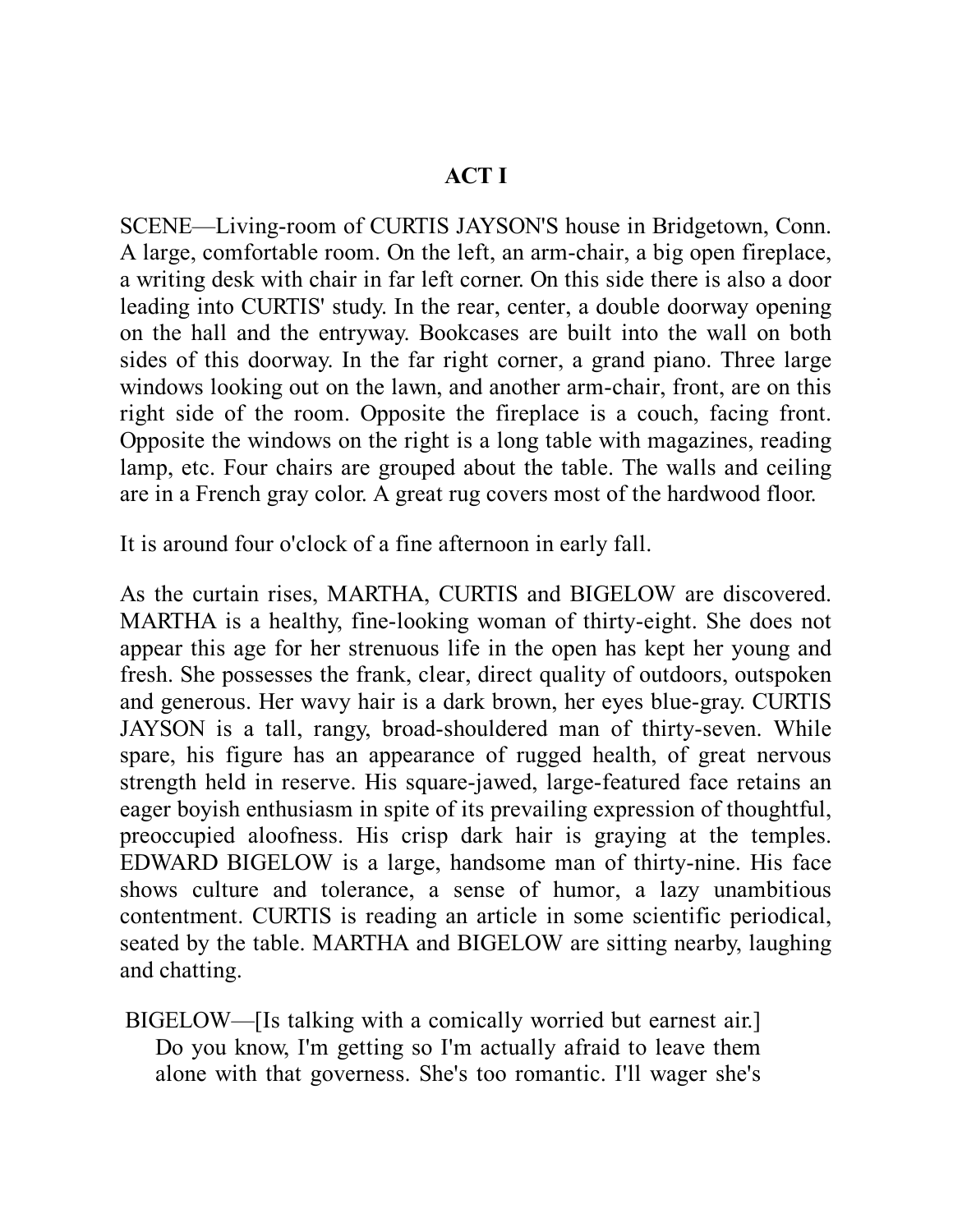got a whole book full of ghost stories, superstitions, and yellow-journal horrors up her sleeve.

- MARTHA—Oh, pooh! Don't go milling around for trouble. When I was a kid I used to get fun out of my horrors.
- BIGELOW—But I imagine you were more courageous than most of us.
- MARTHA—Why?
- BIGELOW—Well, Nevada—the Far West at that time—I should think a child would have grown so accustomed to violent scenes—
- MARTHA—[Smiling.] Oh, in the mining camps; but you don't suppose my father lugged me along on his prospecting trips, do you? Why, I never saw any rough scenes until I'd finished with school and went to live with father in Goldfield.
- BIGELOW—[Smiling.] And then you met Curt.
- MARTHA—Yes—but I didn't mean he was a rough scene. He was very mild even in those days. Do tell me what he was like at Cornell.
- BIGELOW—A romanticist—and he still is!
- MARTHA—[Pointing at CURTIS with gay mischief.] What! That sedate man! Never!
- CURTIS—[Looking up and smiling at them both affectionately lazily.] Don't mind him, Martha. He always was crazy.
- BIGELOW—[To CURT—accusingly.] Why did you elect to take up mining engineering at Cornell instead of a classical degree at the Yale of your fathers and brothers? Because you had been reading Bret Harte in prep. school and mistaken him for a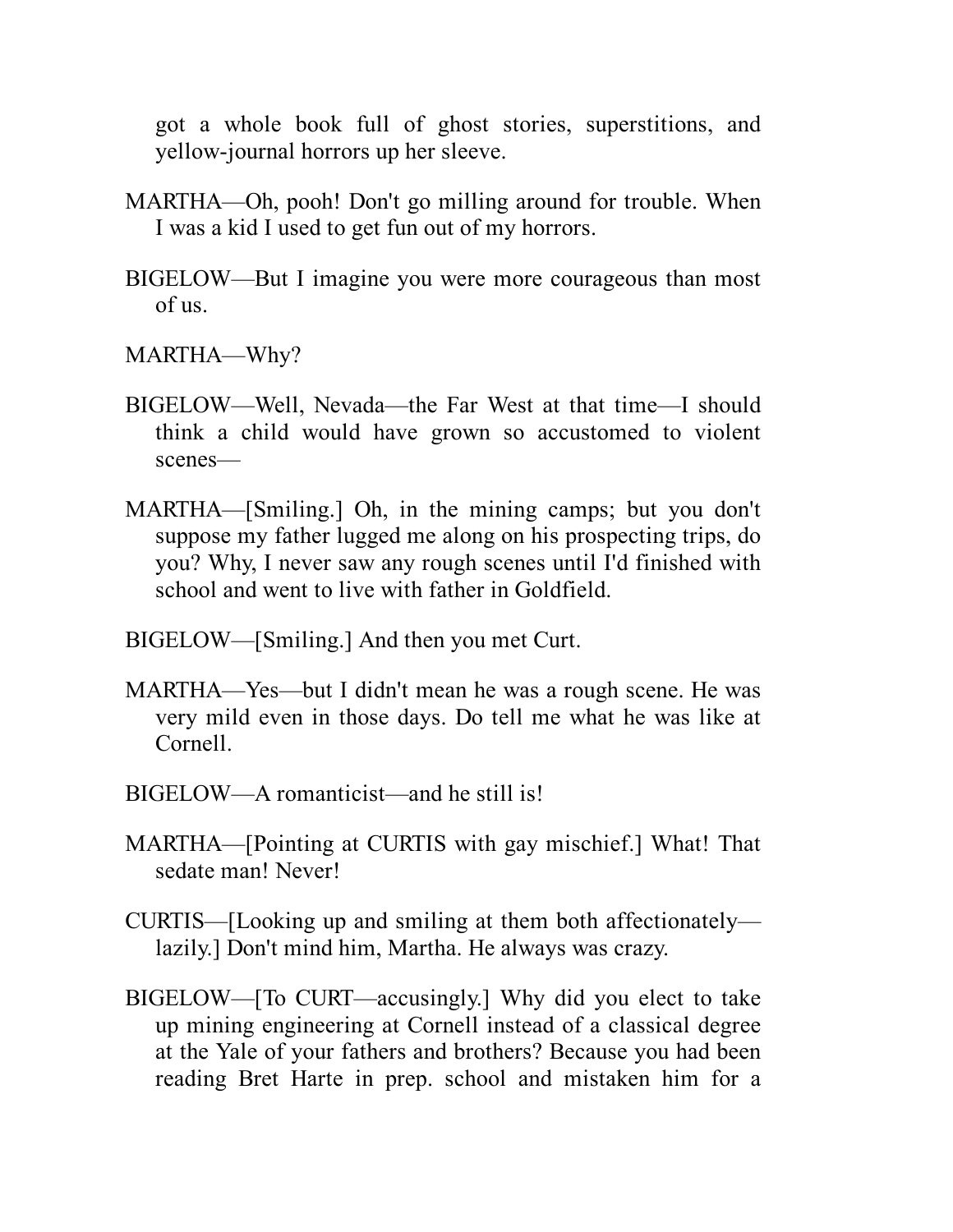modern realist. You devoted four years to grooming yourself for another outcast of Poker Flat. [MARTHA laughs.]

- CURTIS—[Grinning.] It was you who were hypnotized by Harte so much so that his West of the past is still your blinded New England-movie idea of the West at present. But go on. What next?
- BIGELOW—Next? You get a job as engineer in that Goldfield mine—but you are soon disillusioned by a laborious life where six-shooters are as rare as nuggets. You try prospecting. You find nothing but different varieties of pebbles. But it is necessary to your nature to project romance into these stones, so you go in strong for geology. As a geologist, you become a slave to the Romance of the Rocks. It is but a step from that to anthropology—the last romance of all. There you find yourself —because there is no further to go. You win fame as the most proficient of young skull-hunters—and wander over the face of the globe, digging up bones like an old dog.
- CURTIS—[With a laugh.] The man is mad, Martha.
- BIGELOW—Mad! What an accusation to come from one who is even now considering setting forth on a five-year excavating contest in search of the remains of our gibbering ancestor, the First Man!
- CURTIS—[With sudden seriousness.] I'm not considering it any longer. I've decided to go.
- MARTHA—[Starting—the hurt showing in her voice.] When did you decide?
- CURTIS—I only really came to a decision this morning. [With a seriousness that forces BIGELOW'S interested attention.] It's a case of got to go. It's a tremendous opportunity that it would be a crime for me to neglect.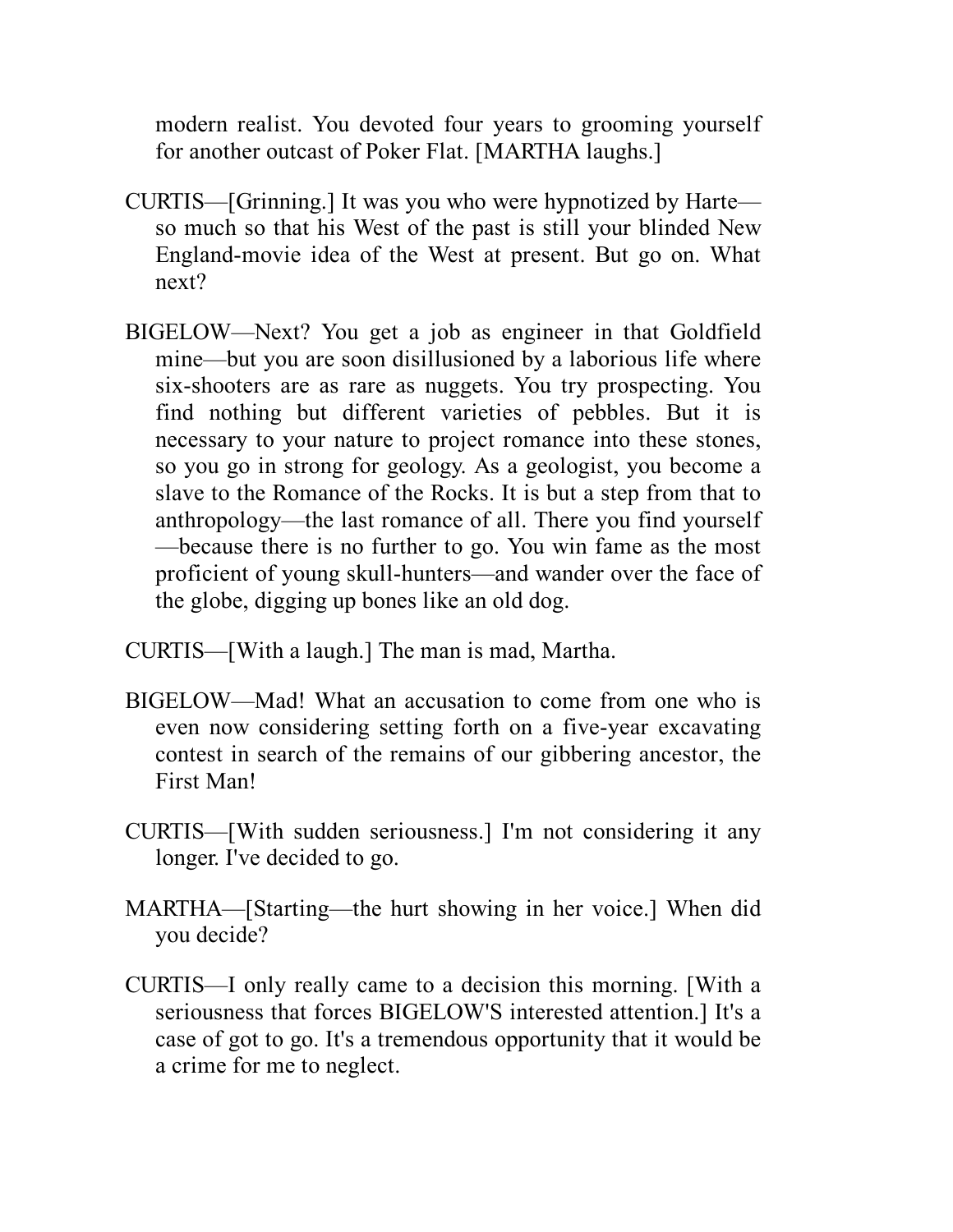- BIGELOW—And a big honor, too, isn't it, to be picked as a member of such a large affair?
- CURTIS—[With a smile.] I guess it's just that they want all the men with considerable practical experience they can get. There are bound to be hardships and they know I'm hardened to them. [Turning to his wife with an affectionate smile.] We haven't roughed it in the queer corners for the last ten years without knowing how it's done, have we, Martha?
- MARTHA—[Dully.] No, Curt.
- CURTIS—[With an earnest enthusiasm.] And this expedition IS what you call a large affair, Big. It's the largest thing of its kind ever undertaken. The possibilities, from the standpoint of anthropology, are limitless.
- BIGELOW—[With a grin.] Aha! Now we come to the Missing Link!
- CURTIS—[Frowning.] Darn your Barnum and Bailey circus lingo, Big. This isn't a thing to mock at. I should think the origin of man would be something that would appeal even to your hothouse imagination. Modern science believes—knows—that Asia was the first home of the human race. That's where we're going, to the great Central Asian plateau north of the Himalayas.
- BIGELOW—[More soberly.] And there you hope to dig up—our first ancestor?
- CURTIS—It's a chance in a million, but I believe we may, myself —at least find authentic traces of him so that we can reconstruct his life and habits. I was up in that country a lot while I was mining advisor to the Chinese government—did some of my own work on the side. The extraordinary results I obtained with the little means at my disposal convinced me of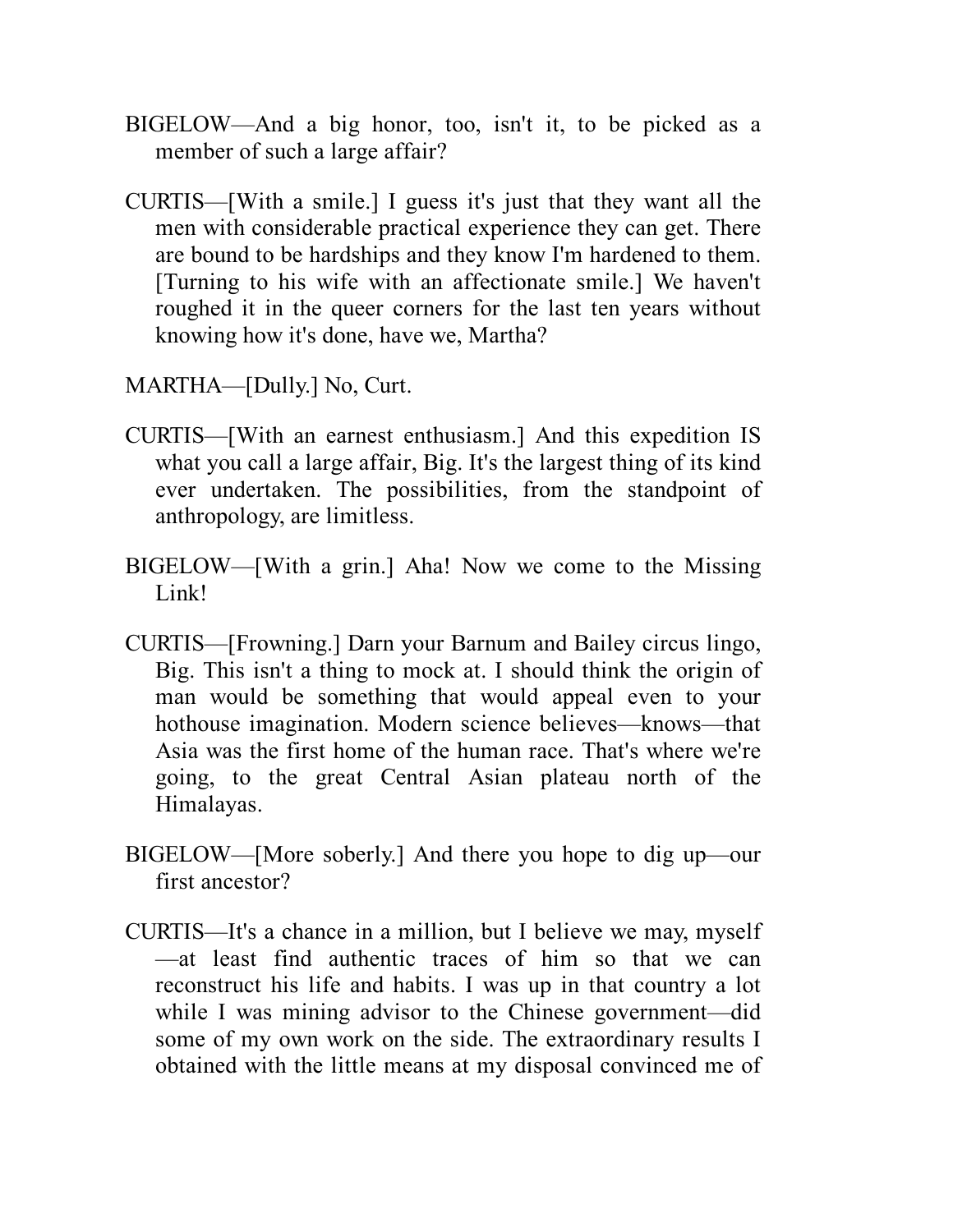the riches yet to be uncovered. The First Man may be among them.

- BIGELOW—[Turning to MARTHA.] And you were with him on that Asian plateau?
- MARTHA—Yes, I've always been with him.
- CURTIS—You bet she has. [He goes over and puts his hand on his wife's shoulder affectionately.] Martha's more efficient than a whole staff of assistants and secretaries. She knows more about what I'm doing than I do half the time. [He turns toward his study.] Well, I guess I'll go in and work some.
- MARTHA—[Quietly.] Do you need me now, Curt?
- BIGELOW—[Starting up.] Yes, if you two want to work together, why just shoo me—
- CURTIS—[Puts both hands on his shoulders and forces him to his seat again.] No. Sit down, Big. I don't need Martha now. [Coming over to her, bends down and kisses her—rather mockingly.] I couldn't deprive Big of an audience for his confessions of a fond parent.
- BIGELOW—Aha! Now it's you who are mocking at something you know nothing about. [An awkward silence follows this remark.]
- CURTIS—[Frowning.] I guess you're forgetting, aren't you, Big? [He turns and walks into his study, closing the door gently behind him.]
- MARTHA—[After a pause—sadly.] Poor Curt.
- BIGELOW—[Ashamed and confused.] I had forgotten—
- MARTHA—The years have made me reconciled. They haven't Curt. [She sighs—then turns to BIGELOW with a forced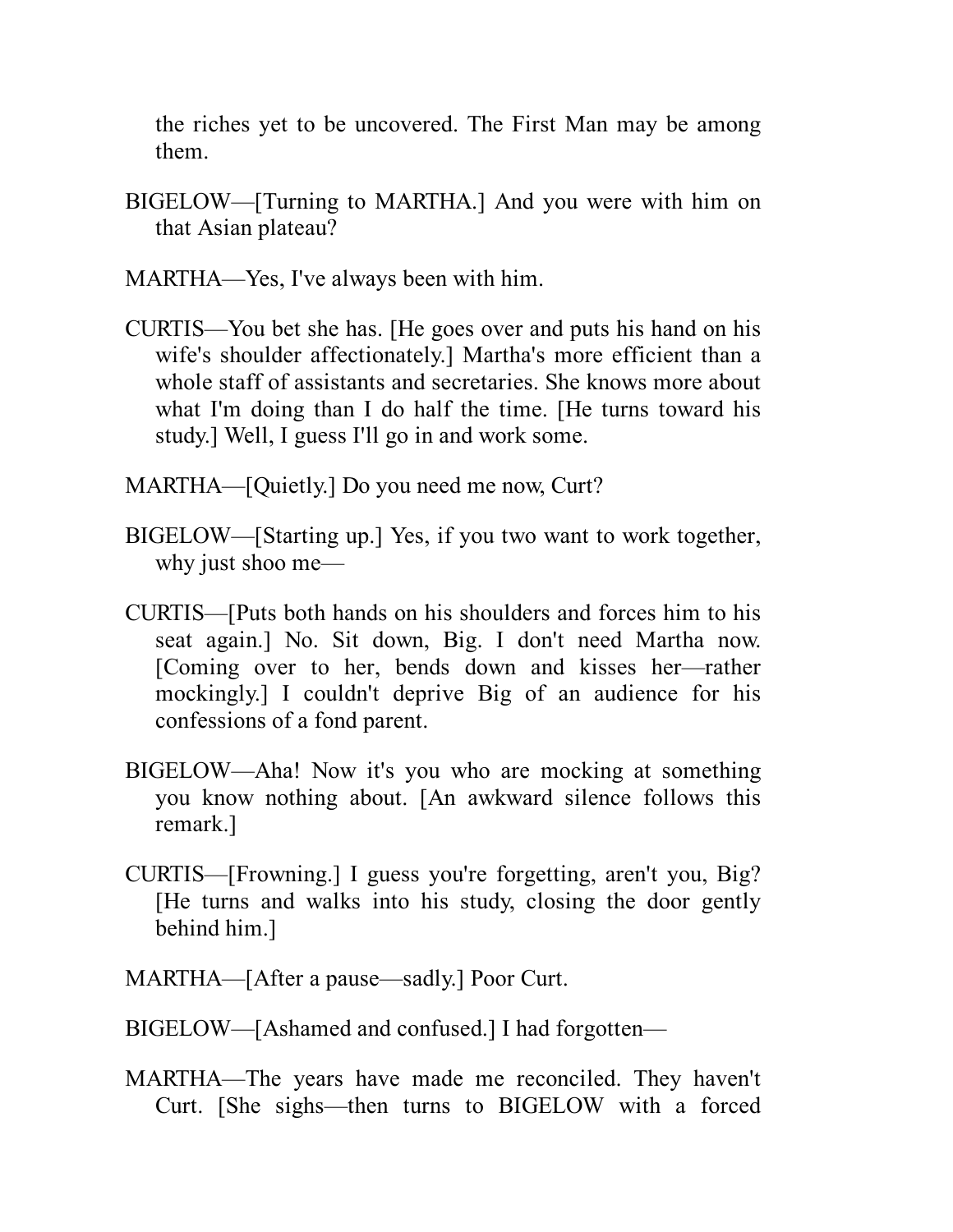smile.] I suppose it's hard for any of you back here to realize that Curt and I ever had any children.

BIGELOW—[After a pause.] How old were they when—?

MARTHA—Three years and two—both girls. [She goes on sadly.] We had a nice little house in Goldfield. [Forcing a smile.] We were very respectable home folks then. The wandering came later, after—It was a Sunday in winter when Curt and I had gone visiting some friends. The nurse girl fell asleep—or something—and the children sneaked out in their underclothes and played in the snow. Pneumonia set in—and a week later they were both dead.

BIGELOW—[Shocked.] Good heavens!

- MARTHA—We were real lunatics for a time. And then when we'd calmed down enough to realize—how things stood with us—we swore we'd never have children again—to steal away their memory. It wasn't what you thought—romanticism—that set Curt wandering—and me with him. It was a longing to lose ourselves—to forget. He flung himself with all his power into every new study that interested him. He couldn't keep still, mentally or bodily—and I followed. He needed me—then—so dreadfully!
- BIGELOW—And is it that keeps driving him on now?
- MARTHA—Oh, no. He's found himself. His work has taken the place of the children.
- BIGELOW—And with you, too?
- MARTHA—[With a wan smile.] Well, I've helped—all I could. His work has me in it, I like to think—and I have him.
- BIGELOW—[Shaking his head.] I think people are foolish to stand by such an oath as you took—forever. [With a smile.]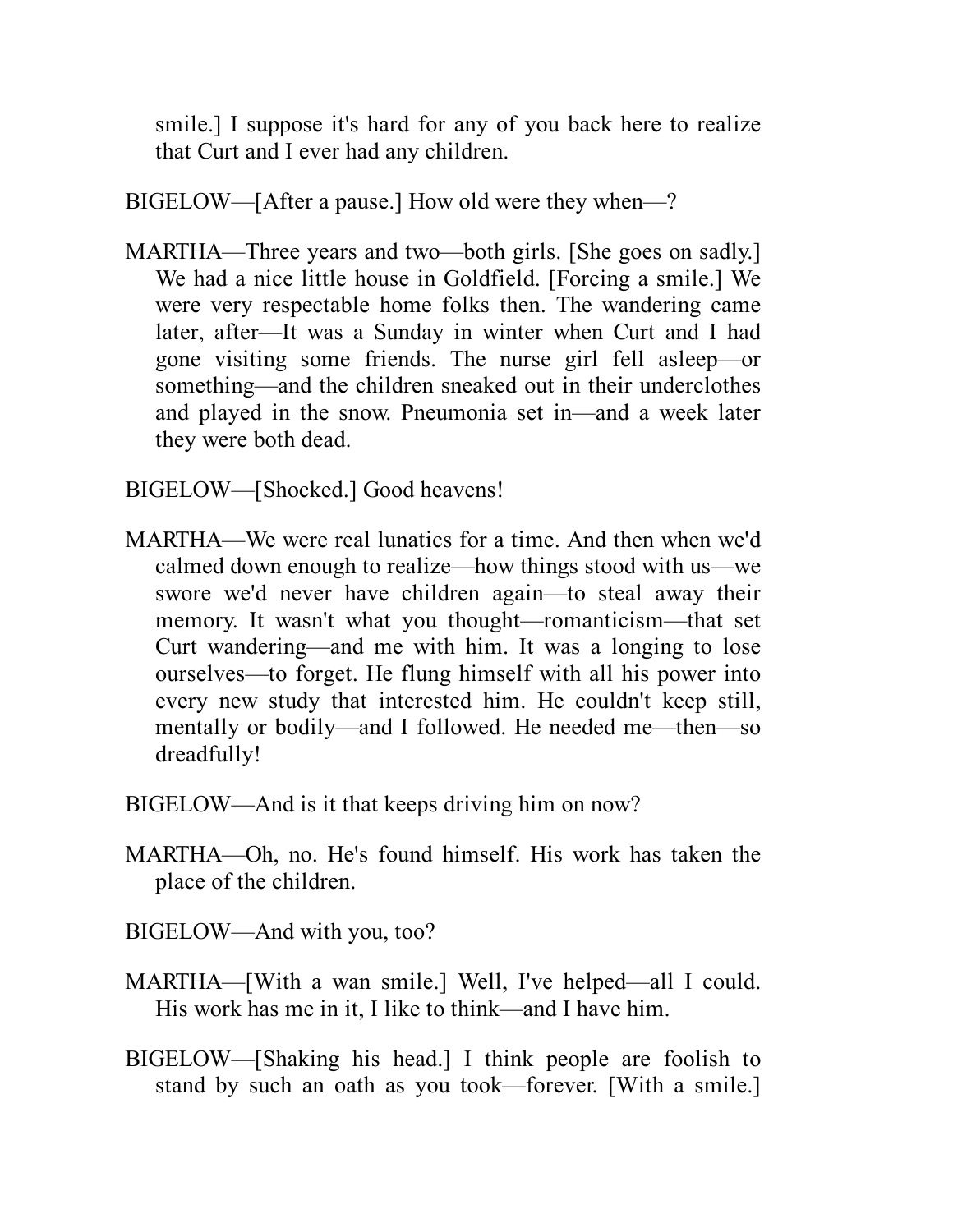Children are a great comfort in one's old age, I've tritely found.

MARTHA—[Smiling.] Old age!

- BIGELOW—I'm knocking at the door of fatal forty.
- MARTHA—[With forced gaiety.] You're not very tactful, I must say. Don't you know I'm thirty-eight?
- BIGELOW—[Gallantly.] A woman is as old as she looks. You're not thirty yet.
- MARTHA—[Laughing.] After that nice remark I'll have to forgive you everything, won't I? [LILY JAYSON comes in from the rear. She is a slender, rather pretty girl of twenty-five. The stamp of college student is still very much about her. She rather insists on a superior, intellectual air, is full of nervous, thwarted energy. At the sight of them sitting on the couch together, her eyebrows are raised.]
- LILY—[Coming into the room—breezily.] Hello, Martha. Hello, Big. [They both get up with answering "Hellos."] I walked right in regardless. Hope I'm not interrupting.

MARTHA—Not at all.

- LILY—[Sitting down by the table as MARTHA and BIGELOW resume their seats on the lounge.] I must say it sounded serious. I heard you tell Big you'd forgive him everything, Martha. [Dryly—with a mocking glance at BIGELOW.] You're letting yourself in for a large proposition.
- BIGELOW—[Displeased but trying to smile it off.] The past is never past for a dog with a bad name, eh, Lily? [LILY laughs. BIGELOW gets up.] If you want to reward me for my truthfulness, Mrs. Jayson, help me take the kids for an airing in the car. I know it's an imposition but they've grown to expect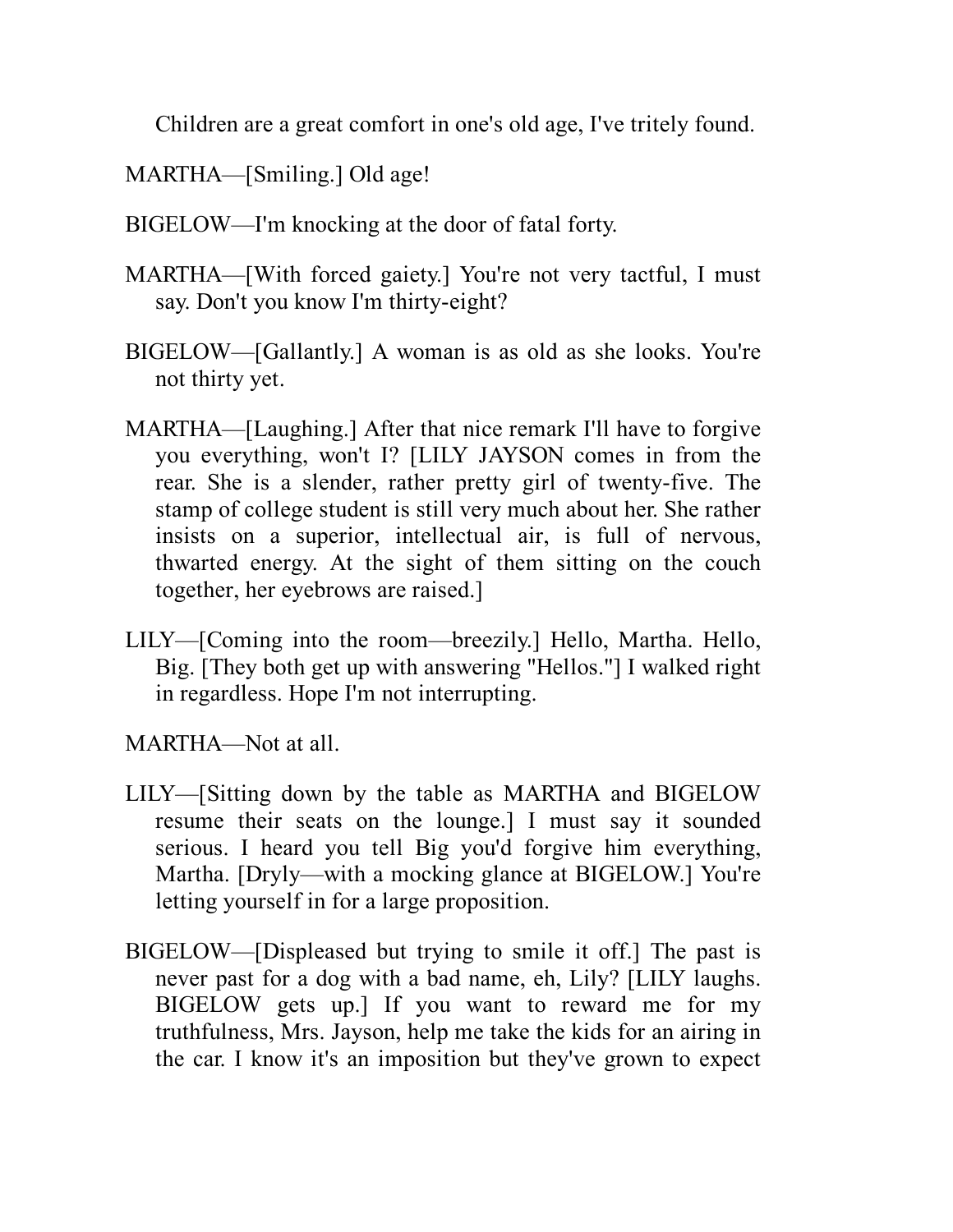you. [Glancing at his watch.] By Jove, I'll have to run along. I'll get them and then pick you up here. Is that all right?

MARTHA—Fine.

- BIGELOW—I'll run, then. Good-by, Lily. [She nods. BIGELOW goes out rear.]
- MARTHA—[Cordially.] Come on over here, Lily.
- LILY—[Sits on couch with MARTHA—after a pause—with a smile.] You were forgetting, weren't you?

MARTHA—What?

- LILY—That you'd invited all the family over here to tea this afternoon. I'm the advance guard.
- MARTHA—[Embarrassed.] So I was! How stupid!
- LILY—[With an inquisitive glance at MARTHA'S face but with studied carelessness.] Do you like Bigelow?
- MARTHA—Yes, very much. And Curt thinks the world of him.
- LILY—Oh, Curt is the last one to be bothered by anyone's morals. Curt and I are the unconventional ones of the family. The trouble with Bigelow, Martha, is that he was too careless to conceal his sins—and that won't go down in this Philistine small town. You have to hide and be a fellow hypocrite or they revenge themselves on you. Bigelow didn't. He flaunted his love-affairs in everyone's face. I used to admire him for it. No one exactly blamed him, in their secret hearts. His wife was a terrible, straitlaced creature. No man could have endured her. [Disgustedly.] After her death he suddenly acquired a bad conscience. He'd never noticed the children before. I'll bet he didn't even know their names. And then, presto, he's about in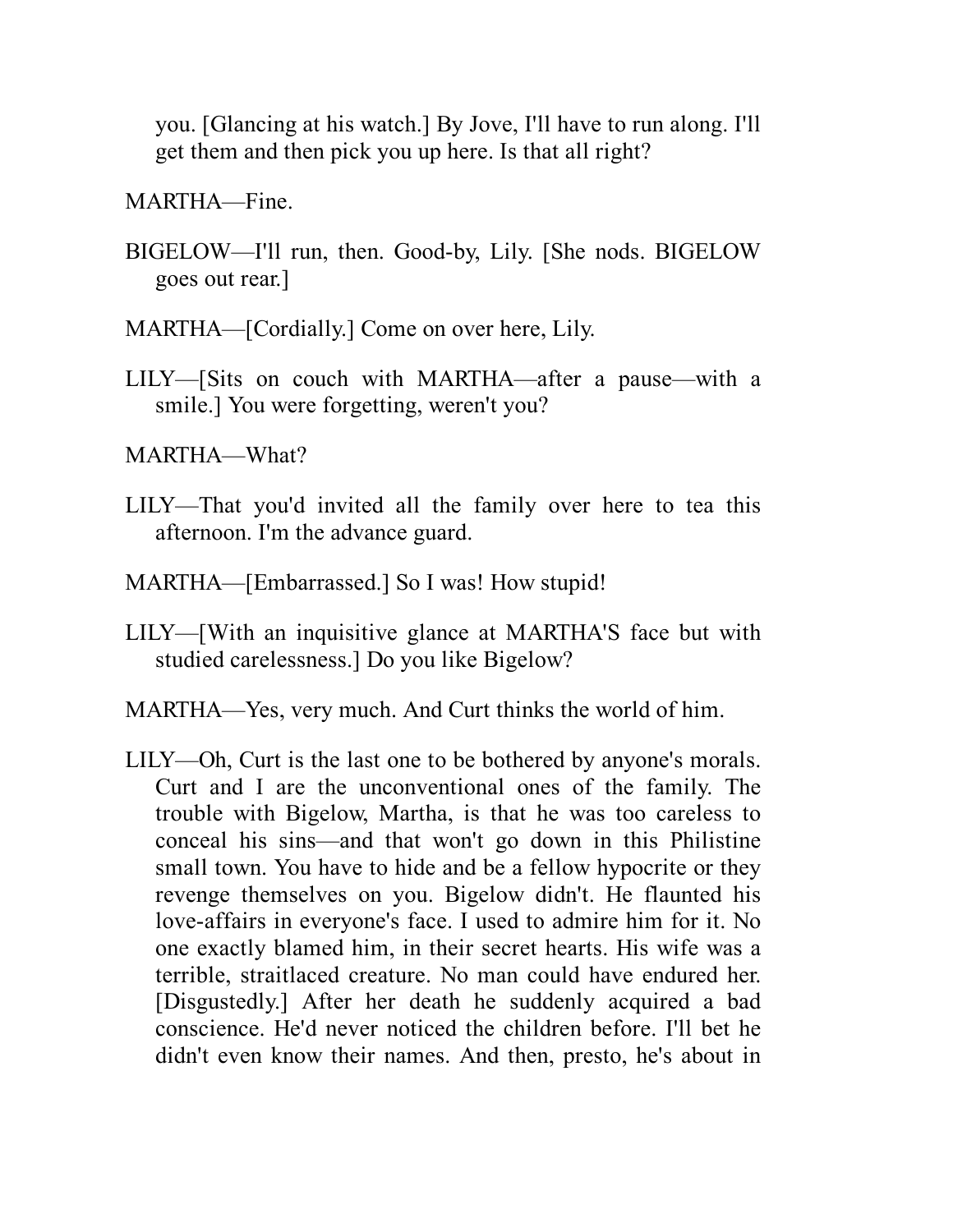our midst giving an imitation of a wet hen with a brood of ducks. It's a bore, if you ask me.

- MARTHA—[Flushing.] I think it's very fine of him.
- LILY—[Shaking her head.] His reform is too sudden. He's joined the hypocrites, I think.
- MARTHA—I'm sure he's no hypocrite. When you see him with the children—
- LILY—Oh, I know he's a good actor. Lots of women have been in love with him. [Then suddenly.] You won't be furious if I'm very, very frank, will you, Martha?
- MARTHA—[Surprised.] No, of course not, Lily.
- LILY—Well, I'm the bearer of a message from the Jayson family.
- MARTHA—[Astonished.] A message? For me?
- LILY—Don't think that I have anything to do with it. I'm only a Victor record of their misgivings. Shall I switch it going? Well, then, father thinks, brother John and wife, sister Esther and husband all think that you are unwisely intimate with this same Bigelow.
- MARTHA—[Stunned.] I? Unwisely intimate—? [Suddenly laughing with amusement.] Well, you sure are funny people!
- LILY—No, we're not funny. We'd be all right if we were. On the contrary, we're very dull and deadly. Bigelow really has a villainous rep. for philandering. But, of course, you didn't know that.
- MARTHA—[Beginning to feel resentful—coldly.] No, I didn't and I don't care to know it now.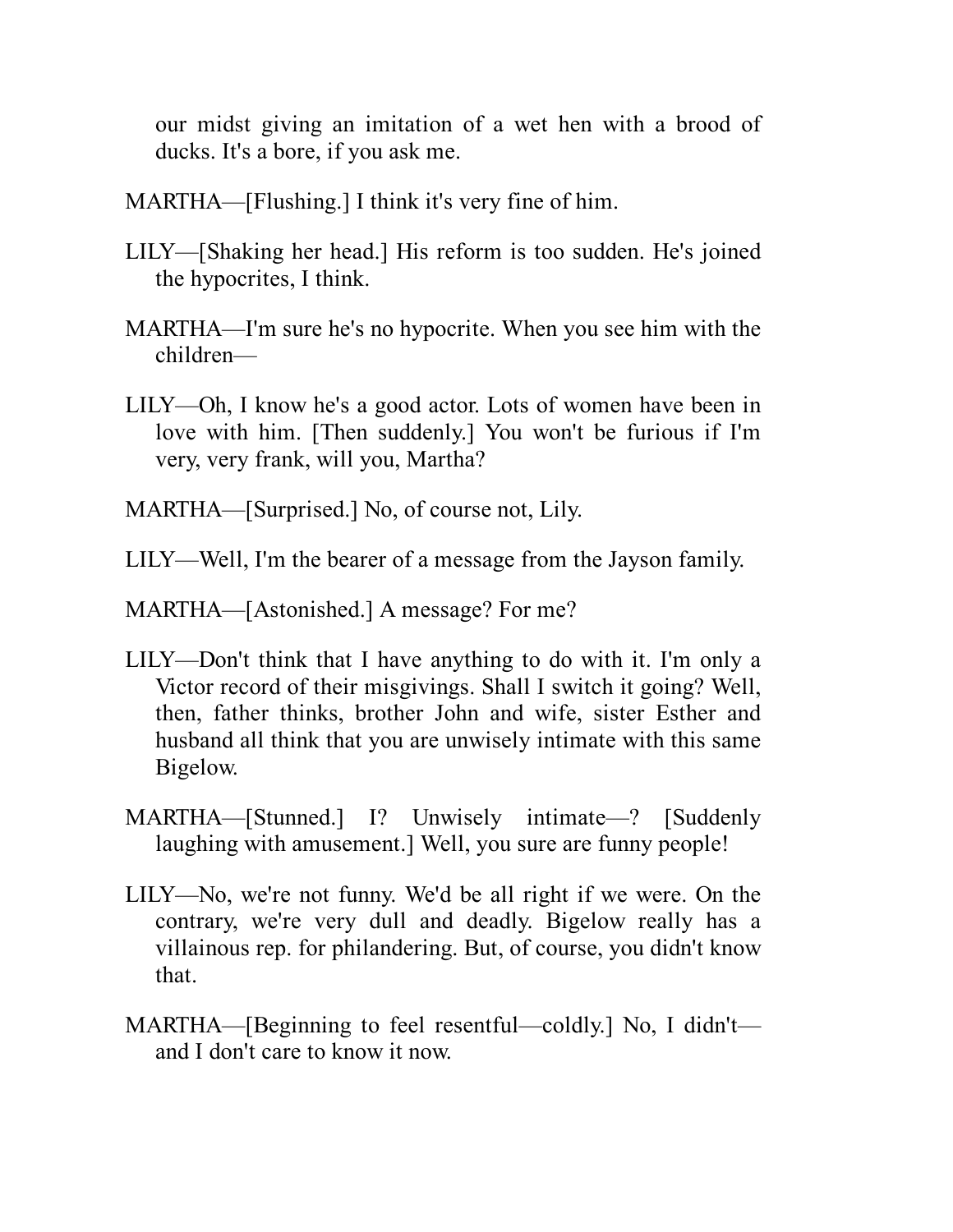- LILY—[Calmly.] I told them you wouldn't relish their silly advice. [In a very confidential, friendly tone.] Oh, I hate their narrow small-town ethics as much as you do, Martha. I sympathize with you, indeed I do. But I have to live with them and so, for comfort's sake, I've had to make compromises. And you're going to live in our midst from now on, aren't you? Well then, you'll have to make compromises, too—if you want any peace.
- MARTHA—But-compromises about what? [Forcing a laugh.] I refuse to take it seriously. How anyone could think—it's too absurd.
- LILY—What set them going was Big's being around such an awful lot the weeks Curt was in New York, just after you'd settled down here. You must acknowledge he was-very much present then, Martha.
- MARTHA—But it was on account of his children. They were always with him.
- LILY—The town doesn't trust this sudden fond parenthood, Martha. We've known him too long, you see.
- MARTHA—But he's Curt's oldest and best friend.
- LILY—We've found they always are.
- MARTHA—[Springing to her feet—indignantly.] It's a case of evil minds, it seems to me—and it would be extremely insulting if I didn't have a sense of humor. [Resentfully.] You can tell your family, that as far as I'm concerned, the town may—
- LILY—Go to the devil. I knew you'd say that. Well, fight the good fight. You have all my best wishes. [With a sigh.] I wish I had something worth fighting for. Now that I'm through with college, my occupation's gone. All I do is read book after book. The only live people are the ones in books, I find, and the only live life.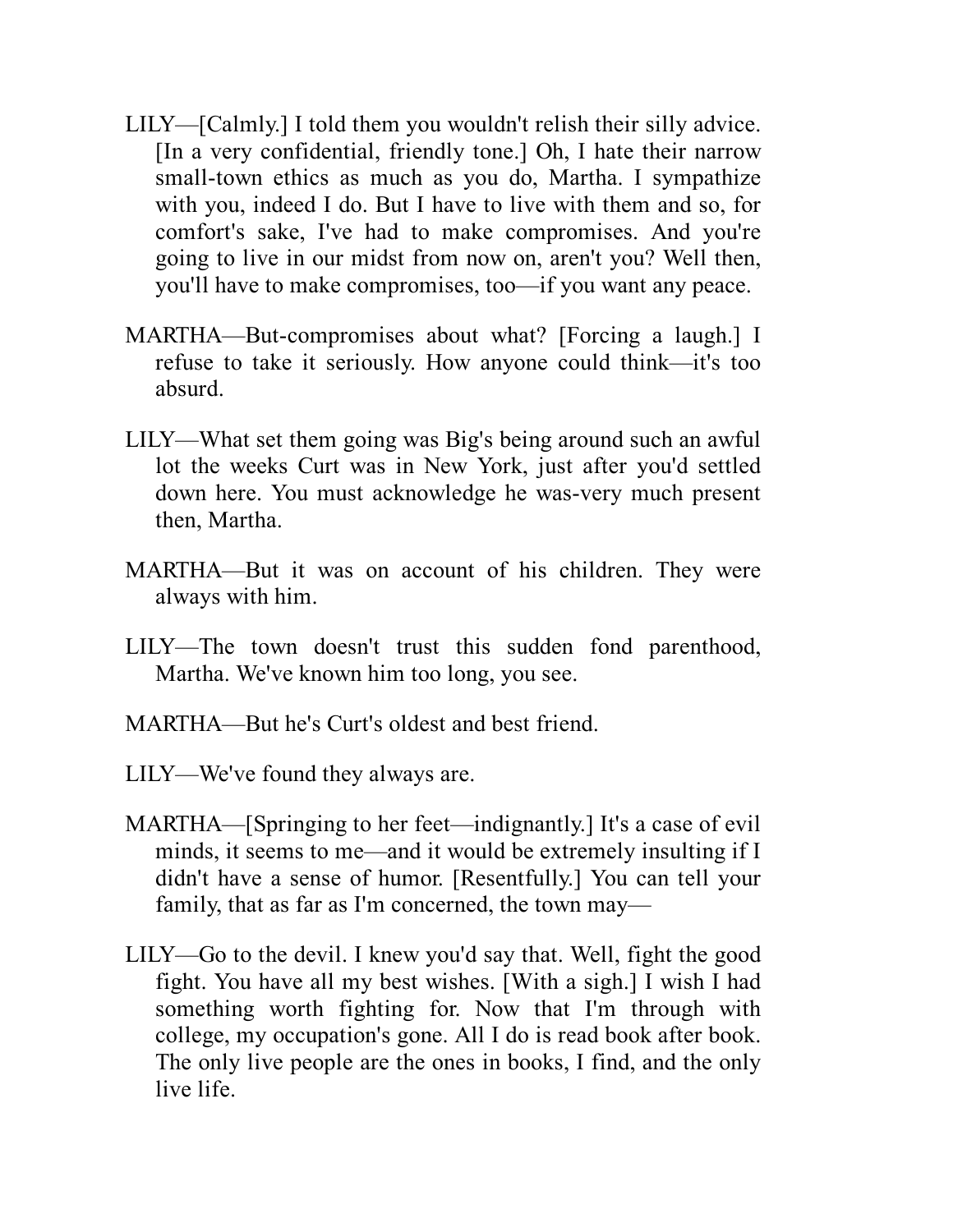- MARTHA—[Immediately sympathetic.] You're lonely, that's what, Lily.
- LILY—[Drily.] Don't pity me, Martha—or I'll join the enemy.
- MARTHA—I'm not. But I'd like to help you if I could. [After a pause.] Have you ever thought of marrying?
- LILY—[With a laugh.] Martha! How banal! The men I see are enough to banish that thought if I ever had it.
- MARTHA—Marriage isn't only the man. It's children. Wouldn't you like to have children?
- LILY—[Turning to her bluntly.] Wouldn't you?
- MARTHA—[ Confused. ] But—Lily—
- LILY—Oh, I know it wasn't practicable as long as you elected to wander with Curt—but why not now when you've definitely settled down here? I think that would solve things all round. If you could present Father with a grandson, I'm sure he'd fall on your neck. He feels piqued at the John and Esther families because they've had a run of girls. A male Jayson! Aunt Davidson would weep with joy. [Suddenly.] You're thirty-eight, aren't you, Martha?
- MARTHA—Yes. LILY—Then why don't you—before it's too late? [MARTHA, struggling with herself, does not answer. LILY goes on slowly.] You won't want to tag along with Curt to the ends of the earth forever, will you? [Curiously.] Wasn't that queer life like any other? I mean, didn't it get to pall on you?
- MARTHA—[As if confessing it reluctantly.] Yes—perhaps—in the last two years.
- LILY—[Decisively.] It's time for both of you to rest on your laurels. Why can't Curt keep on with what he's doing now—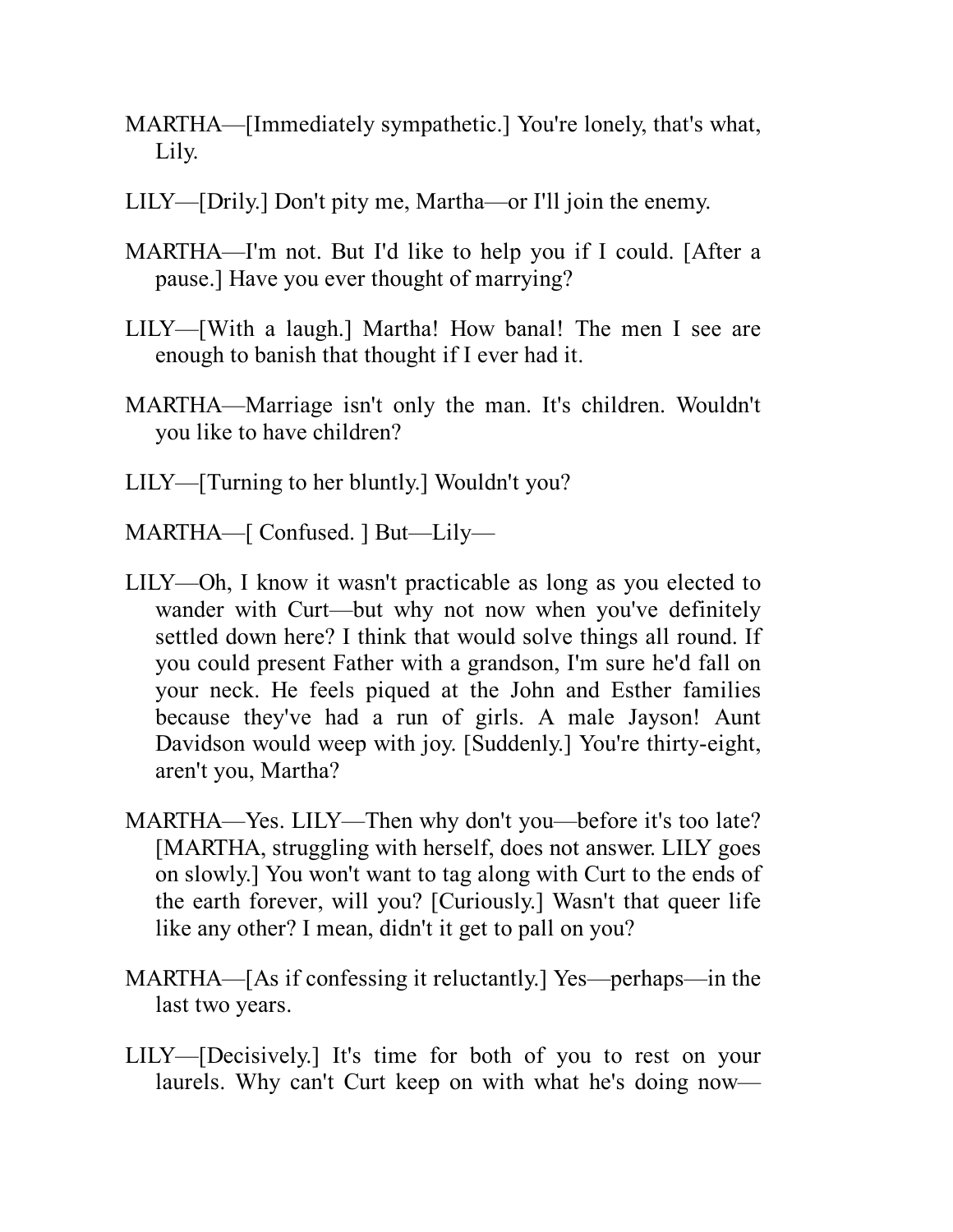stay home and write his books?

- MARTHA—Curt isn't that kind. The actual work—the romance of it—that's his life.
- LILY—But if he goes and you have to stay, you'll be lonesome— [meaningly] alone.
- MARTHA—Horribly. I don't know what I'll do.
- LILY—Then why—why? Think, Martha. If Curt knew—that was to happen—he'd want to stay here with you. I'm sure he would.
- MARTHA—[Shaking her head sadly.] No. Curt has grown to dislike children. They remind him of—ours that were taken. He adored them so—he's never become reconciled.
- LILY—If you confronted Curt with the actual fact, he'd be reconciled soon enough, and happy in the bargain.
- MARTHA—[Eagerly.] Do you really think so?
- LILY—And you, Martha—I can tell from the way you've talked that you'd like to.
- MARTHA—[Excitedly.] Yes, I—I never thought I'd ever want to again. For many years after they died I never once dreamed of it— But lately—the last years—I've felt—and when we came to live here—and I saw all around me—homes—and children, I —[She hesitates as if ashamed at having confessed so much.]
- LILY—[Putting an arm around her—affectionately.] I know. [Vigorously.] You must, that's all there is to it! If you want my advice, you go right ahead and don't tell Curt until it's a fact he'll have to learn to like, willy-nilly. You'll find, in his inmost heart, he'll be tickled to death.
- MARTHA—[Forcing a smile.] Yes, I—I'll confess I thought of that. In spite of my fear, I—I've—I mean—I—[She flushes in a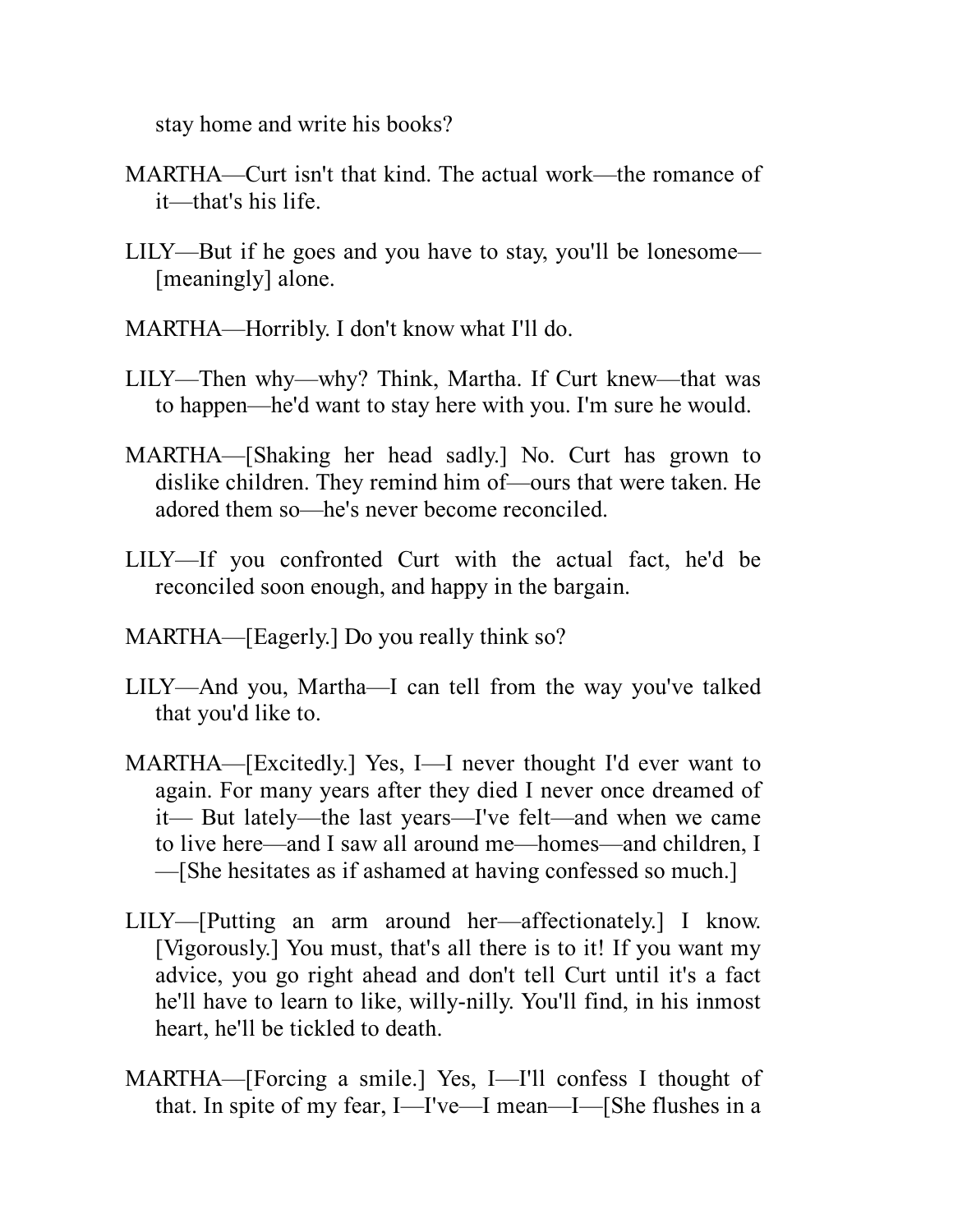shamed confusion.]

- LILY—[Looking at her searchingly.] Why, Martha, what—[Then suddenly understanding—with excited pleasure.] Martha! I know! It is so, isn't it? It is!
- MARTHA—[In a whisper.] Yes.
- LILY—[Kissing her affectionately.] You dear, you! [Then after a pause.] How long have you known?
- MARTHA—For over two months. [There is a ring from the front door bell in the hall.]
- LILY—[Jumping up.] I'll bet that's we Jaysons now. [She runs to the door in the rear and looks down the hall to the right.] Yes, it's Esther and husband and Aunt Davidson. [She comes back to MARTHA laughing excitedly. The MAID is seen going to the door.] The first wave of attack, Martha! Be brave! The Young Guard dies but never surrenders!
- MARTHA—[Displeased but forcing a smile.] You make me feel terribly ill at ease when you put it that way, Lily. [She rises now and goes to greet the visitors, who enter. MRS. DAVIDSON is seventy-five years old—a thin, sinewy old lady, old-fashioned, unbending and rigorous in manner. She is dressed aggressively in the fashion of a bygone age. ESTHER is a stout, middle-aged woman with the round, unmarked, sentimentally—contented face of one who lives unthinkingly from day to day, sheltered in an assured position in her little world. MARK, her husband, is a lean, tall, stooping man of about forty-five. His long face is alert, shrewd, cautious, full of the superficial craftiness of the lawyer mind. MARTHA kisses the two women, shakes hands with MARK, uttering the usual meaningless greetings in a forced tone. They reply in much the same spirit. There is the buzz of this empty chatter while MARTHA gets them seated. LILY stands looking on with a cynical smile of amusement. MRS. DAVIDSON is in the chair at the end of table, left,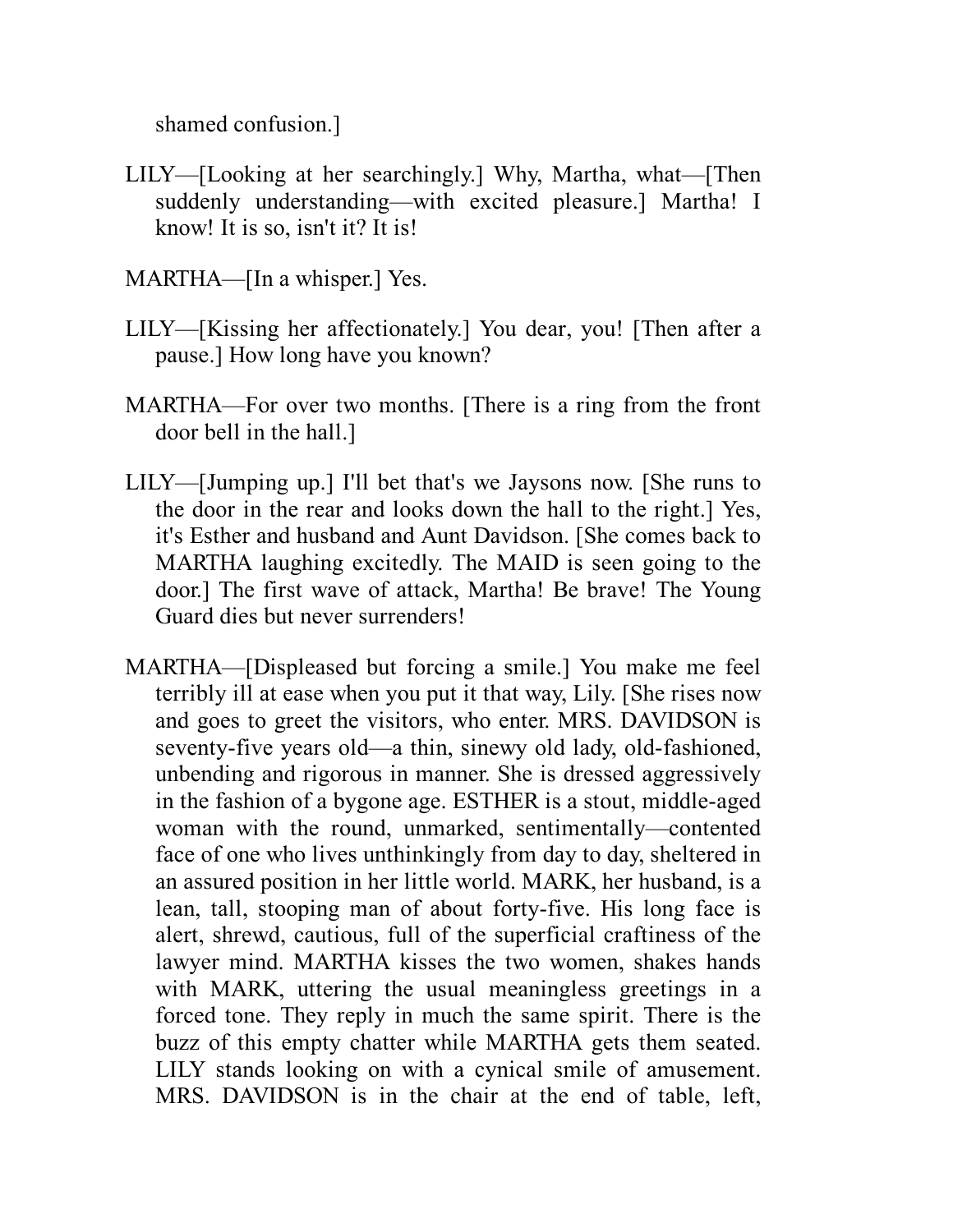ESTHER sits by MARTHA on couch, MARK in chair at front of table.] Will you have tea now or shall we wait for the others?

ESTHER—Let's wait. They ought to be here any moment.

- LILY—[Maliciously.] Just think, Martha had forgotten you were coming. She was going motoring with Bigelow. [There is a dead silence at this—broken diplomatically by SHEFFIELD.]
- SHEFFIELD—Where is Curt, Martha?
- MARTHA—Hard at work in his study. I'm afraid he's there for the day. SHEFFIELD—[Condescendingly.] Still plugging away at his book, I suppose. Well, I hope it will be a big success.
- LILY—[Irritated by his smugness.] As big a success as the brief you're writing to restrain the citizens from preventing the Traction Company robbing them, eh Mark? [Before anyone can reply, she turns suddenly on her aunt who is sitting rigidly on her chair, staring before her stonily like some old lady in a daguerreotype—in a loud challenging tone.] You don't mind if I smoke, Aunt? [She takes a cigarette out of case and lights it.]
- ESTHER—[Smiling.] Lily!
- MRS. DAVIDSON—[Fixes LILY with her stare—in a tone of irrevocable decision.] We'll get you married, young lady, and that very soon. What you need to bring you down to earth is a husband and the responsibility of children. [Turning her glance to MARTHA, a challenge in her question.] Every woman who is able should have children. Don't you believe that, Martha Jayson? [She accentuates the full name.]
- MARTHA—[Taken aback for a moment but restraining her resentment—gently.] Yes, I do, Mrs. Davidson.
- MRS. DAVIDSON—[Seemingly placated by this reply—in a milder tone.] You must call me aunt, my dear. [Meaningly.] All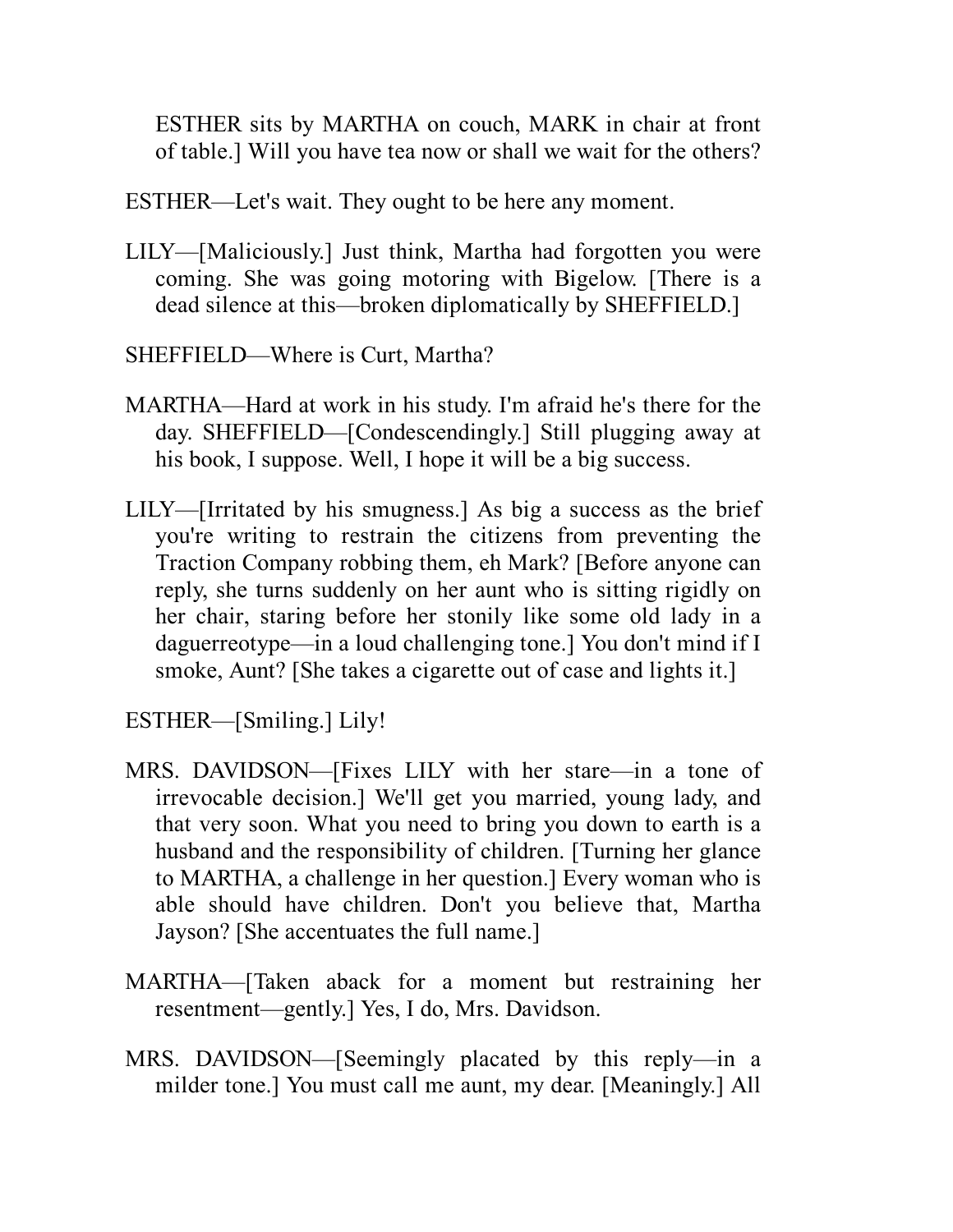the Jaysons do.

MARTHA—[Simply.] Thank you, aunt.

- LILY—[As if all of this aroused her irritation—in a nervous fuming.] Why don't the others come, darn 'em? I'm dying for my tea. [The door from the study is opened and CURT appears. They all greet him.]
- CURTIS—[Absent-mindedly.] Hello, everybody. [Then with a preoccupied air to MARTHA.] Martha, I don't want to interrupt you—but—
- MARTHA—[Getting up briskly.] You want my help?
- CURTIS—[With the same absent-minded air.] Yes—not for long just a few notes before I forget them. [He goes back into the study.]
- MARTHA—[Seemingly relieved by this interruption and glad of the chance it gives to show them her importance to CURT.] You'll excuse me for a few moments, all of you, won't you? [They all nod.]
- MRS. DAVIDSON—[Rather harshly.] Why doesn't Curt hire a secretary? That is no work for his wife.
- MARTHA—[Quietly.] A paid secretary could hardly give the sympathy and understanding Curt needs, Mrs. Davidson. [Proudly.] And she would have to study for years, as I have done, in order to take my place. [To LILY.] If I am not here by the time the others arrive, will you see about the tea, Lily—?
- LILY—[Eagerly.] Sure. I love to serve drinks. If I were a man, I'd be a bartender—in Mexico or Canada.
- MARTHA—[Going toward the study.] I'll be with you again in a minute, I hope. [She goes in and shuts the door behind her.]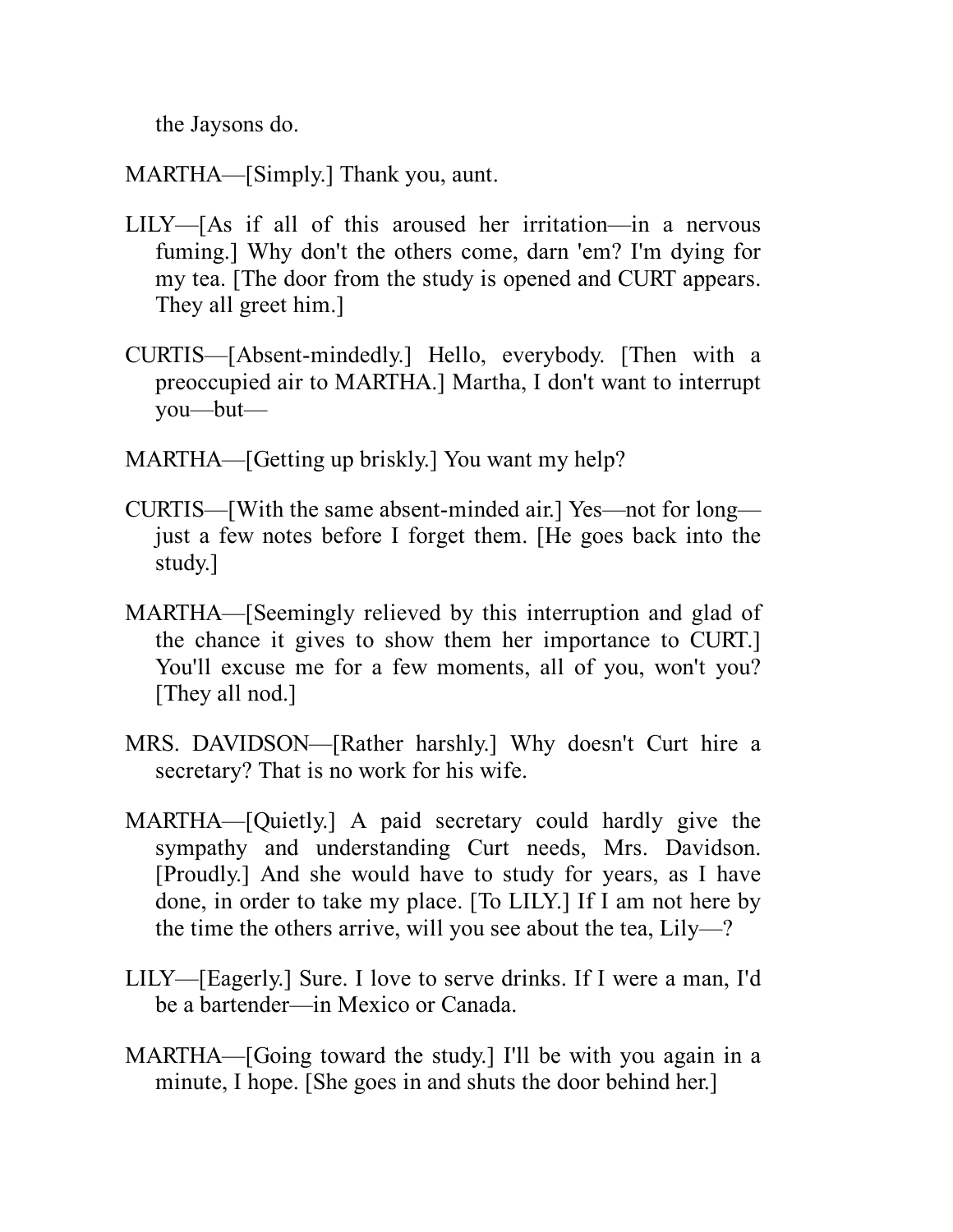- ESTHER—[Pettishly.] Even people touched by a smattering of science seem to get rude, don't they?
- MRS. DAVIDSON—[Harshly.] I have heard much silly talk of this being an age of free women, and I have always said it was tommyrot. [Pointing to the study.] She is an example. She is more of a slave to Curt's hobbies than any of my generation were to anything but their children. [Still more harshly.] Where are her children?
- LILY—They died, Aunt, as children have a bad habit of doing. [Then meaningly.] However, I wouldn't despair if I were you. [MRS. DAVIDSON stares at her fixedly.]
- ESTHER—[Betraying a sudden frightened jealousy.] What do you mean, Lily? What are you so mysterious about? What did she say? What—?
- LILY—[Mockingly.] Mark, your frau seems to have me on the stand. Can I refuse to answer? [There is a ring at the bell. LILY jumps to her feet excitedly.] Here comes the rest of our Grand Fleet. Now I'll have my tea. [She darts out to the hallway.]
- ESTHER—[Shaking her head.] Goodness, Lily is trying on the nerves. [JAYSON, his two sons, JOHN and DICK, and JOHN's wife, EMILY, enter from hallway in rear. JAYSON, the father, is a short, stout, bald-headed man of sixty. A typical, smalltown, New England best-family banker, reserved in pose, unobtrusively important—a placid exterior hiding querulousness and a fussy temper. JOHN JUNIOR is his father over again in appearance, but pompous, obtrusive, purse-andfamily-proud, extremely irritating in his self-complacent air of authority, emptily assertive and loud. He is about forty. RICHARD, the other brother, is a typical young Casino and country club member, college-bred, good looking, not unlikable. He has been an officer in the war and has not forgotten it. EMILY, JOHN JR.'s wife, is one of those small, mouse-like women who conceal beneath an outward aspect of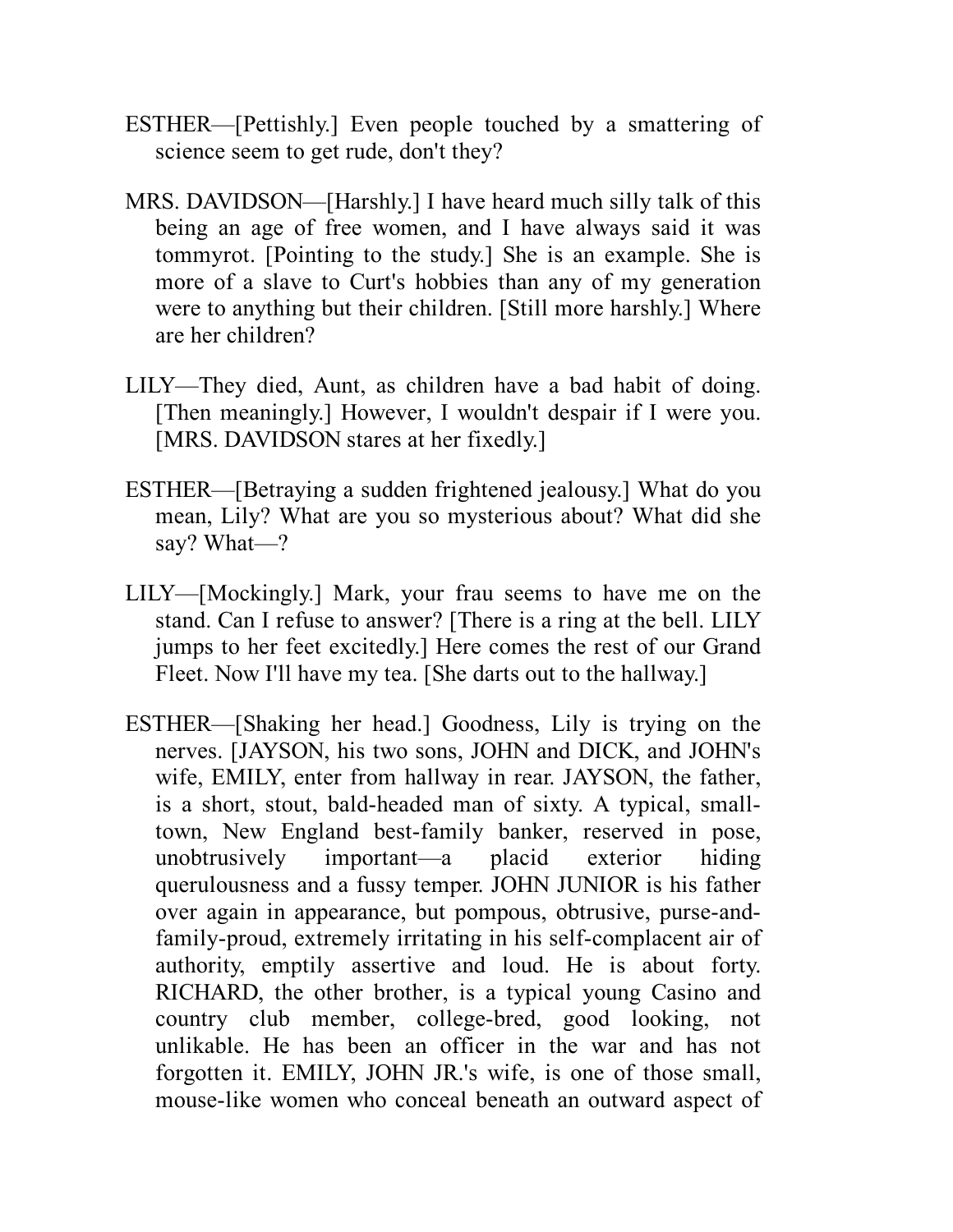gentle, unprotected innocence a very active envy, a silly pride, and a mean malice. The people in the room with the exception of MRS. DAVIDSON rise to greet them. All exchange familiar, perfunctory greetings. SHEFFIELD relinquishes his seat in front of the table to JAYSON, going to the chair, right front, himself. JOHN and DICK take the two chairs to the rear of table. EMILY joins ESTHER on the couch and they whisper together excitedly, ESTHER doing most of the talking. The men remain in uncomfortable silence for a moment.]

- DICK—[With gay mockery.] Well, the gang's all here. Looks like the League of Nations. [Then with impatience.] Let's get down to cases, folks. I want to know why I've been summoned here. I'm due for tournament mixed-doubles at the Casino at five. Where's the tea—and has Curt a stick in the cellar to put in it?
- LILY—[Appearing in the doorway.] Here's tea—but no stick for you, sot. [The MAID brings in tray with tea things.]
- JOHN—[Heavily.] It seems it would be more to the point to inquire where our hostess—
- JAYSON—[Rousing himself again.] Yes. And where is Curt?
- LILY—Working at his book. He called Martha to take notes on something.
- ESTHER—[With a trace of resentment.] She left us as if she were glad of the excuse.
- LILY—Stuff, Esther! She knows how much Curt depends on her and we don't.
- EMILY—[In her quiet, lisping voice—with the most innocent air.] Martha seems to be a model wife. [But there is some quality to the way she says it that makes them all stare at her uneasily.]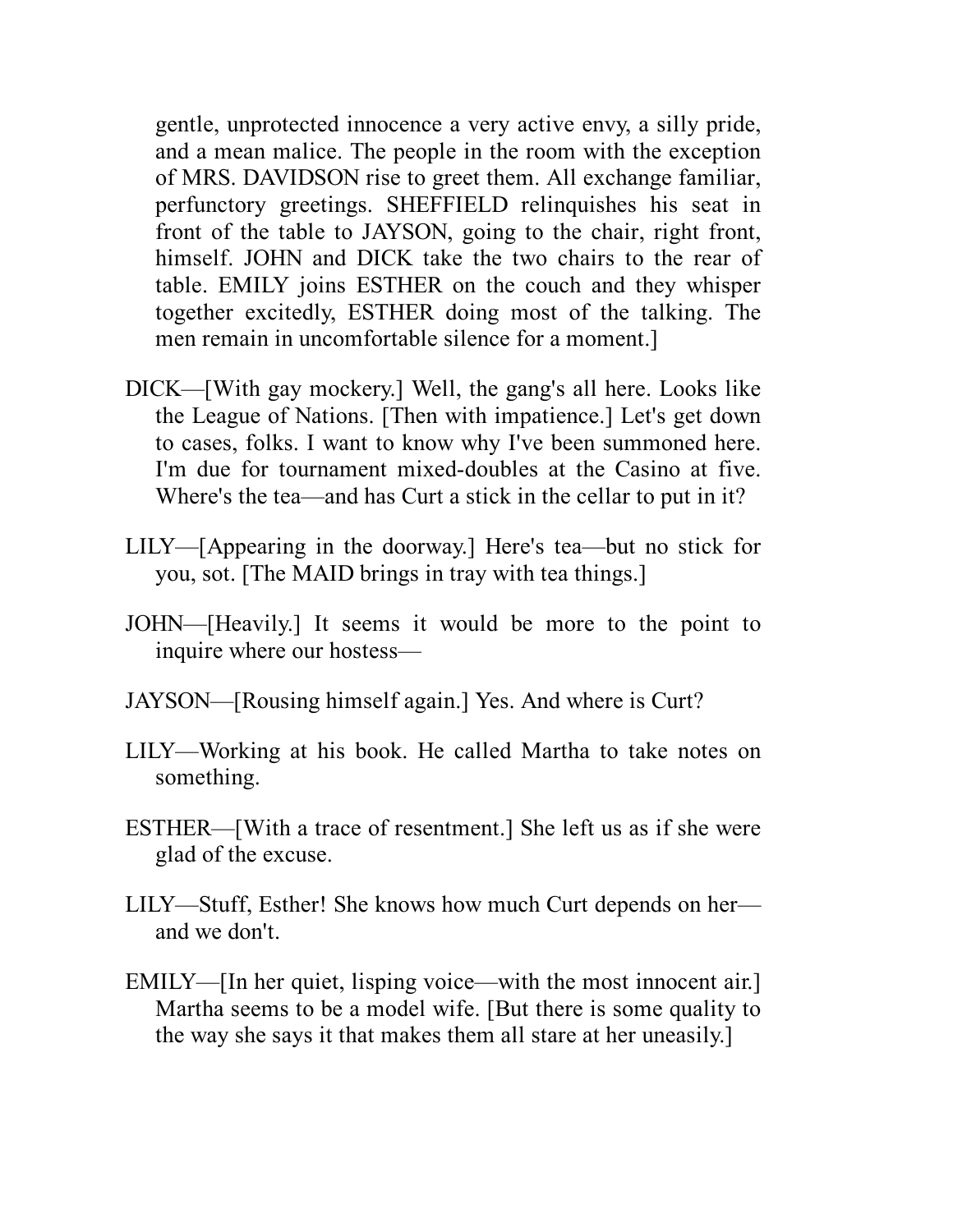- LILY—[Insultingly.] How well you say what you don't mean, Emily! Twinkle, twinkle, little bat! But I'm forgetting to do the honors. Tea, everybody? [Without waiting for any answer.] Tea, everybody! [The tea is served.]
- JAYSON—[Impatiently.] Stop fooling, Lily. Let's get to our muttons. Did you talk with Martha?
- LILY—[Briskly.] I did, sir.
- JAYSON—[In a lowered voice.] What did she say?
- LILY—She said you could all go to the devil! [They all look shocked and insulted. LILY enjoys this, then adds quietly.] Oh, not in those words. Martha is a perfect lady. But she made it plain she will thank you to mind your own business.
- ESTHER—[Volubly.] And just imagine, she'd even forgotten she'd asked us here this afternoon and was going motoring with Bigelow.
- LILY—With his three children, too, don't forget.
- EMILY—[Softly.] They have become such well-behaved and intelligent children, they say. [Again all the others hesitate, staring at her suspiciously.]
- LILY—[Sharply.] You'd better let Martha train yours for a while, Emily. I'm sure she'd improve their manners—though, of course, she couldn't give them any intelligence.
- EMILY—[With the pathos of outraged innocence.] Oh!
- DICK—[Interrupting.] So it's Bigelow you're up in the air about? [He gives a low whistle—then frowns angrily.] The deuce you say!
- LILY—[Mockingly.] Look at our soldier boy home from the wars getting serious about the family honor! It's too bad this is a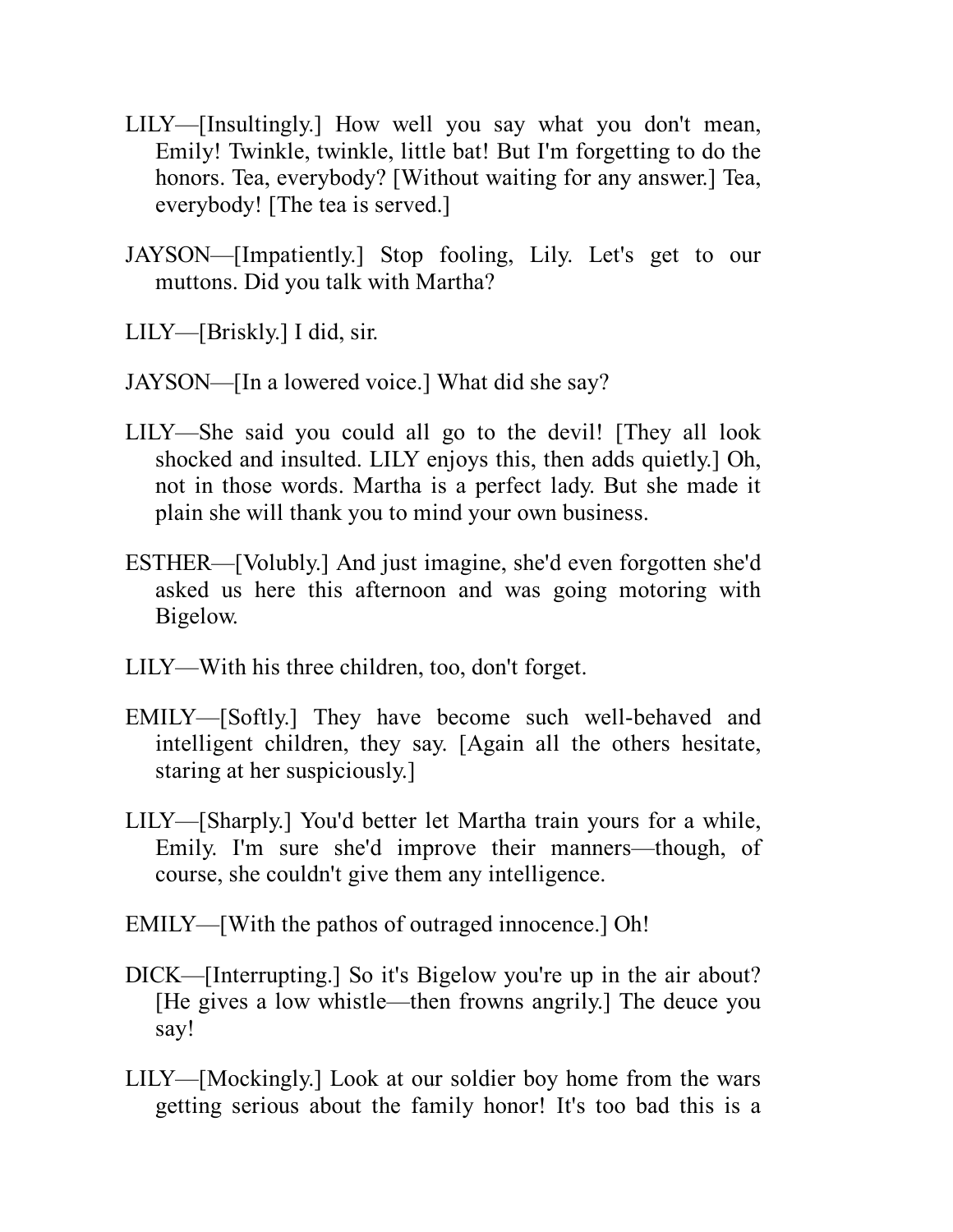rough, untutored country where they don't permit dueling, isn't it, Dick?

- DICK—[His pose crumbling—angrily.] Go to the devil!
- SHEFFIELD—[With a calm, judicious air.] This wrangling is getting us nowhere. You say she was resentful about our wellmeant word to the wise? JAYSON—[Testily.] Surely she must realize that some consideration is due the position she occupies in Bridgetown as Curt's wife.
- LILY—Martha is properly unimpressed by big frogs in tiny puddles. And there you are.
- MRS. DAVIDSON—[Outraged.] The idea! She takes a lot upon herself—the daughter of a Wild Western coal-miner.
- LILY—[Mockingly.] Gold miner, Aunt.
- MRS. DAVIDSON—It makes no difference—a common miner! SHEFFIELD— [Keenly inquisitive.] Just before the others came, Lily, you gave out some hints—very definite hints, I should say—
- ESTHER—[Excitedly.] Yes, you did, Lily. What did you mean?
- LILY—[Uncertainly.] Perhaps I shouldn't have. It's not my secret. [Enjoying herself immensely now that she holds the spotlight —after a pause, in a stage whisper.] Shall I tell you? Yes, I can't help telling. Well, Martha is going to have a son. [They are all stunned and flabbergasted and stare at her speechlessly.]
- MRS. DAVIDSON—[Her face lighting up—joyously.] A son! Curt's son!
- JAYSON—[Pleased by the idea but bewildered.] A son?
- DICK—[Smartly.] Lily's kidding you. How can she know it's a son —unless she's a clairvoyant.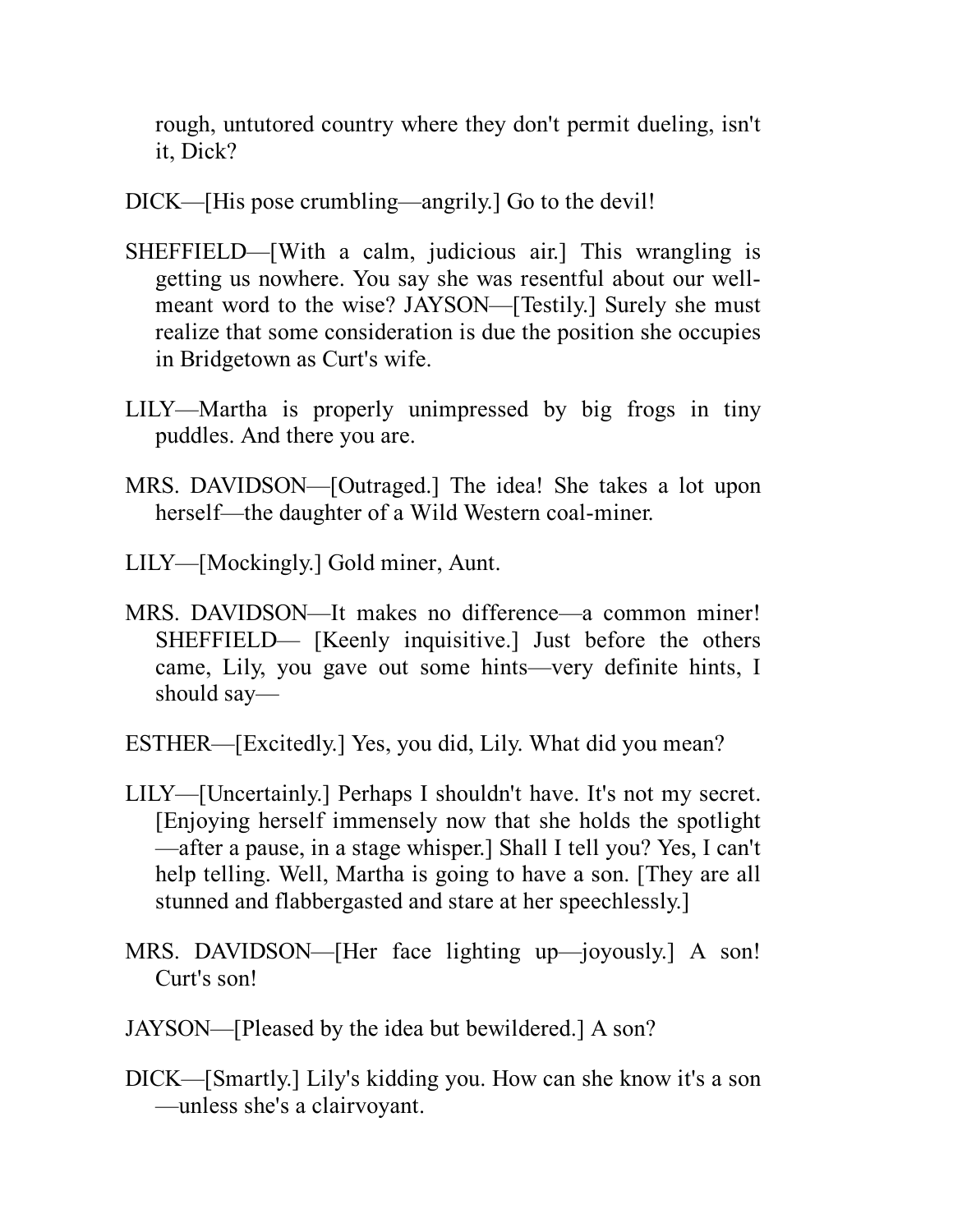ESTHER—[With glad relief.] Yes, how stupid!

LILY—I am clairvoyant in this case. Allah is great and it will be a son—if only to make you and Emily burst with envy among your daughters.

ESTHER—Lily!

EMILY—Oh!

JAYSON—[Testily.] Keep still for a moment, Lily, for God's sake. This is no subject to joke about, remember.

LILY—Martha told me. I know that.

JAYSON—And does Curt know this?

- LILY—No, not yet. Martha has been afraid to tell him.
- JAYSON—Ah, that explains matters. You know I asked Curt some time ago—and he said it was impossible.
- EMILY—[With a lift of her eyebrows.] Impossible? Why, what a funny thing to say.
- SHEFFIELD—[Keenly lawyer-like.] And why is Martha afraid to tell him, Lily?
- LILY—It's all very simple. When the two died years ago, they said they would never have one again. Martha thinks Curt is still haunted by their memory and is afraid he will resent another as an intruder. I told her that was all foolishness—that a child was the one thing to make Curt settle down for good at home here and write his books.
- JAYSON—[Eagerly.] Yes, I believe that myself. [Pleased.] Well, this is fine news.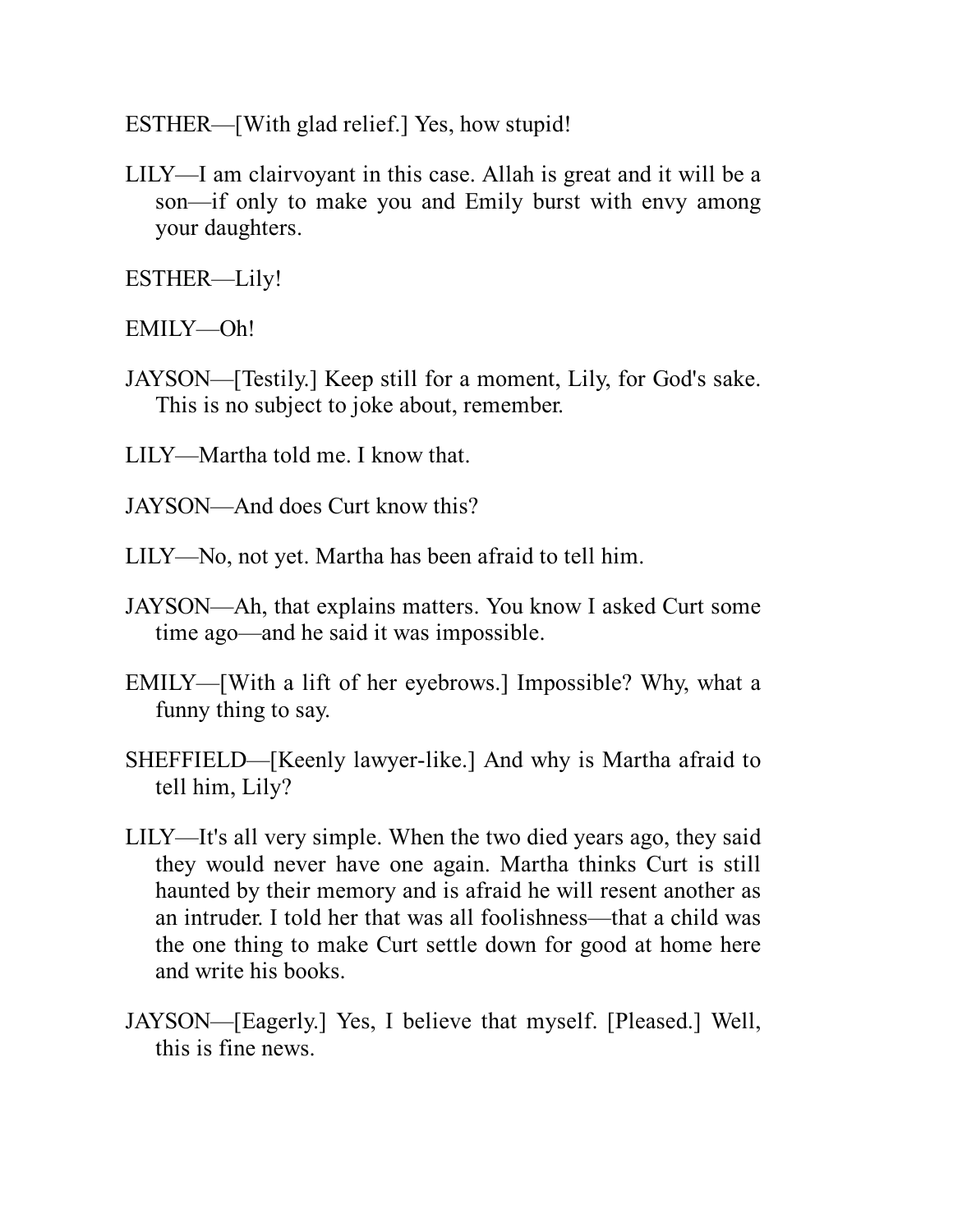- EMILY—Still it was her duty to tell Curt, don't you think? I don't see how she could be afraid of Curt—for those reasons. [They all stare at her.]
- ESTHER—[Resentfully.] I don't, either. Why, Curt's the biggesthearted and kindest—
- EMILY—I wonder how long she's known—this?
- LILY—[Sharply.] Two months, she said.
- EMILY—Two months? [She lets this sink in.]
- JOHN—[Quickly scenting something—eagerly.] What do you mean, Emily? [Then as if he read her mind.] Two months? But before that—Curt was away in New York almost a month!
- LILY—[Turning on EMILY fiercely.] So! You got someone to say it for you as you always do, Poison Mind! Oh, I wish the ducking stool had never been abolished!
- EMILY—[Growing crimson—falteringly.] I—I didn't mean—
- JOHN—[Furiously.] Where the honor of the family is at stake—
- LILY—[Fiercely.] Ssshh, you empty barrel! I think I hear— [The door from the study is opened and MARTHA comes in in the midst of a heavy silence. All the gentlemen rise stiffly. MARTHA is made immediately self-conscious and resentful by the feeling that they have been discussing her unfavorably.]
- MARTHA—[Coming forward—with a forced cordiality.] How do you do, everybody? So sorry I wasn't here when you came. I hope Lily made proper excuses for me. [She goes from one to the other of the four latest comers with "So glad you came," etc. They reply formally and perfunctorily. MARTHA finally finds a seat on the couch between EMILY and ESTHER.] I hope Lily—but I see you've all had tea.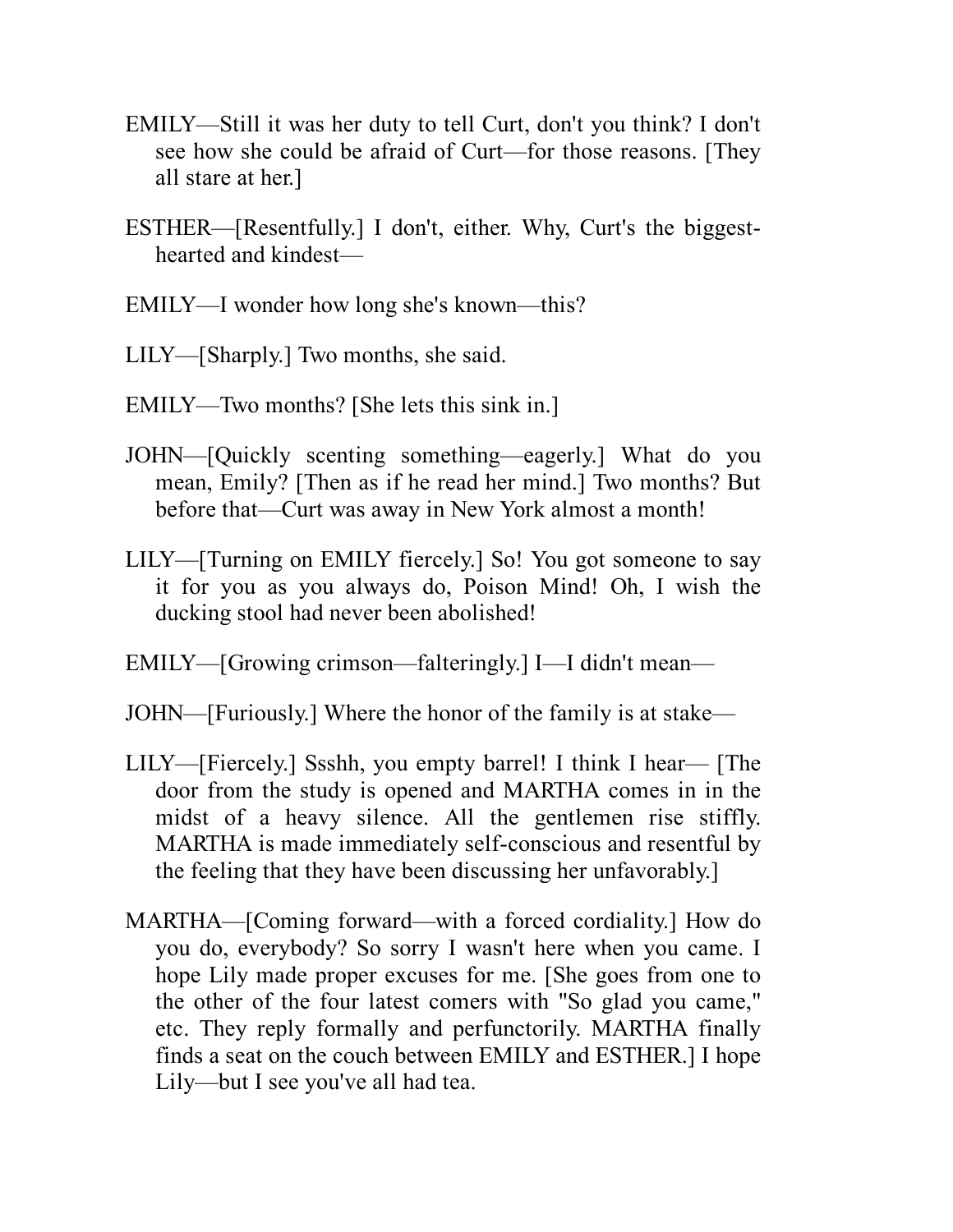- LILY—[Trying to save the situation—gayly.] Yes. You can trust me as understudy for the part of hostess any time.
- MARTHA—[Forcing a smile.] Well, I'm glad to know I wasn't missed.
- EMILY—[Sweetly.] We were talking about you—at least, we were listening to Lily talk about you.
- MARTHA—[Stiffening defensively.] About me?
- EMILY—Yes—about how devoted you were to Curt's work. [LILY gives her a venomous glance of scorn.]
- MARTHA—[Pleased but inwardly uneasy.] Oh, but you see I consider it my work, too, I've helped him with it so long now.
- JAYSON—[In a forced tone.] And how is Curt's book coming, Martha?
- MARTHA—[More and more stung by their strained attitudes and inquisitive glances. Coldly and cuttingly.] Finely, thank you. The book will cause quite a stir, I believe. It will make the name of Jayson famous in the big world outside of Bridgetown.
- MRS. DAVIDSON—[Indignantly.] The name of Jayson has been—
- JAYSON—[Pleadingly.] Aunt Elizabeth!
- LILY—Aunt means it's world famous already, Martha. [Pointing to the sullen JOHN.] John was once a substitute on the Yale Freshman soccer team, you know. If it wasn't for his weak shins he would have made the team, fancy!
- DICK—[This tickles his sense of humor and he bursts into laughter.] Lily wins! [As his brother glares at him—looking at his watch.] Heavens, I'll have to hustle! [Gets to his feet.] I'm due at the Casino. [Comes and shakes MARTHA's hand formally.] I'm sorry I can't stay.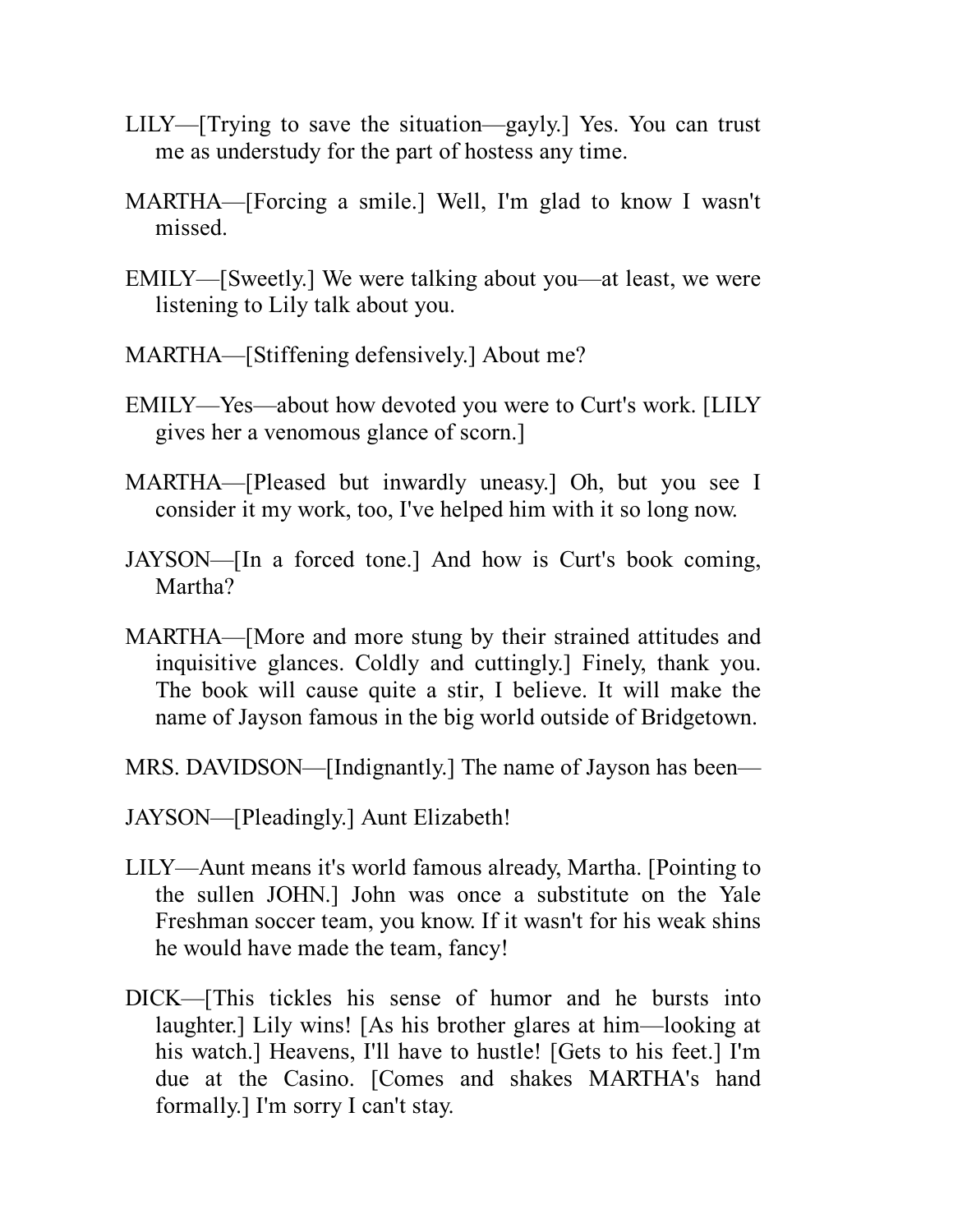- MARTHA—So glad you came. Do come in again any time. We keep open house, you know—Western fashion. [She accentuates this.]
- DICK—[Hurriedly.] Delighted to. [He starts for the door in rear.]
- LILY—[As if suddenly making up her mind.] Wait a second! I'm coming with you—
- DICK—Sure thing—only hurry, darn you! [He goes out.]
- LILY—[Stops at the door in rear and catching MARTHA's eye, looks meaningly at the others.] Phew! I need fresh air! [She makes an encouraging motion as if pummeling someone to MARTHA, indicating her assembled family as the victim then goes out laughing. A motor is heard starting—running off.]
- ESTHER—[With a huge sigh of relief.] Thank goodness, she's gone. What a vixen! What would you do if you had a sister like that, Martha?
- MARTHA—I'd love her—and try to understand her.
- SHEFFIELD—[Meaningly.] She's a bad ally to rely on—this side of the fence one day, and that the next.
- MARTHA—Is that why you advised her to become a lawyer, Mr. Sheffield?
- SHEFFIELD—[Stung, but maintaining an unruffled front.] Now, now, that remark must be catalogued as catty.
- MARTHA—[Defiantly.] It seems to be in the Bridgetown atmosphere. I never was—not the least bit—in the open air.
- JAYSON—[Conciliatingly.] Oh, Bridgetown isn't so bad, Martha, once you get used to us.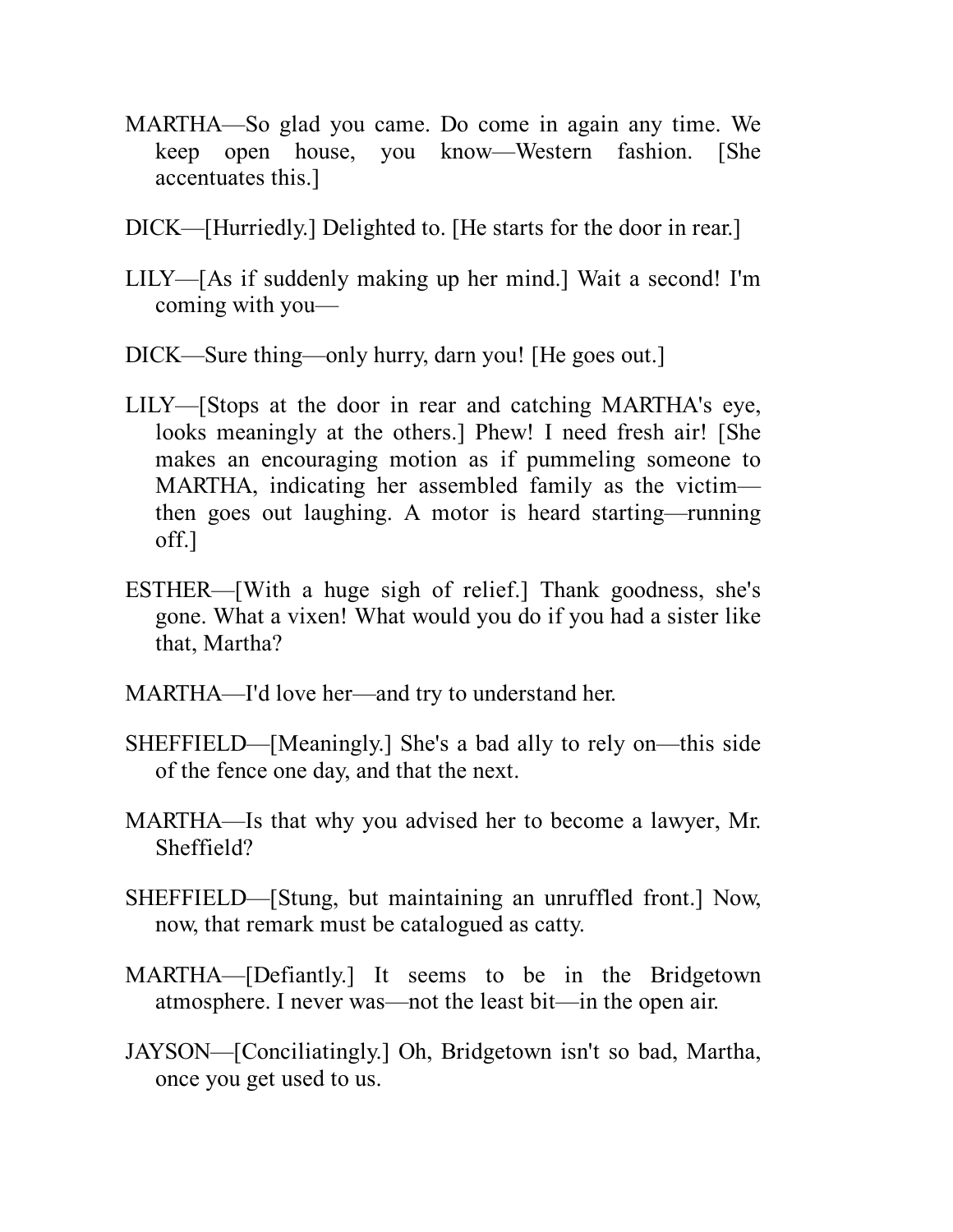- JOHN—It's one of the most prosperous and wealthy towns in the U.S.—and that means in the world, nowadays.
- EMILY—[With her sugary smile.] That isn't what Martha means, you silly. I know what she's thinking about us, and I'm not sure that I don't agree with her—partly. She feels that we're so awfully strict—about certain things. It must be so different in the Far West—I suppose—so much freer.
- MARTHA—[Acidly.] Then you believe broad-mindedness and clean thinking are a question of locality? I can't agree with you. I know nothing of the present Far West, not having lived there for ten years, but Curt and I have lived in the Far East and I'm sure he'd agree with me in saying that Chinese ancestor worship is far more dignified than ours. After all, you know, theirs is religion, not snobbery. [There is a loud honking of an auto horn before the house. MARTHA starts, seems to come to a quick decision, and announces with studied carelessness.] That must be Mr. Bigelow. I suppose Lily told you I had an engagement to go motoring with him. So sorry I must leave. But I'm like Lily. I need fresh air. [She walks to the study door as she is talking.] I'll call Curt. [She raps loudly on the door and calls.] Curt! Come out! It's important. [She turns and goes to the door, smiling fixedly.] He'll be out when he's through swearing. [She goes out, rear.]
- JOHN—[Exploding.] Well, of all the damned cheek!
- ESTHER—She shows her breeding, I must say.
- EMILY—[With horror.] Oh, how rude—and insulting.
- MRS. DAVIDSON—[Rising rigidly to her feet.] I will never set foot in this house again! JAYSON—[Jumping up to restrain her —worriedly.] Now, Aunt Elizabeth, do keep your head! We must have no scandal of any sort. Remember there are servants about. Do sit down. [The old lady refuses in stubborn silence.]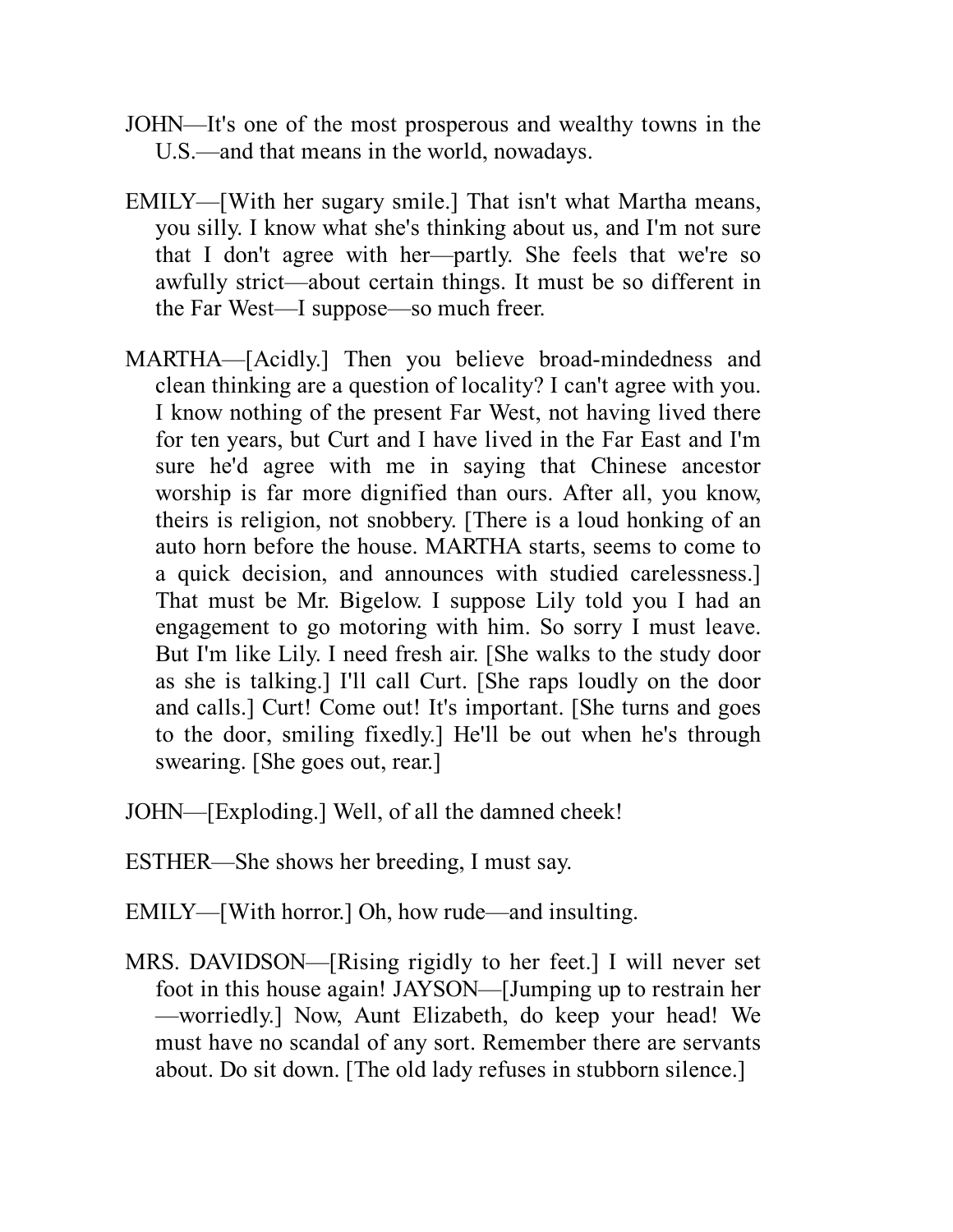- SHEFFIELD—[Judiciously.] One must make allowances for one in her condition, Aunt.
- JAYSON—[Snatching at this.] Exactly. Remember her condition. Aunt [testily] and do sit down. [The old lady plumps herself down again angrily.]
- EMILY—[In her lisp of hidden meanings.] Yes, the family mustn't forget—her condition. [The door from the study is opened and CURT appears. His face shows his annoyance at being interrupted, his eyes are preoccupied. They all turn and greet him embarrassedly. He nods silently and comes slowly down front.]
- CURTIS—[Looking around.] Where's Martha? What's the important thing she called me out for?
- ESTHER—[Forcing gaiety.] To play host, you big bear, you! Don't you think we came to see you, too? Sit down here and be good. [He sits on sofa.]
- EMILY—[Softly.] Martha had to leave us to go motoring with Mr. Bigelow.
- ESTHER—[Hastily.] And the three children.
- CURTIS—[Frowning grumpily.] Hm! Big and his eternal kids. [He sighs. They exchange meaning glances. CURT seems to feel ashamed of his grumpiness and tries to fling it off—with a cheerful smile.] But what the deuce! I must be getting selfish to grudge Martha her bit of fresh air. You don't know what it means to outdoor animals like us to be pent up. [He springs to his feet and paces back and forth nervously.] We're used to living with the sky for a roof—[Then interestedly.] Did Martha tell you I'd definitely decided to go on the five year Asian expedition?

ESTHER—Curt! You're not!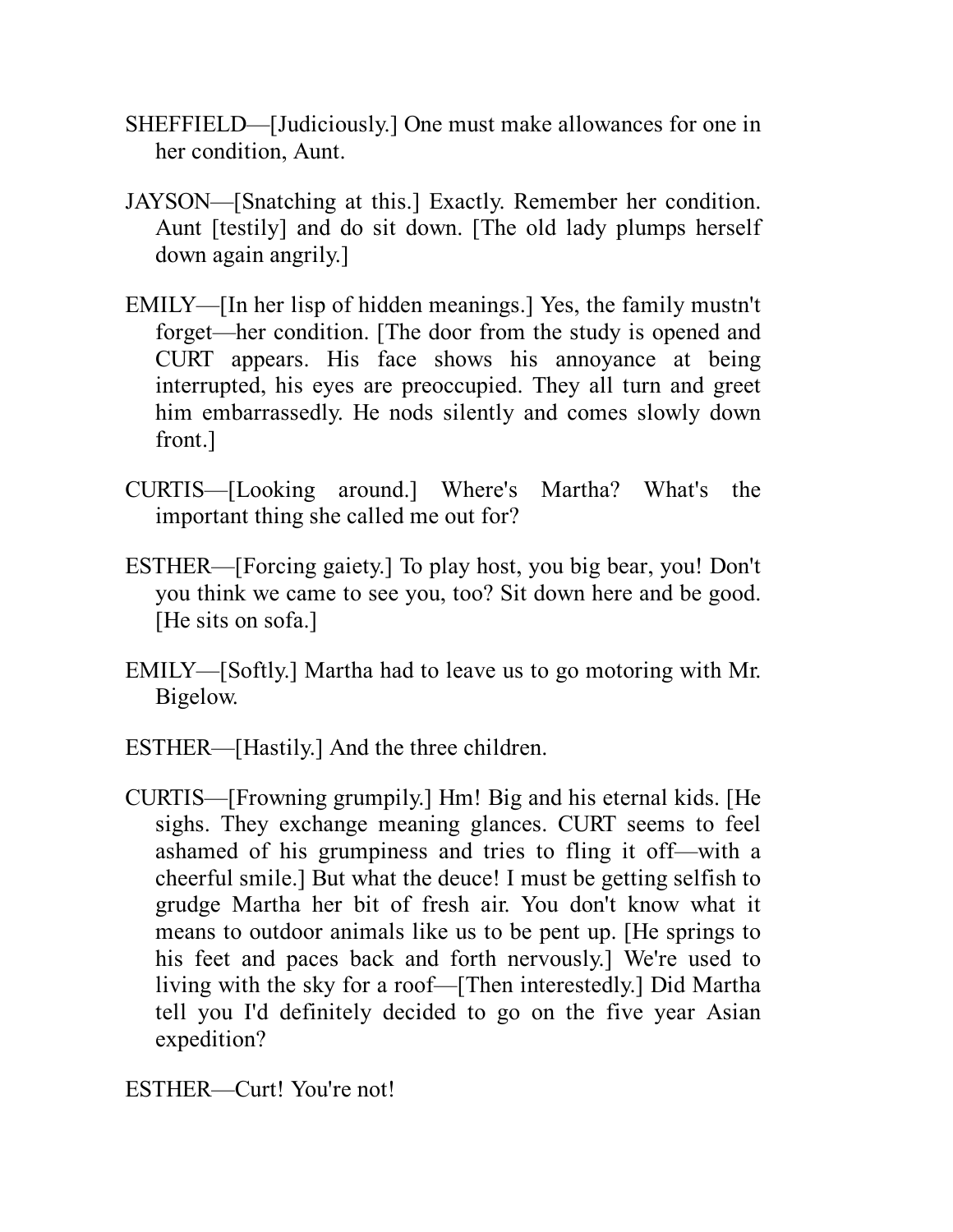- EMILY—And leave Martha here—all alone—for five years?
- JAYSON—Yes, you can't take Martha with you this time, you know.
- CURTIS—[With a laugh.] No? What makes you so sure of that? [As they look mystified, he continues confidentially.] I'll let you in on the secret—only you must all promise not to breathe a word to Martha—until to-morrow. To-morrow is her birthday, you know, and this is a surprise I've saved for her. [They all nod.] I've been intriguing my damnedest for the past month to get permission for Martha to go with me. It was difficult because women are supposed to be barred. [Happily.] But I've succeeded. The letter came this morning. How tickled to death she'll be when she hears! I know she's given up hope. [Thoughtfully.] I suppose it's that has been making her act so out-of-sorts lately.
- JAYSON—[Worriedly.] Hmm! But would you persist in going alone—if you knew it was impossible for her—?
- CURTIS—[Frowning.] I can't imagine it without her. You people can't have any idea what a help—a chum—she's been. You can't believe that a woman could be—so much that—in a life of that kind—how I've grown to depend on her. The thousand details she attends to them all. She remembers everything. Why, I'd be lost. I wouldn't know how to start. [With a laugh.] I know this sounds like a confession of weakness but it's true just the same. [Frowning again.] However, naturally my work must always be the first consideration. Yes, absolutely! [Then with glad relief.] But what's the use of rambling on this way? We can both go, thank heaven!
- MRS. DAVIDSON—[Sternly.] No. SHE cannot go. And it is YOUR duty—
- CURTIS—[Interrupting her with a trace of impatience.] Oh, come! That's all nonsense, Aunt. You don't understand the kind of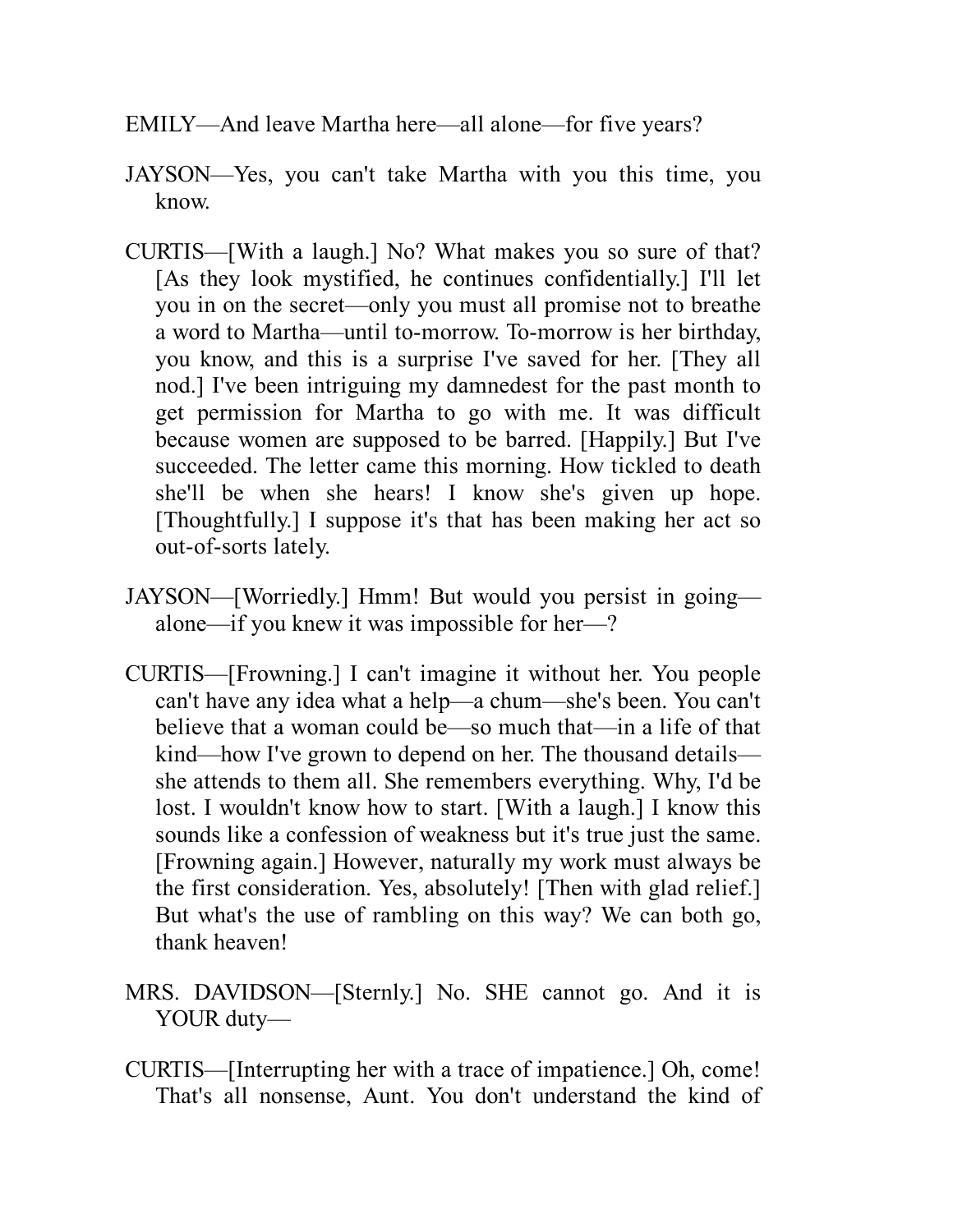woman Martha is.

- MRS. DAVIDSON—[Harshly.] The women I understand prefer rearing their children to selfish gallivanting over the world.
- CURTIS—[Impatiently.] But we have no children now, Aunt.
- MRS. DAVIDSON—I know that, more's the pity. But later—
- CURTIS—[Emphatically.] No, I tell you! It's impossible!
- MRS. DAVIDSON—[Grimly.] I have said my last word. Go your own road and work your own ruin.
- CURTIS—[Brusquely.] I think I'll change my togs and go for a walk. Excuse me for a second. I'll be right down again. [He goes out, rear.]
- EMILY—[With her false air of innocence.] Curt acts so funny, doesn't he? Did you notice how emphatic he was about its being impossible? And he said Martha seemed to him to be acting queer lately—with him, I suppose he meant.
- ESTHER—He certainly appeared put out when he heard she'd gone motoring with Big.
- JAYSON—[Moodily.] This dislike of the very mention of children. It isn't like Curt, not a bit.
- JOHN—There's something rotten in Denmark somewhere. This family will yet live to regret having accepted a stranger—
- SHEFFIELD—[Mollifyingly—with a judicial air.] Come now! This is all only suspicion. There is no evidence; you have no case; and the defendant is innocent until you have proved her guilty, remember. [Getting to his feet.] Well, let's break up. Esther, you and I ought to be getting home. [They all rise.]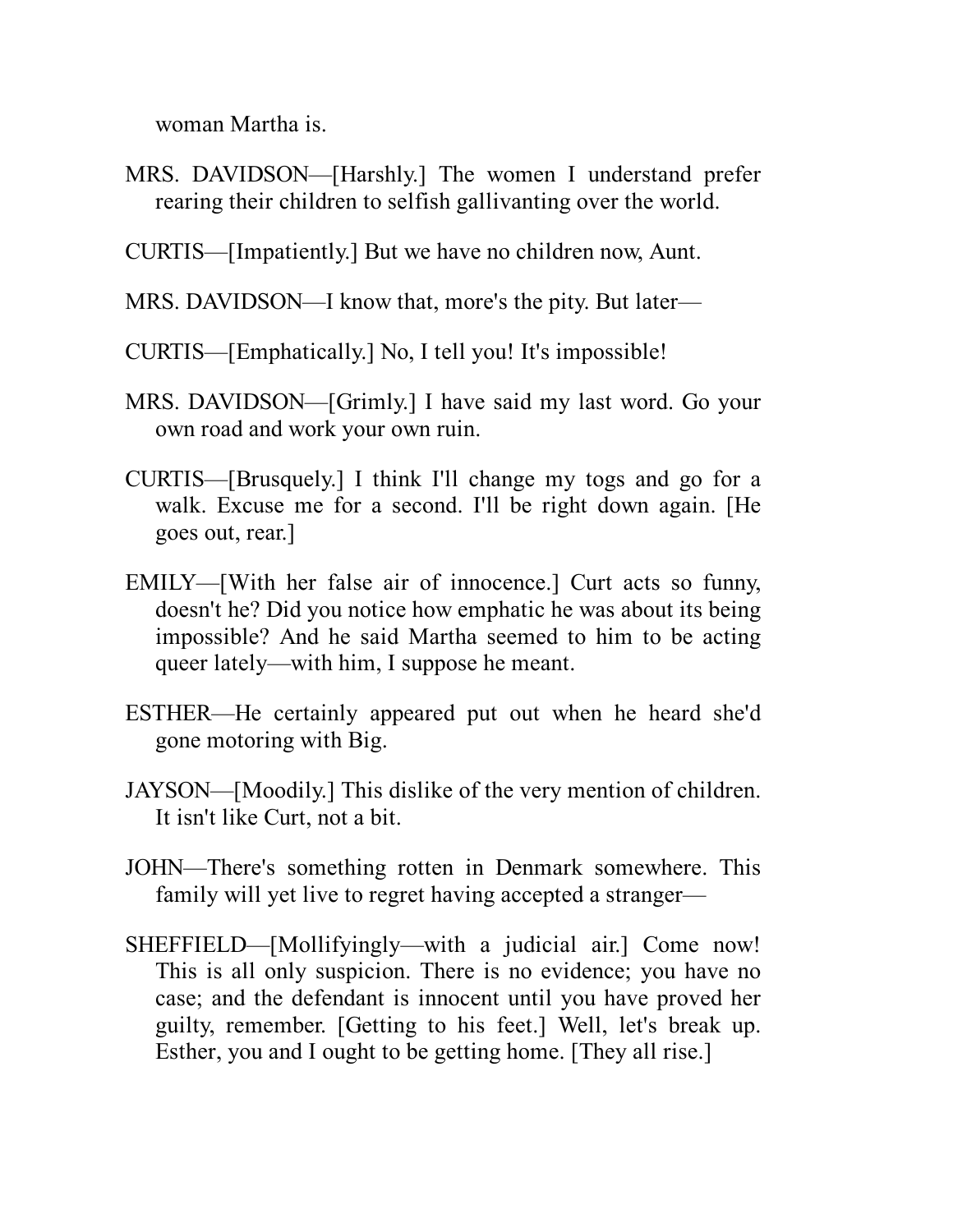JAYSON—[Testily.] Well, if I were sure it would all blow over without any open scandal, I'd offer up a prayer of thanks. [The Curtain Falls]

#### **ACT II**

SCENE—CURTIS JAYSON'S study. On the left, forward, a gun rack in which are displayed several varieties of rifles and shotguns. Farther back, three windows looking out on the garden. In the rear wall, an open fireplace with two leather arm-chairs in front of it. To right of fireplace, a door leading into the living-room. In the far right corner, another chair. In the right wall, three windows looking out on the lawn and garden. On this side, front, a typewriting table with machine and chair. Opposite the windows on the right, a bulky leather couch, facing front. In front of the windows on the left, a long table with stacks of paper piled here and there on it, reference books, etc. On the left of table, a swivel chair. Gray oak bookcases are built into the cream rough plaster walls which are otherwise almost hidden from view by a collection of all sorts of hunter's trophies, animal heads of all kinds. The floor is covered with animal skins—tiger, polar bear, leopard, lion, etc. Skins are also thrown over the backs of the chairs. The sections of the bookcase not occupied by scientific volumes have been turned into a specimen case for all sorts of zoological, geological, anthropological oddities.

It is mid-morning, sunny and bright, of the following day.

CURTIS and BIGELOW are discovered. CURTIS is half-sitting on the corner of the table, left, smoking a pipe. BIGELOW is lying sprawled on the couch. Through the open windows on the right come the shouts of children playing. MARTHA's voice joins in with theirs.

BIGELOW—Listen to that rumpus, will you! The kids are having the time of their lives. [He goes to the window and looks out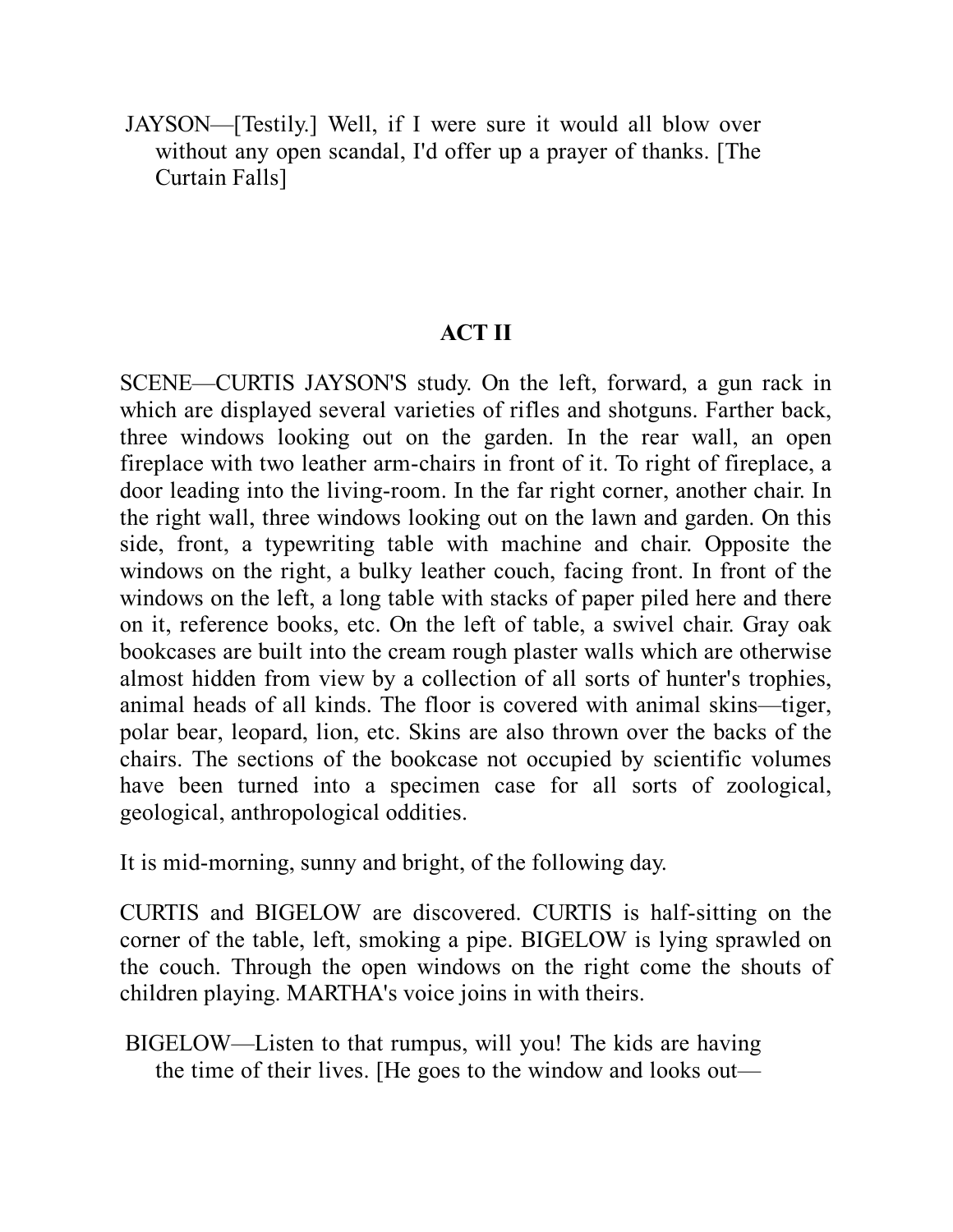delightedly.] Your wife is playing hide and seek with them. Come and look.

- CURTIS—[With a trace of annoyance.] Oh, I can see well enough from here.
- BIGELOW—[With a laugh.] She seems to get as much fun out of it as they do. [As a shriek comes from outside—excitedly.] Ah, Eddy discovered her behind the tree. Isn't he tickled now! [He turns back from the window and lights a cigarette enthusiastically.] Jove, what a hand she is with children!
- CURTIS—[As if the subject bored him.] Oh, Martha gets along well with anyone.
- BIGELOW—[Sits on the couch again—with a sceptical smile.] You think so? With everyone?
- CURTIS—[Surprised.] Yes—with everyone we've ever come in contact with—even aboriginal natives.
- BIGELOW—With the aboriginal natives of Bridgetown? With the well-known Jayson family, for example?
- CURTIS—[Getting to his feet—frowning.] Why, everything's all right between Martha and them, isn't it? What do you mean, Big? I certainly imagined—but I'll confess this damn book has had me so preoccupied—
- BIGELOW—Too darn preoccupied, if you'll pardon my saying so. It's not fair to leave her to fight it alone.
- CURTIS—[Impatiently.] Fight what? Martha has a sense of humor. I'm sure their petty prejudices merely amuse her.
- BIGELOW—[Sententiously.] A mosquito is a ridiculous, amusing creature, seen under a microscope; but when a swarm has been stinging you all night—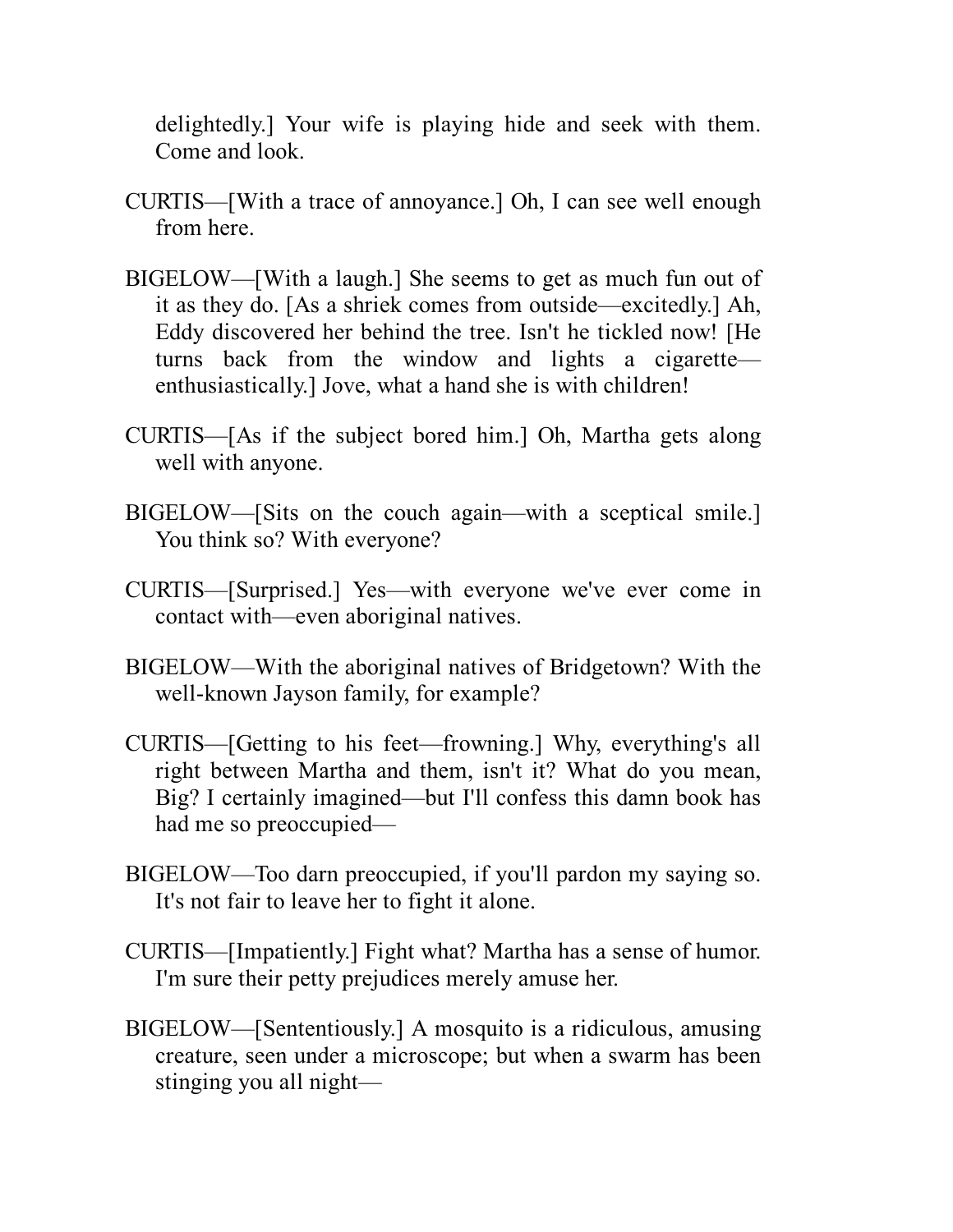- CURTIS—[A broad grin coming over his face.] You speak from experience, eh?
- BIGELOW—[Smiling.] You bet I do. Touch me anywhere and you'll find a bite. This, my native town, did me the honor of devoting its entire leisure attention for years to stinging me to death.
- CURTIS—Well, if I am to believe one-tenth of the family letters I used to receive on the subject of my old friend, Bigelow, they sure had just cause.
- BIGELOW—Oh, I'll play fair. I'll admit they did—then. But it's exasperating to know they never give you credit for changing— I almost said, reforming, One ought to be above the gossip of a town like this—but say what you like, it does get under your skin.
- CURTIS—[With an indulgent smile.] So you'd like to be known as a reformed character, eh?
- BIGELOW—[Rather ruefully.] Et tu! Your tone is sceptical. But I swear to you, Curt, I'm an absolutely new man since my wife's death, since I've grown to love the children. Before that I hardly knew them. They were hers, not mine, it seemed. [His face lighting up.] Now we're the best of pals, and I've commenced to appreciate life from a different angle. I've found a career at last—the children—the finest career a man could have, I believe.
- CURTIS—[Indifferently.] Yes, I suppose so—if you're made that way.
- BIGELOW—Meaning you're not?
- CURTIS—Not any more. [Frowning.] I tried that once.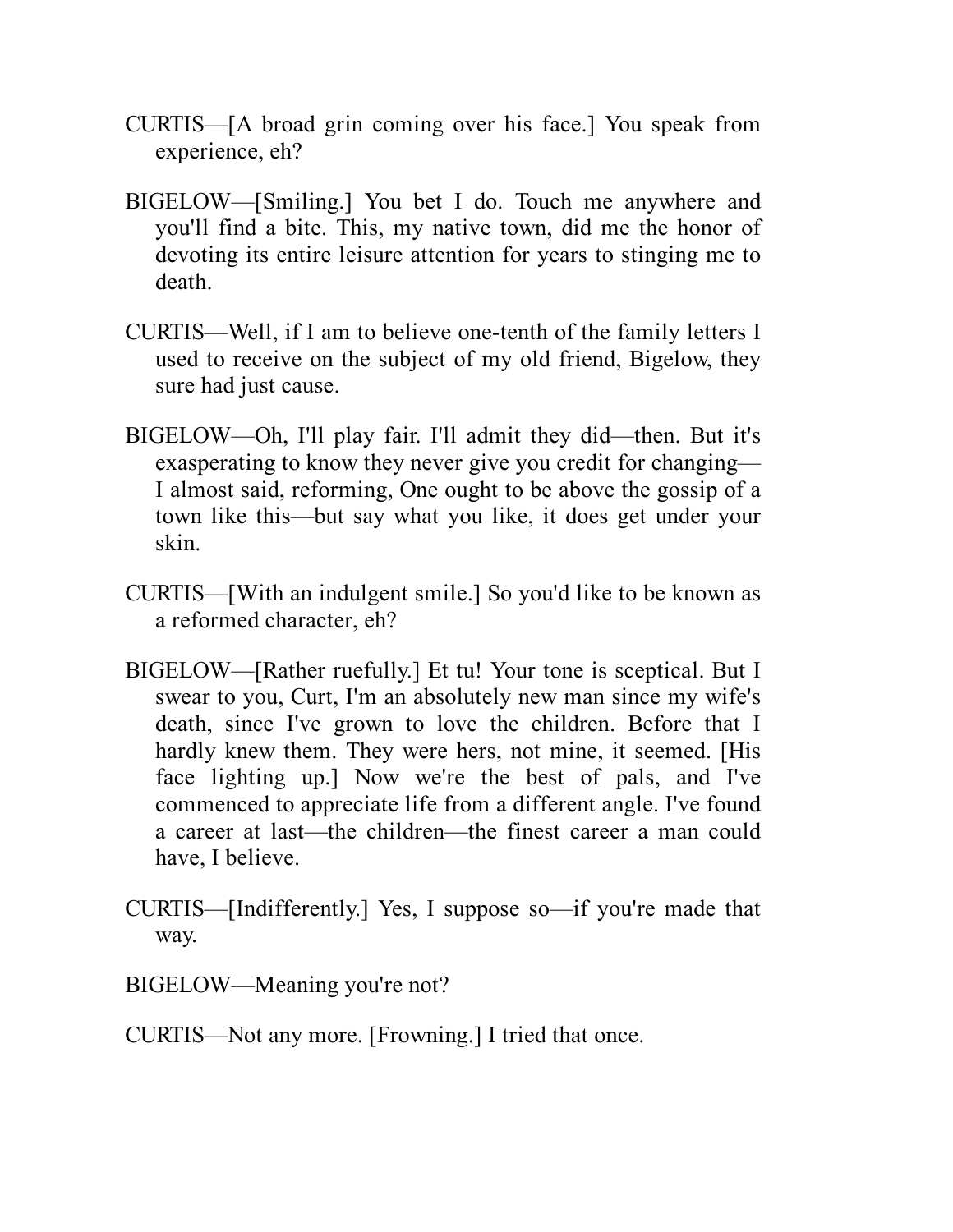- BIGELOW—[After a pause—with a smile.] But we're wandering from the subject of Martha versus the mosquitoes.
- CURTIS—[With a short laugh.] Oh, to the deuce with that! Trust Martha to take care of herself. Besides, I'll have her out of this stagnant hole before so very long—six months, to be exact.
- BIGELOW—Where do you think of settling her then?
- CURTIS—No settling about it. I'm going to take her with me.
- BIGELOW—[Surprised.] On the Asian expedition?
- CURTIS—Yes. I haven't told her yet but I'm going to to-day. It's her birthday—and I've been saving the news to surprise her with.
- BIGELOW—Her birthday? I wish the children and I had known but it's not too late yet.
- CURTIS—[With a grin.] Thirty-nine candles, if you're thinking of baking a cake!
- BIGELOW—[Meaningly.] That's not old—but it's not young either, Curt.
- CURTIS—[Disgustedly.] You talk like an old woman, Big. What have years to do with it? Martha is young in spirit and always will be. [There is a knock at the door and MARTHA's voice calling: "May I come in, people?"] Sure thing! [BIGELOW jumps to open the door and MARTHA enters. She is flushed, excited, full of the joy of life, panting from her exertions.]
- MARTHA—[Laughing.] I've had to run away and leave them with the governess. They're too active for me. [She throws herself on the couch.] Phew! I'm all tired out. I must be getting old.
- CURTIS—[With a grin.] Big was just this minute remarking that, Martha. [BIGELOW looks embarrassed.]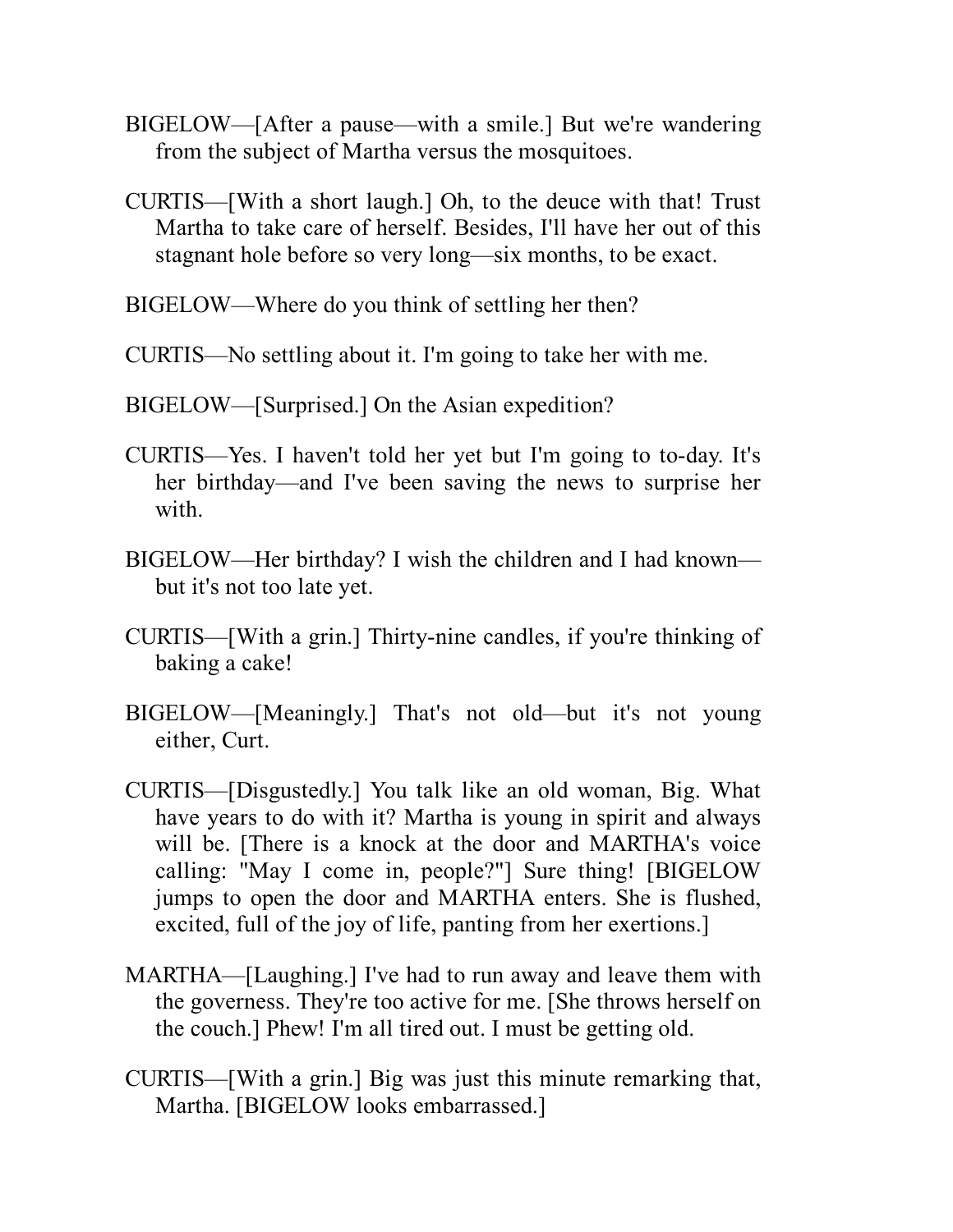- MARTHA—[Laughing at him.] Well, I declare! Of all the horrid things to hear—
- BIGELOW—[Still embarrassed but forcing a joking tone.] He prevaricates, Mrs. Jayson.
- MARTHA—There now, Curt! I'm sure it was you who said it. It sounds just like one of your horrid facts.
- BIGELOW—And how can I offer my felicitations now? But I do, despite your husband's calumny. May your shadow never grow less!
- MARTHA—Thank you. [She shakes his proffered hand heartily.]
- BIGELOW—And now I'll collect my flock and go home.
- CURTIS—So long, Big. Be sure you don't mislay one of your heirs!
- BIGELOW—No fear—but they might mislay me. [He goes. CURT sits down on couch. MARTHA goes to the window right, and looks out—after a pause, waving her hand.]
- MARTHA—There they go. What darlings they are! [CURTIS grunts perfunctorily. MARTHA comes back and sits beside CURT on the couch—with a sigh.] Whoever did say it was right, Curt, I am getting old.
- CURTIS—[Taking one of her hands and patting it.] Nonsense!
- MARTHA—[Shaking her head and smiling with a touch of sadness.] No. I feel it.
- CURTIS—[Puts his arms around her protectingly.] Nonsense! You're not the sort that ever grows old.
- MARTHA—[Nestling up to him.] I'm afraid we're all that sort, dear. Even you. [She touches the white hair about his temples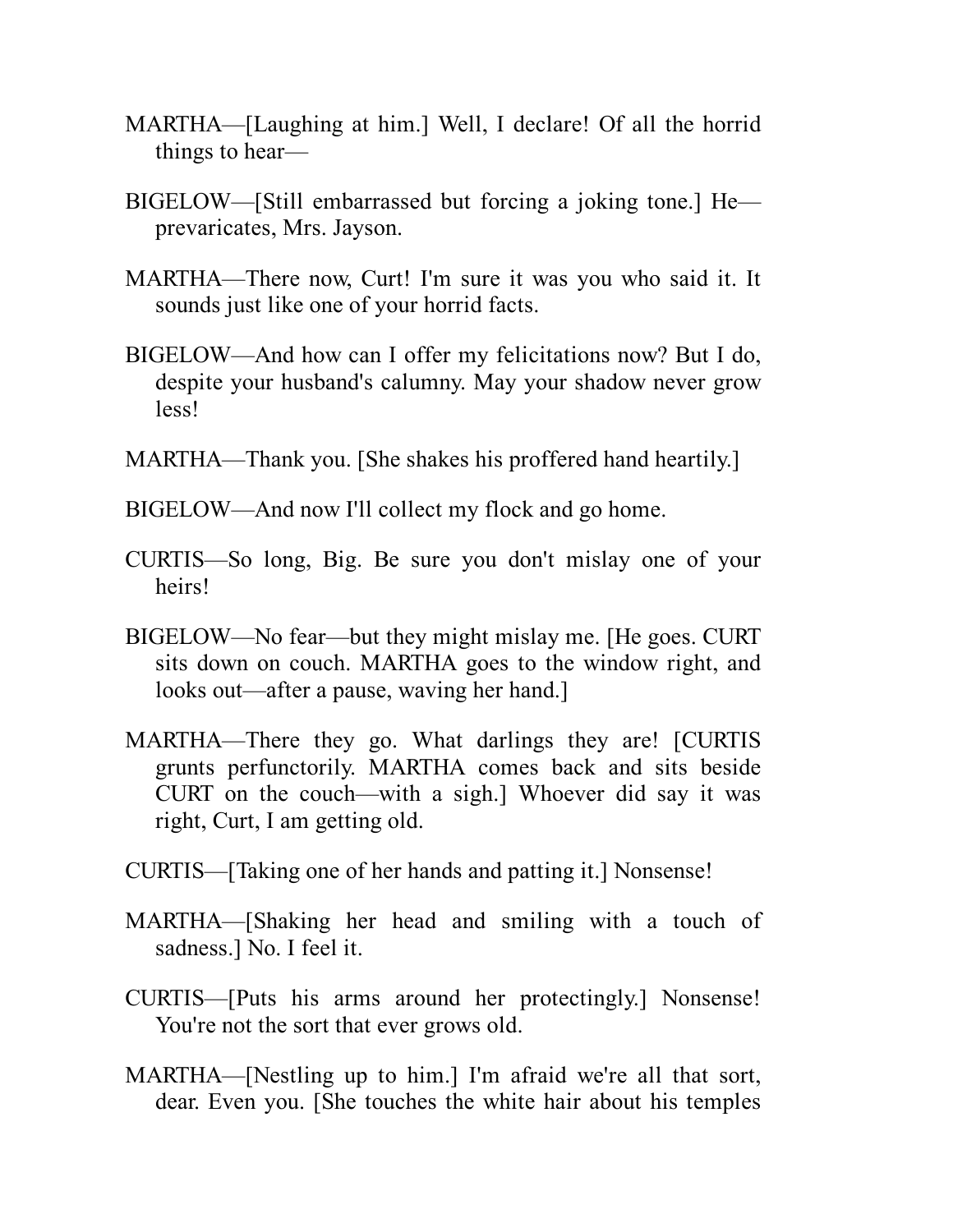playfully.] Circumstantial evidence. I'll have to dye it when you're asleep some time—and then nobody'll know.

- CURTIS—[Looking at her.] You haven't any silver threads. [Jokingly.] Am I to suspect—?
- MARTHA—No, I don't. Honest, cross my heart, I wouldn't even conceal that from you, if I did. But gray hairs prove nothing. I am actually older than you, don't forget.
- CURTIS—One whole year! That's frightful, isn't it?
- MARTHA—I'm a woman, remember; so that one means at least six. Ugh! Let's not talk about it. Do you know, it really fills me with a queer panic sometimes?
- CURTIS—[Squeezing her.] Silly girl!
- MARTHA—[Snuggling close to him.] Will you always love me even when I'm old and ugly and feeble and you're still young and strong and handsome?
- CURTIS—[Kisses her—tenderly.] Martha! What a foolish question, sweetheart. If we ever have to grow old, we'll do it together just as we've always done everything.
- MARTHA—[With a happy sigh.] That's my dream of happiness, Curt. [Enthusiastically.] Oh, it has been a wonderful, strange life we've lived together, Curt, hasn't it? You're sure you've never regretted—never had the weest doubt that it might have been better with—someone else?
- CURTIS—[Kisses her again—tenderly reproachful.] Martha!
- MARTHA—And I have helped—really helped you, haven't I?
- CURTIS—[Much moved.] You've been the best wife a man could ever wish for, Martha. You've been—you are wonderful. I owe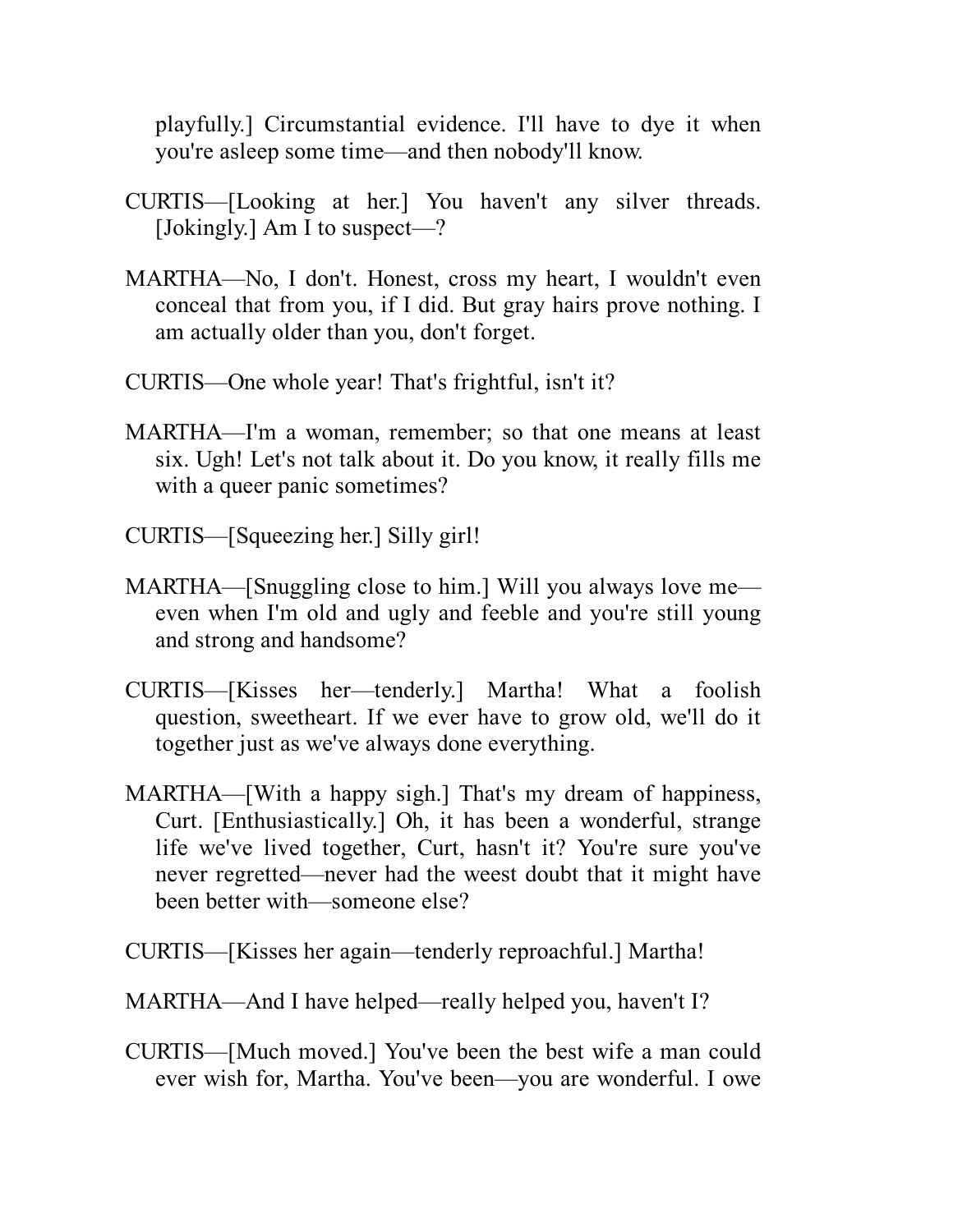everything to you—your sympathy and encouragement. Don't you know I realize that? [She kisses him gratefully.]

- MARTHA—[Musing happily.] Yes, it's been a wonderful, glorious life. I'd live it over again if I could, every single second of it even the terrible suffering—the children.
- CURTIS—[Wincing.] Don't. I wouldn't want that over again. [Then changing the subject abruptly.] But why have you been putting all our life into the past tense? It seems to me the most interesting part is still ahead of us.
- MARTHA—[Softly.] I mean—together—Curt.

CURTIS—So do I!

- MARTHA—But you're going away—and I can't go with you this time.
- CURTIS—[Smiling to himself over her head.] Yes, that does complicate matters, doesn't it?
- MARTHA—[Hurt—looking up at him.] Curt! How indifferently you say that—as if you didn't care!
- CURTIS—[Avoiding her eyes—teasingly.] What do you think you'll do all the time I'm gone?
- MARTHA—Oh, I'll be lost—dead—I won't know what to do. I'll die of loneliness—[yearning creeping into her voice] unless—
- CURTIS—[Inquisitively.] Unless what?
- MARTHA—[Burying her face on his shoulder—passionately.] Oh, Curt, I love you so! Swear that you'll always love me no matter what I do—no matter what I ask—
- CURTIS—[Vaguely uneasy now, trying to peer into her face.] But, sweetheart—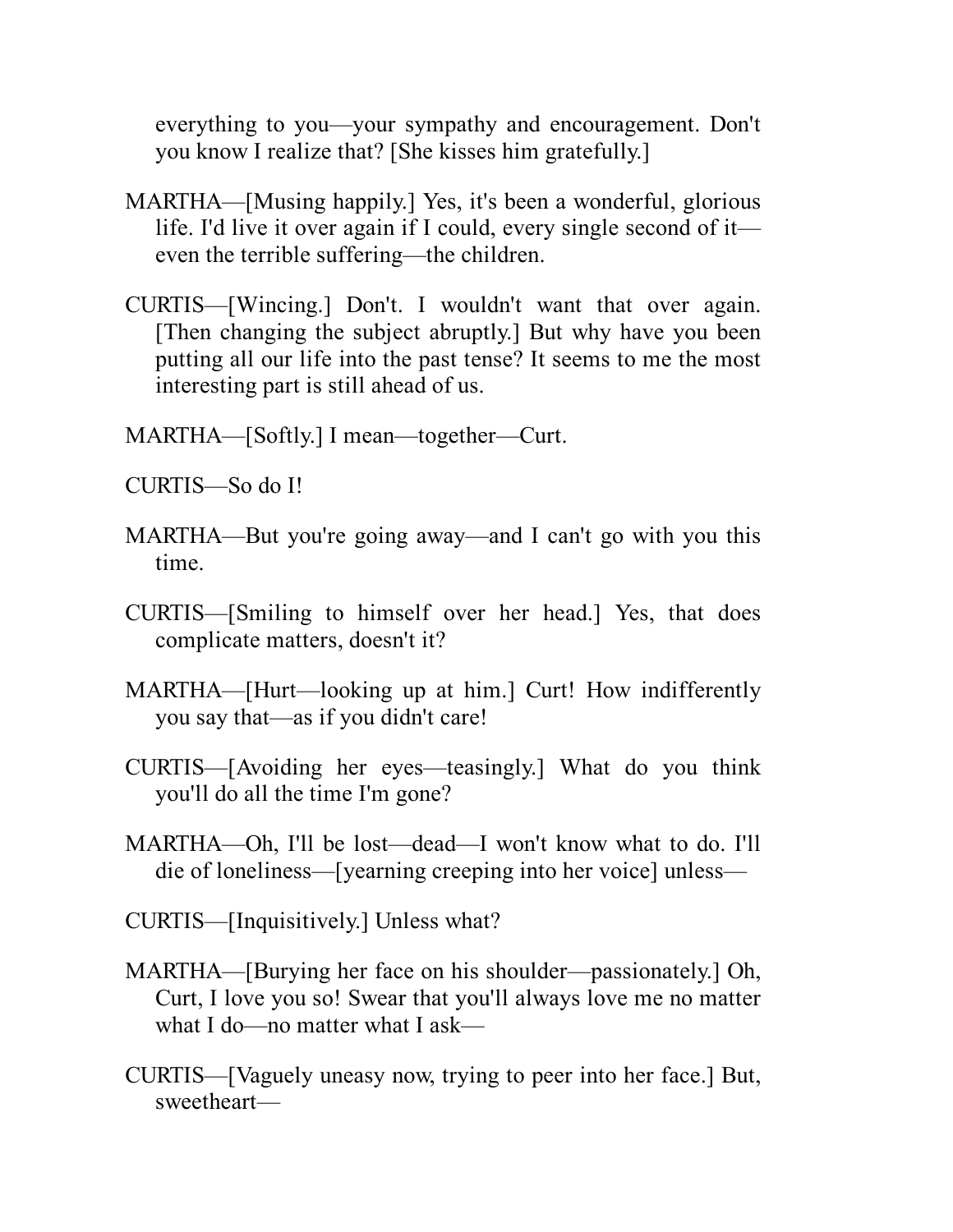- MARTHA—[Giving way weakly to her feelings for a moment entreatingly.] Then don't go!
- CURTIS—[Astonished.] Why, I've got to go. You know that.
- MARTHA—Yes, I suppose you have. [Vigorously, as if flinging off a weakness.] Of course you have!
- CURTIS—But, Martha—you said you'd be lonely unless—unless what?
- MARTHA—Unless I— [She hesitates, blushing and confused.] I mean we—oh, I'm so afraid of what you'll—hold me close, very close to you and I'll whisper it. [She pulls his head down and whispers in his ear. A look of disappointment and aversion forces itself on his face.]
- CURTIS—[Almost indignantly.] But that's impossible, Martha!
- MARTHA—[Pleadingly.] Now don't be angry with me, Curt—not till you've heard everything. [With a trace of defiance.] It isn't impossible, Curt. It's so! It's happened! I was saving it as a secret—to tell you to-day—on my birthday.
- CURTIS—[Stunned.] You mean it—is a fact?
- MARTHA—Yes. [Then pitifully.] Oh, Curt, don't look that way! You seem so cold—so far away from me. [Straining her arms about him.] Why don't you hold me close to you? Why don't you say you're glad—for my sake?
- CURTIS—[Agitatedly.] But Martha—you don't understand. How can I pretend gladness when—[Vehemently.] Why, it would spoil all our plans!
- MARTHA—Plans? OUR plans? What do you mean?
- CURTIS—[Excitedly.] Why, you're going with me, of course! I've obtained official permission. I've been working for it for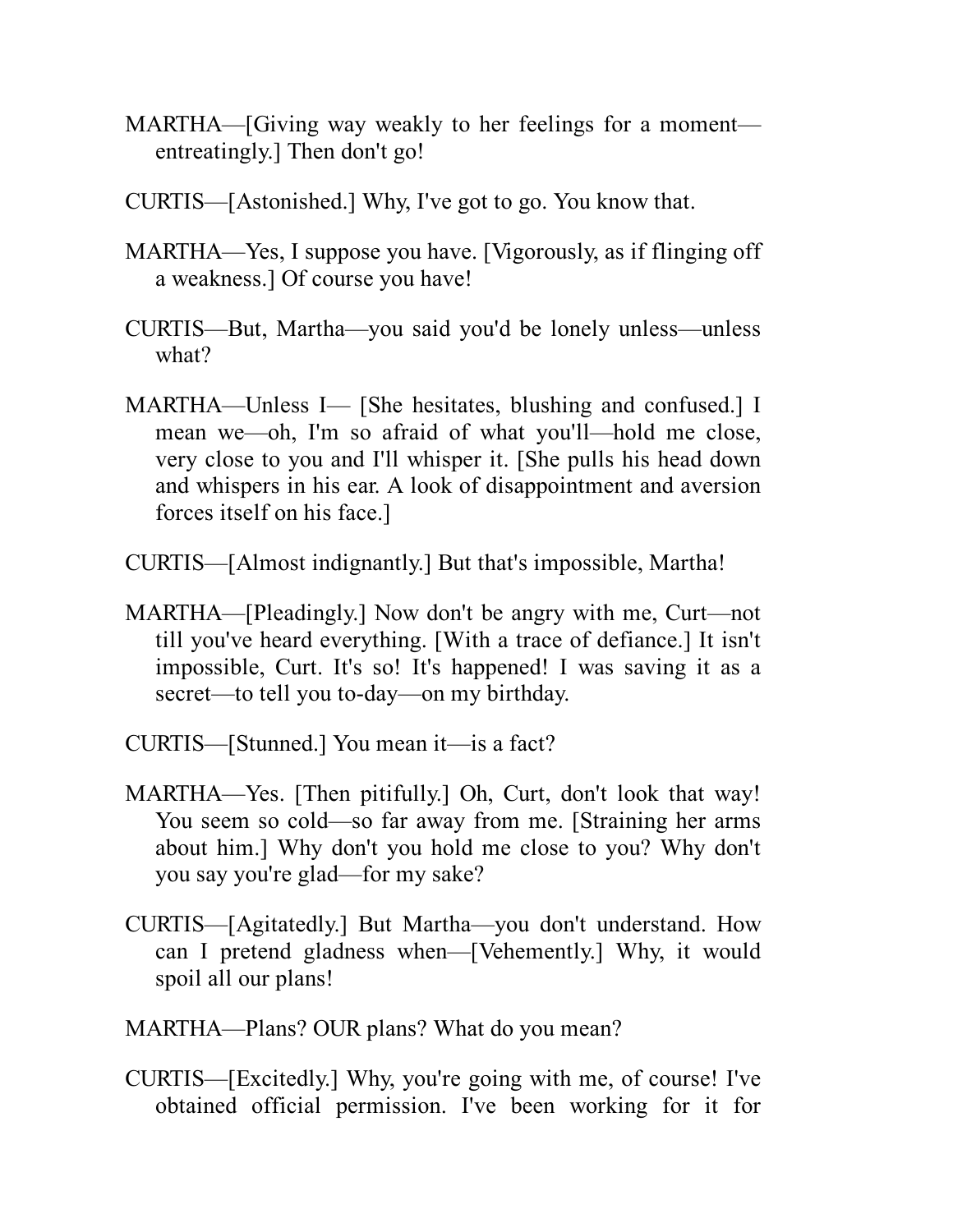months. The letter came yesterday morning.

MARTHA—[Stunned.] Permission—to go with you—

- CURTIS—[Excitedly.] Yes. I couldn't conceive going without you. And I knew how you must be wishing—
- MARTHA—[In pain.] Oh!
- CURTIS—[Distractedly—jumping to his feet and staring at her bewilderedly.] Martha! You don't mean to tell me you weren't!
- MARTHA—[In a crushed voice.] I was wishing you would finally decide not to go—to stay at home.
- CURTIS—[Betraying exasperation.] But you must realize that's impossible. Martha, are you sure you've clearly understood what I've told you? You can go with me, do you hear? Everything is arranged. And I've had to fight so hard—I was running the risk of losing my own chance by my insistence that I couldn't go without you.

MARTHA—[Weakly and helplessly.] I understand all that, Curt.

CURTIS—[Indignantly.] And yet—you hesitate! Why, this is the greatest thing of its kind ever attempted! There are unprecedented possibilities! A whole new world of knowledge may be opened up—the very origin of Man himself! And you will be the only woman—

MARTHA—I realize all that, Curt.

- CURTIS—You can't—and hesitate! And then—think, Martha!—it will mean that you and I won't have to be separated. We can go on living the old, free life together.
- MARTHA—[Growing calm now.] You are forgetting—what I told you, Curt. You must face the fact. I cannot go.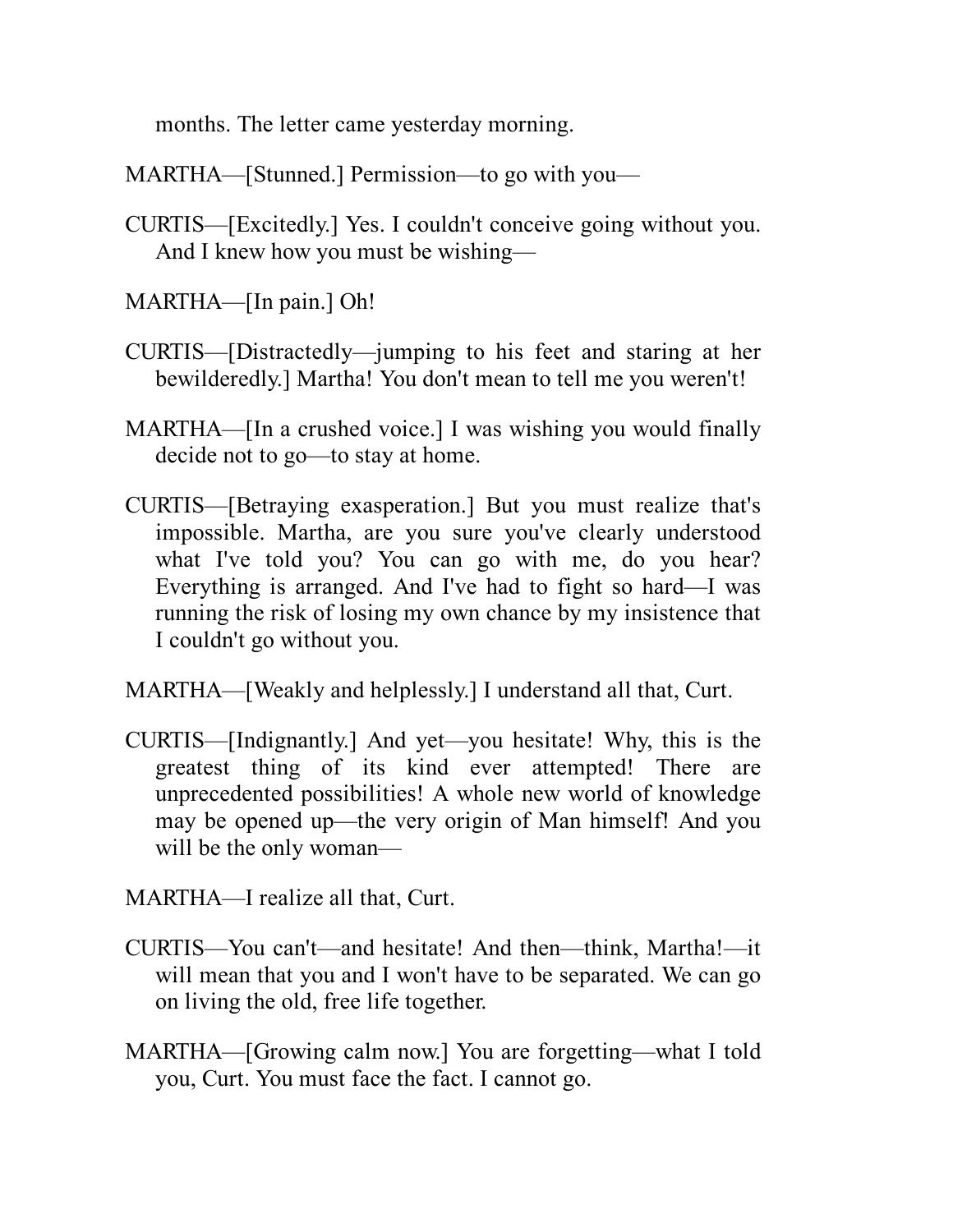- CURTIS—[Overwhelmed by the finality of her tone—after a pause.] How long have you known—this?
- MARTHA—Two months, about.
- CURTIS—But why didn't you tell me before?
- MARTHA—I was afraid you wouldn't understand—and you haven't, Curt. But why didn't you tell me before—what you were planning?
- CURTIS—[Eagerly.] You mean—then—you would have been glad to go—before this had happened?
- MARTHA—I would have accepted it.
- CURTIS—[Despairingly.] Martha, how could you ever have allowed this to happen? Oh, I suppose I'm talking foolishness. It wasn't your seeking, I know.
- MARTHA—Yes it was, Curt. I wished it. I sought it.
- CURTIS—[Indignantly.] Martha! [Then in a hurt tone.] You have broken the promise we made when they died. We were to keep their memories inviolate. They were to be always—our only children.
- MARTHA—[Gently.] They forgive me, Curt. And you will forgive me, too—when you see him—and love him.
- CURTIS—Him?
- MARTHA—I know it will be a boy.
- CURTIS—[Sinking down on the couch beside her—dully.] Martha! You have blown my world to bits.
- MARTHA—[Taking one of his hands in hers—gently.] You must make allowances for me. Curt, and forgive me. I AM getting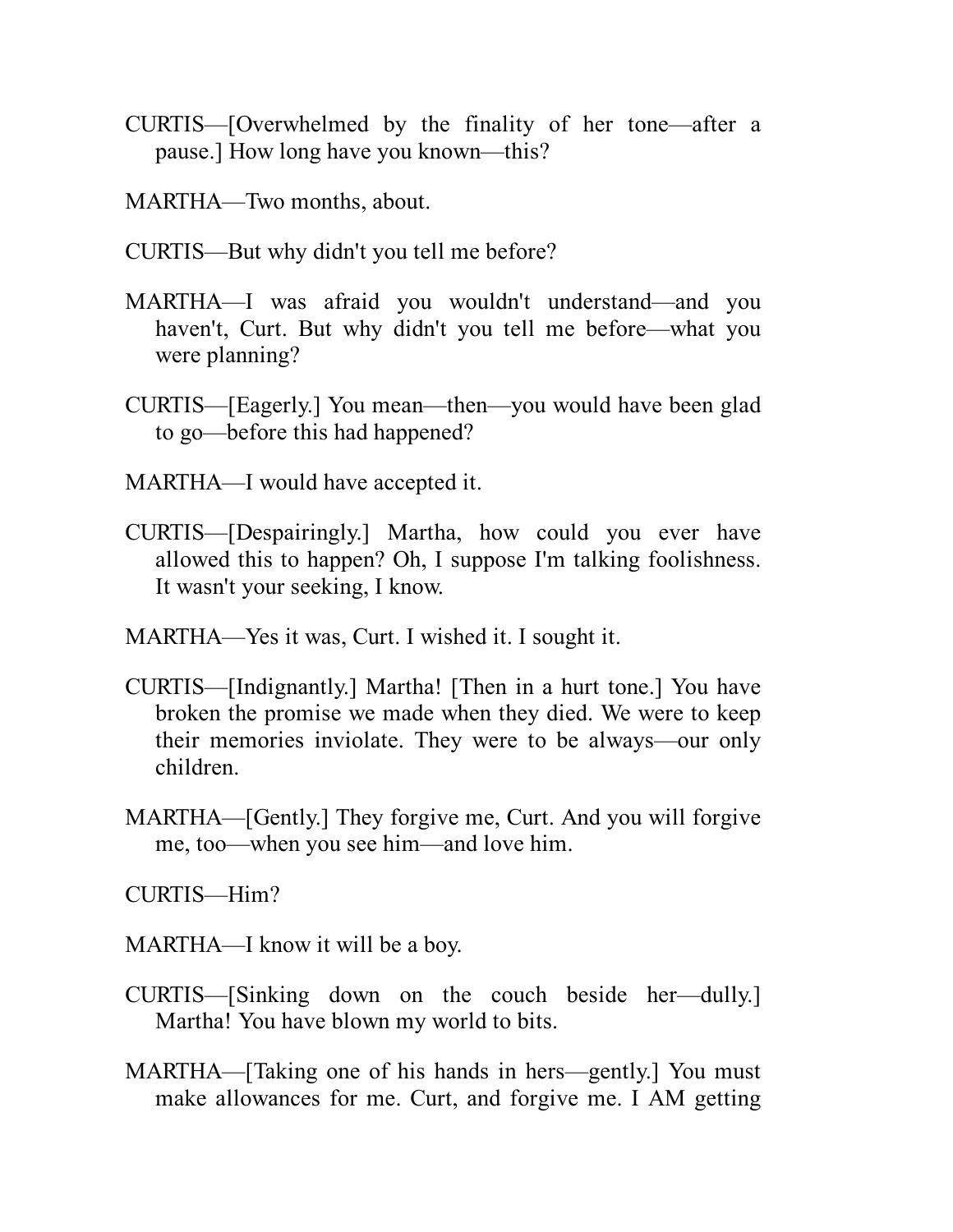old. No, it's the truth. I've reached the turning point. Will you listen to my side of it, Curt, and try to see it—with sympathy with true understanding—[With a trace of bitterness.] forgetting your work for the moment?

- CURTIS—[Miserably.] That's unfair, Martha. I think of it as OUR work—and I have always believed you did, too.
- MARTHA—[Quickly.] I did, Curt! I do! All in the past is our work. It's my greatest pride to think so. But, Curt, I'll have to confess frankly—during the past two years I've felt myself feeling as if I wasn't complete—with that alone.
- CURTIS—Martha! [Bitterly.] And all the time I believed that more and more it was becoming the aim of your life, too.
- MARTHA—[With a sad smile.] I'm glad of that, dear. I tried my best to conceal it from you. It would have been so unfair to let you guess while we were still in harness. But oh, how I kept looking forward to the time when we would come back—and rest—in our own home! You know—you said that was your plan—to stay here and write your books—and I was hoping—
- CURTIS—[With a gesture of aversion.] I loathe this book-writing. It isn't my part, I realize now. But when I made the plans you speak of, how could I know that then?
- MARTHA—[Decisively.] You've got to go. I won't try to stop you. I'll help all in my power—as I've always done. Only—I can't go with you any more. And you must help me—to do my work by understanding it. [He is silent, frowning, his face agitated, preoccupied. She goes on intensely.] Oh, Curt, I wish I could tell you what I feel, make you feel with me the longing for a child. If you had just the tiniest bit of feminine in you—! [Forcing a smile.] But you're so utterly masculine, dear! That's what has made me love you, I suppose—so I've no right to complain of it. [Intensely.] I don't. I wouldn't have you changed one bit! I love you! And I love the things you love—your work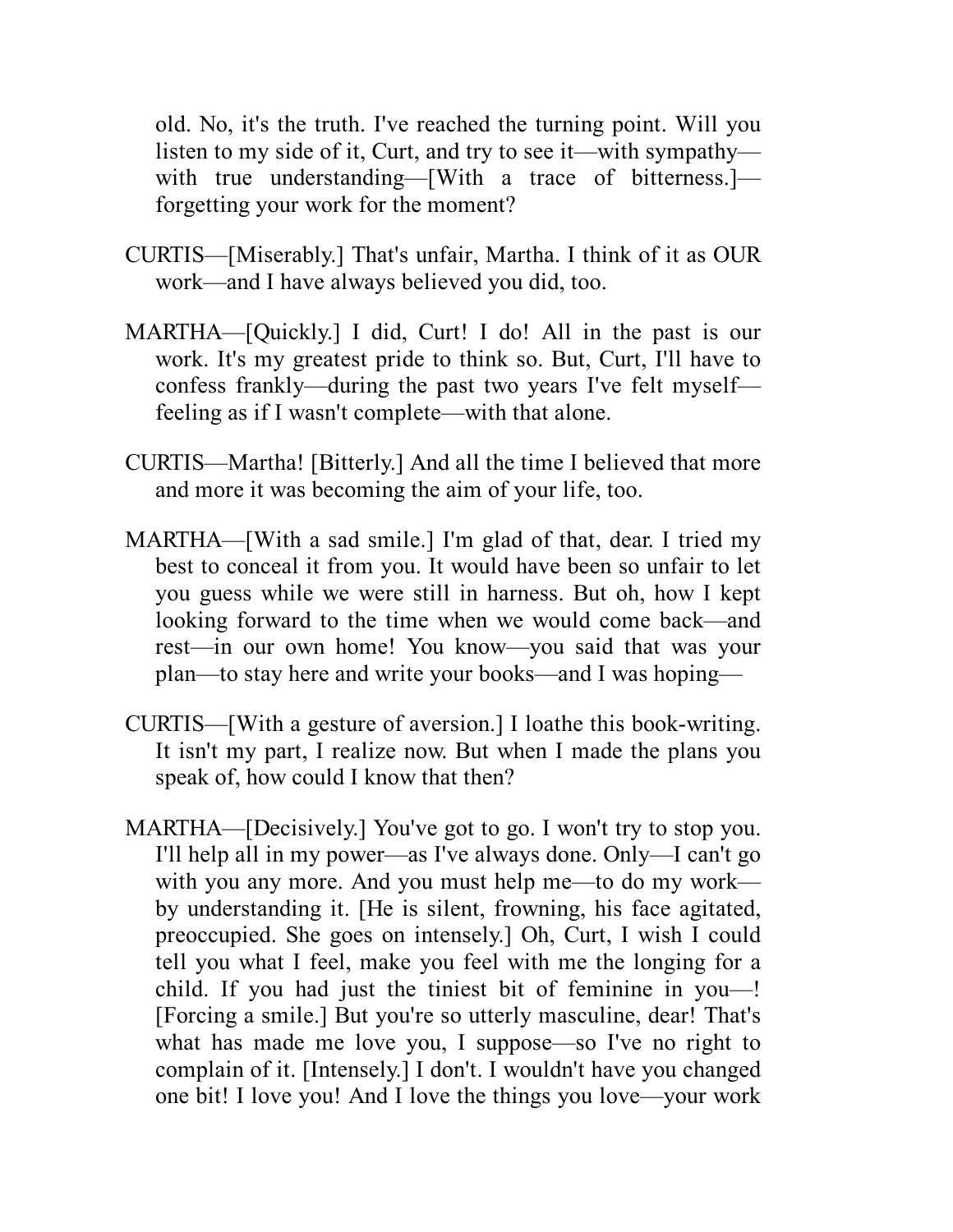—because it's a part of you. And that's what I want you to do to reciprocate—to love the creator in me—to desire that I, too, should complete myself with the thing nearest my heart!

- CURTIS—[Intensely preoccupied with his own struggle vaguely.] But I thought—
- MARTHA—I know; but, after all, your work is yours, not mine. I have been only a helper, a good comrade, too, I hope, but somehow—outside of it all. Do you remember two years ago when we were camped in Yunnan, among the aboriginal tribes? It was one night there when we were lying out in our sleepingbags up in the mountains along the Tibetan frontier. I couldn't sleep. Suddenly I felt oh, so tired—utterly alone—out of harmony with you—with the earth under me. I became horribly despondent—like an outcast who suddenly realizes the whole world is alien. And all the wandering about the world, and all the romance and excitement I'd enjoyed in it, appeared an aimless, futile business, chasing around in a circle in an effort to avoid touching reality. Forgive me, Curt. I meant myself, not you, of course. Oh, it was horrible, I tell you, to feel that way. I tried to laugh at myself, to fight it off, but it stayed and grew worse. It seemed as if I were the only creature alive—who was not alive. And all at once the picture came of a tribeswoman who stood looking at us in a little mountain village as we rode by. She was nursing her child. Her eyes were so curiously sure of herself. She was horribly ugly, poor woman, and yet—as the picture came back to me—I appeared to myself the ugly one while she was beautiful. And I thought of our children who had died—and such a longing for another child came to me that I began sobbing. You were asleep. You didn't hear. [She pauses then proceeds slowly.] And when we came back here—to have a home at last, I was so happy because I saw my chance of fulfillment—before it was too late. [In a gentle, pleading voice.] Now can you understand, dear? [She puts her hand on his arm.]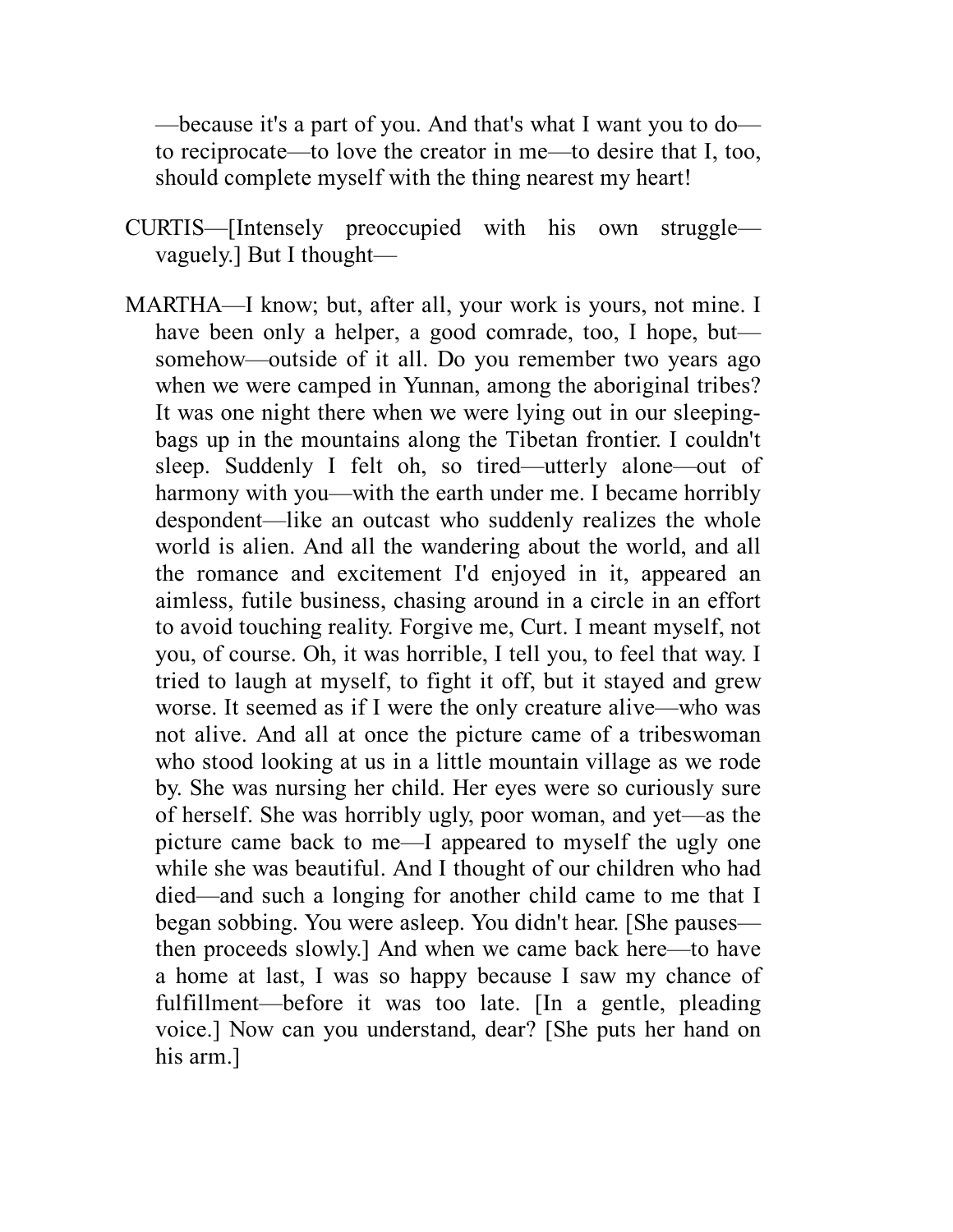- CURTIS—[Starting as if awaking from a sleep.] Understand? No, I can't understand, Martha.
- MARTHA—[In a gasp of unbearable hurt.] Curt! I don't believe you heard a word I was saying.
- CURTIS—[Bursting forth as if releasing all the pent-up struggle that has been gathering within him.] No, I can't understand. I cannot, cannot! It seems like treachery to me.
- MARTHA—Curt!
- CURTIS—I've depended on you. This is the crucial point—the biggest thing of my life—and you desert me!
- MARTHA—[Resentment gathering in her eyes.] If you had listened to me—if you had even tried to feel—
- CURTIS—I feel that you are deliberately ruining my highest hope. How can I go on without you? I've been trying to imagine myself alone. I can't! Even with my work—who can I get to take your place? Oh, Martha, why do you have to bring this new element into our lives at this late day? Haven't we been sufficient, you and I together? Isn't that a more difficult, beautiful happiness to achieve than—children? Everyone has children. Don't I love you as much as any man could love a woman? Isn't that enough for you? Doesn't it mean anything to you that I need you so terribly—for myself, for my work—for everything that is best and worthiest in me? Can you expect me to be glad when you propose to introduce a stranger who will steal away your love, your interest—who will separate us and deprive me of you! No, no, I cannot! It's asking the impossible. I am only human.
- MARTHA—If you were human you would think of my life as well as yours.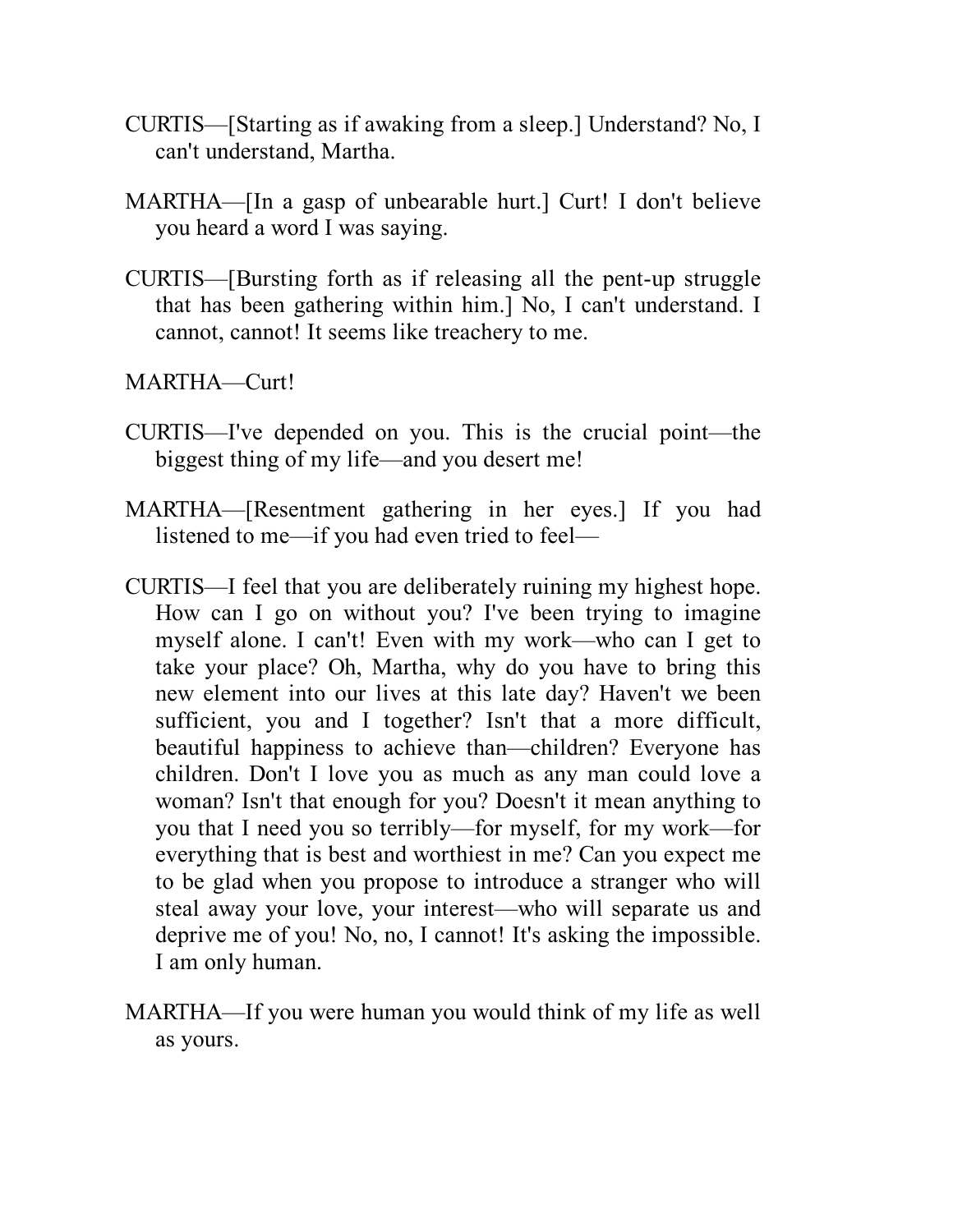- CURTIS—I do! It is OUR life I am fighting for, not mine—OUR life that you want to destroy.
- MARTHA—Our life seems to mean your life to you, Curt—and only your life. I have devoted fifteen years to that. Now I must fight for my own.
- CURTIS—[Aghast.] You talk as if we were enemies, Martha! [Striding forward and seizing her in his arms.] No, you don't mean it! I love you so, Martha! You've made yourself part of my life, my work—I need you so! I can't share you with anyone! I won't! Martha, my own! Say that you won't, dear? [He kisses her passionately again and again.]
- MARTHA—[All her love and tenderness aroused by his kisses and passionate sincerity—weakening.] Curt! Curt! [Pitiably.] It won't separate us, dear. Can't you see he will be a link between us—even when we are away from each other—that he will bring us together all the closer?
- CURTIS—But I can't be away from you!
- MARTHA—[Miserably.] Oh, Curt, why won't you look the fact in the face—and learn to accept it with joy? Why can't you for my sake? I would do that for you.
- CURTIS—[Breaking away from her—passionately.] You will not do what I have implored you—for me! And I am looking the fact in the face—the fact that there must be no fact! [Avoiding her eyes—as if defying his own finer feelings.] There are doctors who—
- MARTHA—[Shrinking back from him.] Curt! You propose that to me! [With overwhelming sorrow.] Oh, Curt! When I feel him —his life within me—like a budding of my deepest soul—to flower and continue me—you say what you have just said! [Grief-stricken.] Oh, you never, never, never will understand!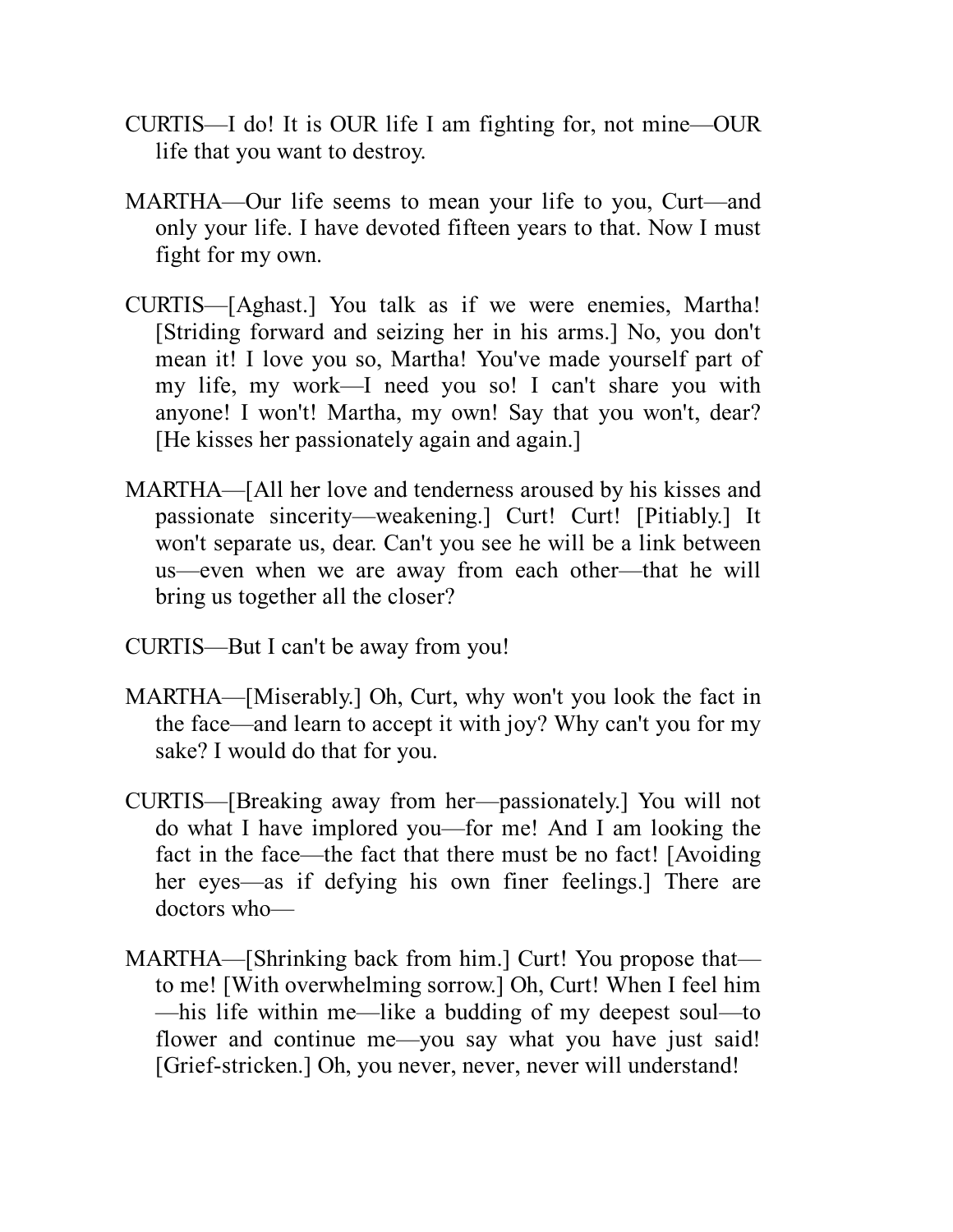- CURTIS—[Shamefacedly.] Martha, I—[Distractedly.] I don't know what I'm saying! This whole situation is so unbearable! Why, why does it have to happen now?
- MARTHA—[Gently.] It must be now—or not at all—at my age, dear. [Then after a pause—staring at him frightenedly—sadly.] You have changed, Curt. I remember it used to be your happiness to sacrifice yourself for me.
- CURTIS—I had no work then—no purpose beyond myself. To sacrifice oneself is easy. But when your only meaning becomes as a searcher for knowledge—you cannot sacrifice that, Martha. You must sacrifice everything for that—or lose all sincerity.
- MARTHA—I wonder where your work leaves off and you begin. Hasn't your work become you?
- CURTIS—Yes and no. [Helplessly.] You can't understand, Martha! ...

MARTHA—Nor you.

- CURTIS—[With a trace of bitter irony.] And you and your work? Aren't they one and the same?
- MARTHA—So you think mine is selfish, too? [After a pause sadly.] I can't blame you, Curt. It's all my fault. I've spoiled you by giving up my life so completely to yours. You've forgotten I have one. Oh, I don't mean that I was a martyr. I know that in you alone lay my happiness and fulfillment in those years after the children died. But we are no longer what we were then. We must, both of us, relearn to love and respect—what we have become.
- CURTIS—[Violently.] Nonsense! You talk as if love were an intellectual process—[Taking her into his arms—passionately.] I love you—always and forever! You are me and I am you.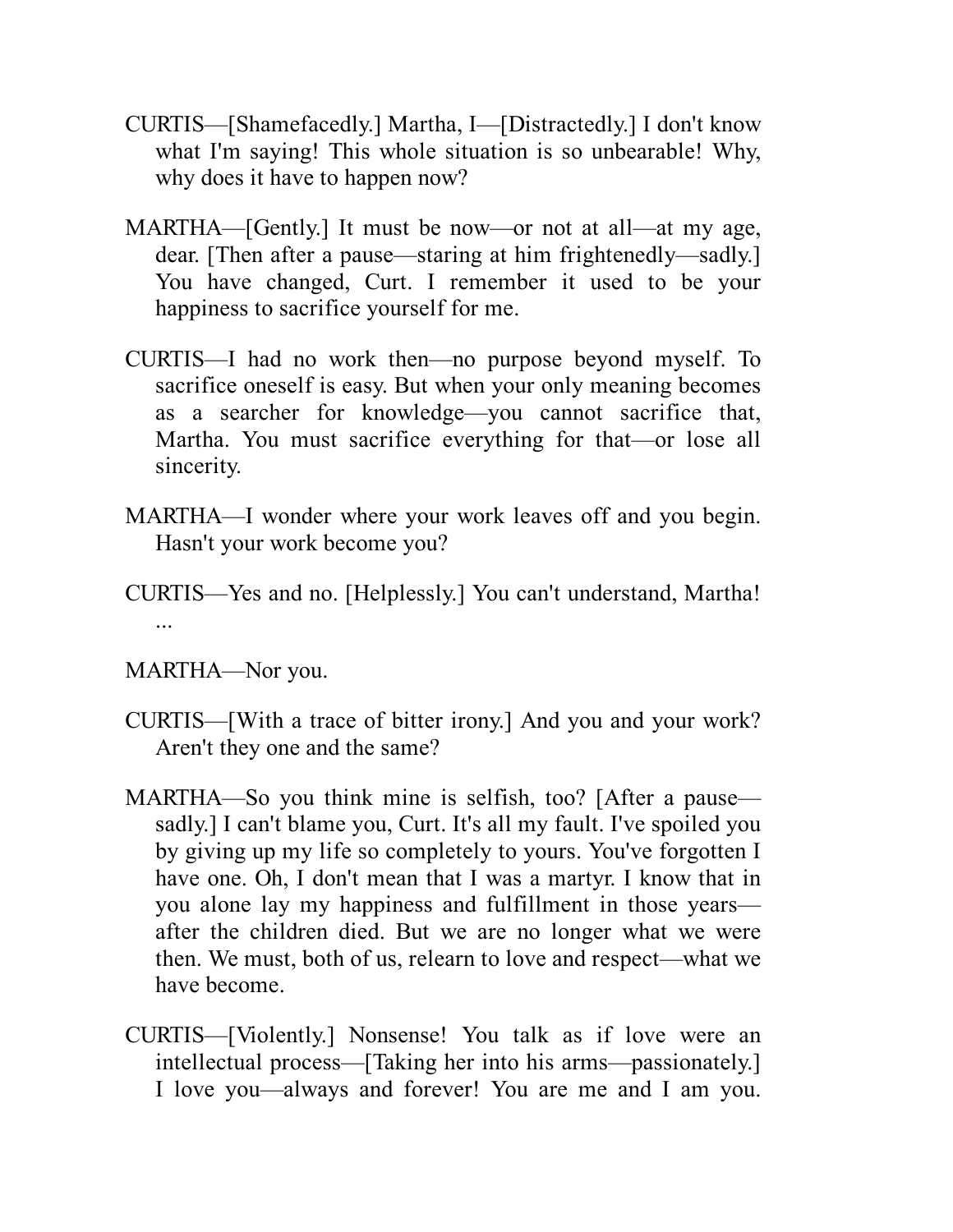What use is all this vivisecting? [He kisses her fiercely. They look into each other's eyes for a second—then instinctively fall back from one another.]

- MARTHA—[In a whisper.] Yes, you love me. But who am I? There is no recognition in your eyes. You don't know.
- CURTIS—[Frightenedly.] Martha! Stop! This is terrible! [They continue to be held by each other's fearfully questioning eyes.]

[The Curtain Falls]

## **ACT III**

SCENE—Same as Act II. As the curtain rises, JAYSON is discovered sitting in an armchair by the fireplace, in which a log fire is burning fitfully. He is staring into the flames, a strained, expectant expression on his face. It is about three o'clock in the morning. There is no light but that furnished by the fire which fills the room with shifting shadows. The door in the rear is opened and RICHARD appears, his face harried by the stress of unusual emotion. Through the opened doorway, a low, muffled moan of anguish sounds from the upper part of the house. JAYSON and RICHARD both shudder. The latter closes the door behind him quickly as if anxious to shut out the noise.

JAYSON—[Looking up anxiously.] Well?

RICHARD—[Involuntarily straightening up as if about to salute and report to a superior officer.] No change, sir. [Then, as if remembering himself, comes to the fireplace and slumps down in a chair—agitatedly.] God, Dad, I can't stand her moaning and screaming! It's got my nerves shot to pieces. I thought I was hardened. I've heard them out in No Man's Land—dying by inches—when you couldn't get to them or help—but this is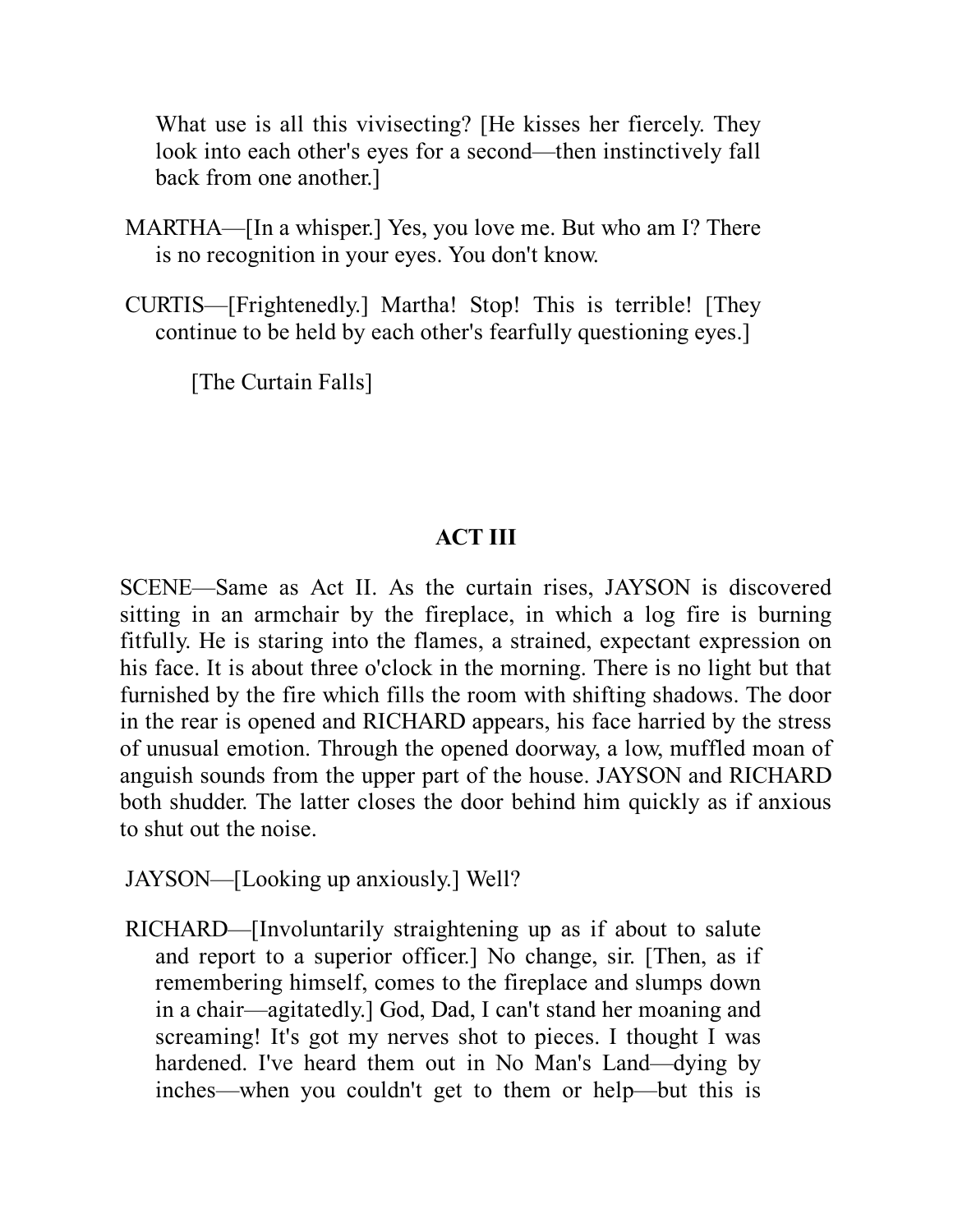worse—a million times! After all, that was war—and they were men—

- JAYSON—Martha is having an exceptionally hard ordeal.
- RICHARD—Since three o'clock this morning—yesterday morning, I should say. It's a wonder she isn't dead.
- JAYSON—[After a pause.] Where is Curt?
- RICHARD—[Harshly.] Still out in the garden, walking around bareheaded in the cold like a lunatic.
- JAYSON—Why didn't you make him come in?
- RICHARD—Make him! It's easy to say. He's in a queer state, Dad, I can tell you! There's something torturing him besides her pain —
- JAYSON—[After a pause.] Yes, there's a lot in all this we don't know about.
- RICHARD—I suppose the reason he's so down on the family is because we've rather cut her since that tea affair.
- JAYSON—He shouldn't blame us. She acted abominably and has certainly caused enough talk since then—always about with Bigelow—
- RICHARD—[With a sardonic laugh.] And yet he keeps asking everyone to send for Bigelow—says he wants to talk to him not us. WE can't understand! [He laughs bitterly.]
- JAYSON—I'm afraid Curt knows we understand too much. [Agitatedly.] But why does he want Bigelow, in God's name? In his present state—with the suspicions he must have—there's liable to be a frightful scene.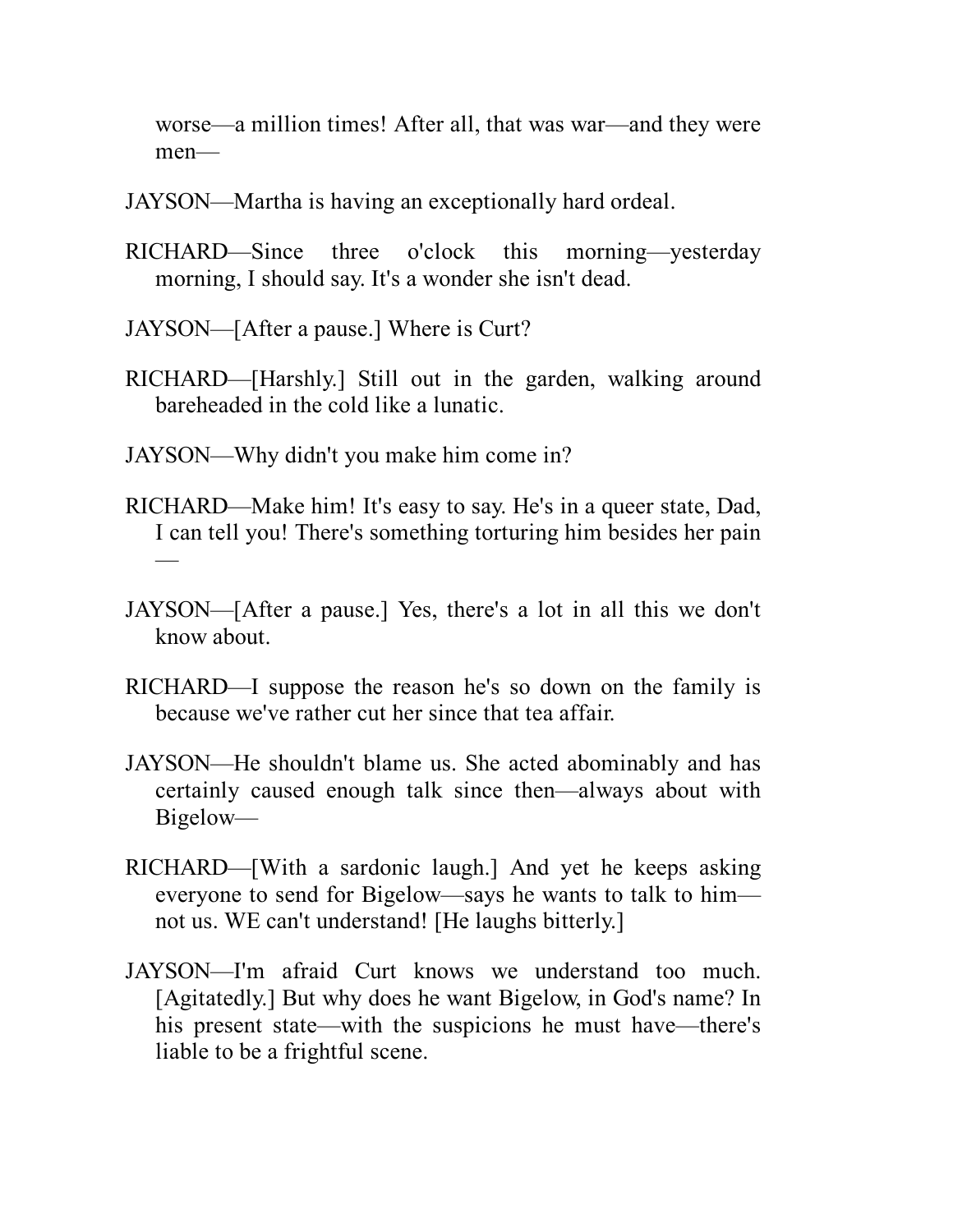- RICHARD—Don't be afraid of a scene. [With pitying scorn.] The hell of it is he seems to regard Bigelow as his best friend. Damned if I can make it out.
- JAYSON—I gave orders that they were always to tell Curt Bigelow was out of town and couldn't be reached. [With a sigh.] What a frightful situation for all of us! [After a pause.] It may sound cruel of me—but—I can't help wishing for all our sakes that this child will never—
- RICHARD—Yes, Dad, I know what you're thinking. It would be the best thing for it, too—although I hate myself for saying it. [There is a pause. Then the door in rear is opened and LILY appears. She is pale and agitated. Leaving the door open behind her she comes forward and flings herself on the lounge.]
- JAYSON—[Anxiously.] Well?
- LILY—[Irritably, getting up and switching on the lights.] Isn't everything gloomy enough? [Sits down.] I couldn't bear it upstairs one second longer. Esther and Emily are coming down, too. It's too much for them—and they've had personal experience. [Trying to mask her agitation by a pretense at flippancy.] I hereby become a life-member of the birth-control league. Let's let humanity cease—if God can't manage its continuance any better than that!
- RICHARD—[Seriously.] Second the motion.
- JAYSON—[Peevishly.] You're young idiots. Keep your blasphemous nonsense to yourself, Lily!
- LILY—[Jumping up and stamping her foot—hysterically.] I can't stand it. Take me home, Dick, won't you? We're doing no good waiting here. I'll have a fit—or something—if I stay.
- RICHARD—[Glad of the excuse to go himself—briskly.] That's how I feel. I'll drive you home. Come along. [ESTHER and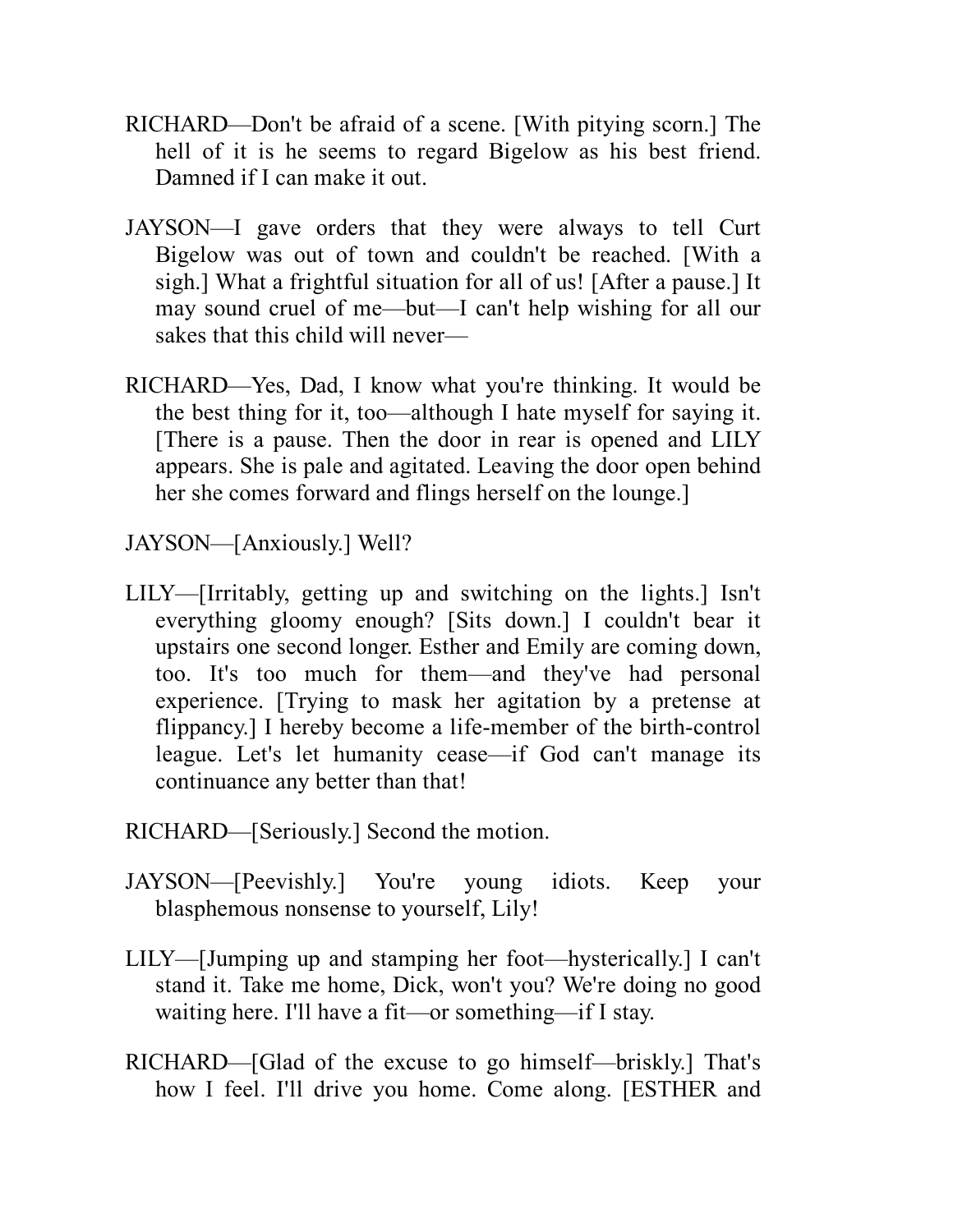EMILY enter, followed by JOHN.]

- LILY—[Excitedly.] I'll never marry or have a child! Never, never! I'll go into Mark's office to-morrow and make myself independent of marriage.
- ESTHER—Sssh! Lily! Don't you know you're shouting? And what silly talk!
- LILY—I'll show you whether it's silly! I'll—
- RICHARD—[Impatiently.] Are you coming or not?
- LILY—[Quickly.] Yes—wait—here I am. [She pushes past the others and follows RICHARD out rear. ESTHER and EMILY sit on couch—JOHN on chair, right rear.]
- ESTHER—[With a sigh.] I thought I went through something when mine were born—but this is too awful.
- EMILY—And, according to John, Curt actually says he hates it! Isn't that terrible? [After a pause—meaningly.] It's almost as if her suffering was a punishment, don't you think?
- ESTHER—If it is, she's being punished enough, Heaven knows. It can't go on this way much longer or something dreadful will happen.
- EMILY—Do you think the baby—
- ESTHER—I don't know. I shouldn't say it but perhaps it would be better if—
- EMILY—That's what I think.
- ESTHER—Oh, I wish I didn't have such evil suspicions—but the way Curt goes on—how can you help feeling there's something wrong?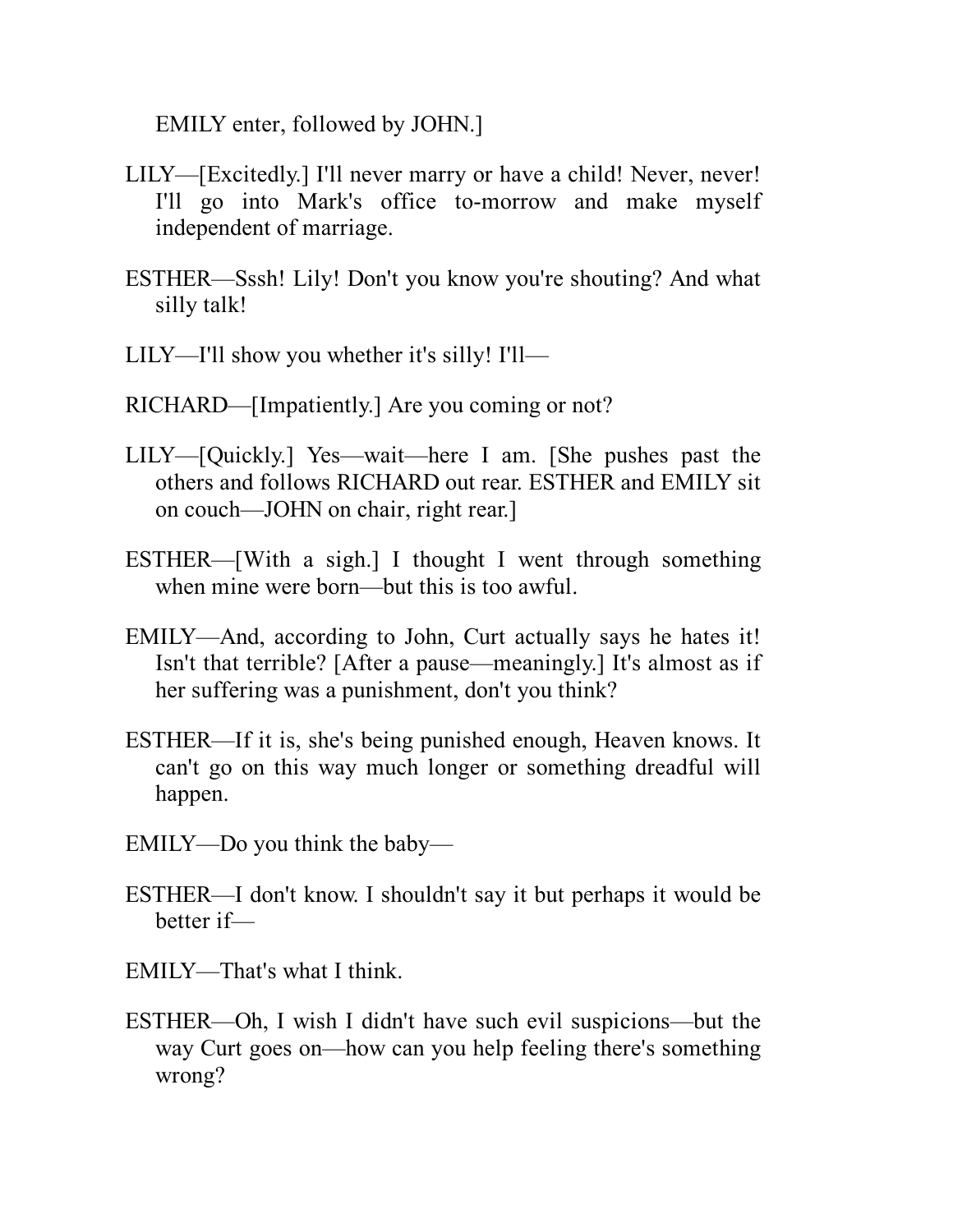- JAYSON—[Suddenly.] How is Curt?
- EMILY—John just came in from the garden. [Turning around to where JOHN is dozing in his chair—sharply.] John! Well I never! If he isn't falling asleep! John! [He jerks up his head and stares at her, blinking stupidly. She continues irritably.] A nice time to pick out for a nap, I must say.
- JOHN—[Surlily.] Don't forget I have to be at the bank in the morning.
- JAYSON—[Testily.] I have to be at the bank, too—and you don't notice me sleeping. Tell me about Curt. You just left him, didn't you?
- JOHN—[Irritably.] Yes, and I've been walking around that damned garden half the night watching over him. Isn't that enough to wear anyone out? I can feel I've got a terrible cold coming on—
- ESTHER—[Impatiently.] For goodness sake, don't you start to pity yourself!
- JOHN—[Indignantly.] I'm not. I think I've showed my willingness to do everything I could. If Curt was only the least bit grateful! He isn't. He hates us all and wishes we were out of his home. I would have left long ago if I didn't want to do my part in saving the family name from disgrace.
- JAYSON—[Impatiently.] Has he quieted down, that's what I want to know?
- JOHN—[Harshly.] Not the least bit. He's out of his head—and I'd be out of mine if a child was being born to my wife that—
- JAYSON—[Angrily.] Keep that to yourself! Remember you have no proof. [Morosely.] Think all you want—but don't talk.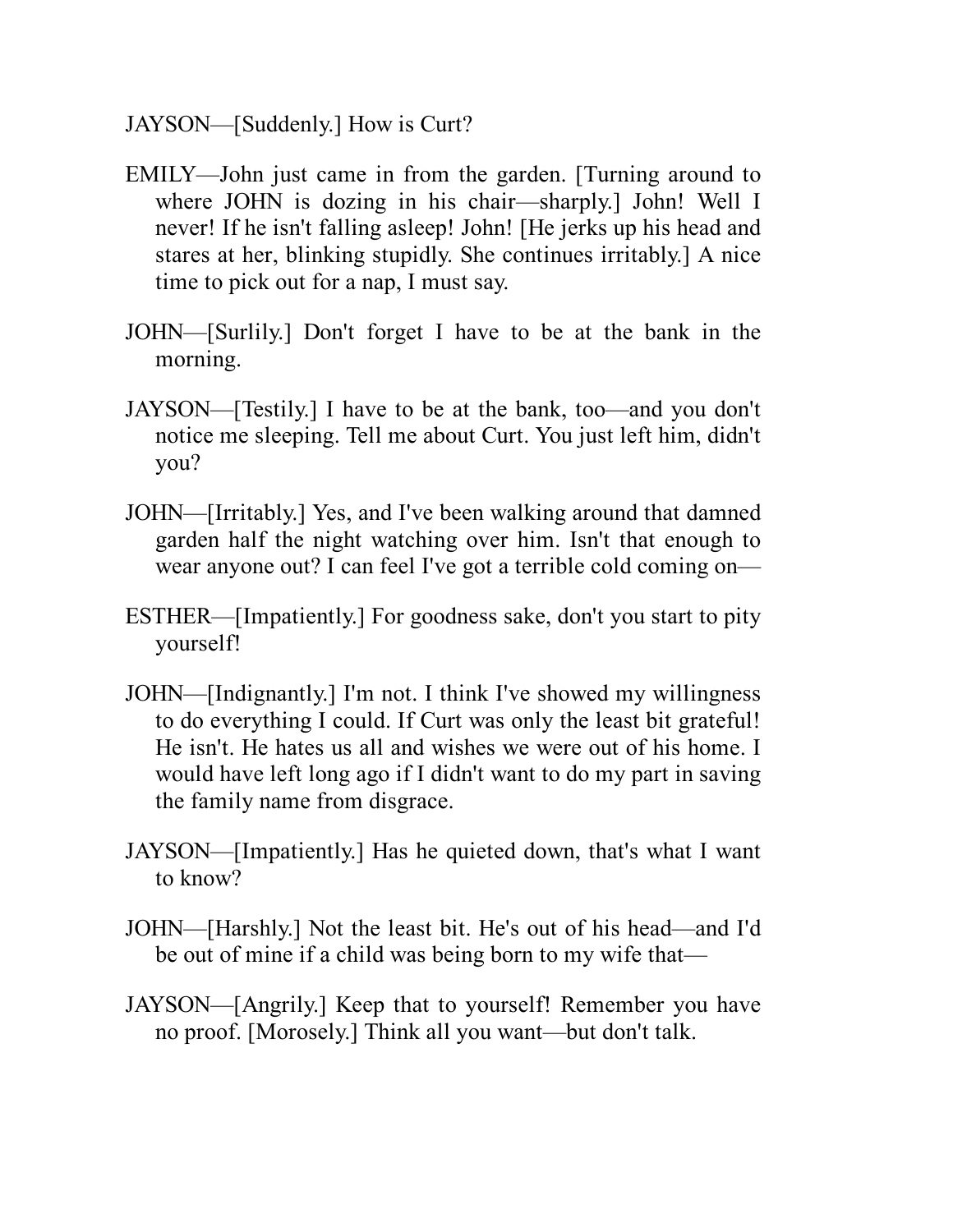- EMILY—[Pettishly.] The whole town knows it, anyway; I'm sure they must.
- JAYSON—There's only been gossip—no real scandal. Let's do our united best to keep it at that. [After a pause.] Where's Aunt Elizabeth? We'll have to keep an eye on her, too, or she's quite liable to blurt out the whole business before all comers.
- ESTHER—You needn't be afraid. She's forgotten all about the scandalous part. No word of it has come to her out in the country and she hasn't set foot in town since that unfortunate tea, remember. And at present she's so busy wishing the child will be a boy, that she hasn't a thought for another thing. [The door in the rear is opened and MARK SHEFFIELD enters. He comes up to the fire to warm himself. The others watch him in silence for a moment.]
- JAYSON—[Impatiently.] Well, Mark? Where's Curt?
- SHEFFIELD—[Frowning.] Inside. I think he'll be with us in a minute. [With a scornful smile.] Just now he's 'phoning to Bigelow. [The others gasp.]
- JAYSON—[Furiously.] For God's sake, couldn't you stop him?
- SHEFFIELD—Not without a scene. Your Aunt persuaded him to come into the house—and he rushed for the 'phone. I think he guessed we had been lying to him—
- JAYSON—[After a pause.] Then he—Bigelow will be here soon?
- SHEFFIELD—[Drily.] It depends on his sense of decency. As he seems lacking in that quality, I've no doubt he'll come.
- JOHN—[Rising to his feet—pompously.] Then I, for one, will go. Come, Emily. Since Curt seems bound to disgrace everyone concerned, I want it thoroughly understood that we wash our hands of the whole disgraceful affair.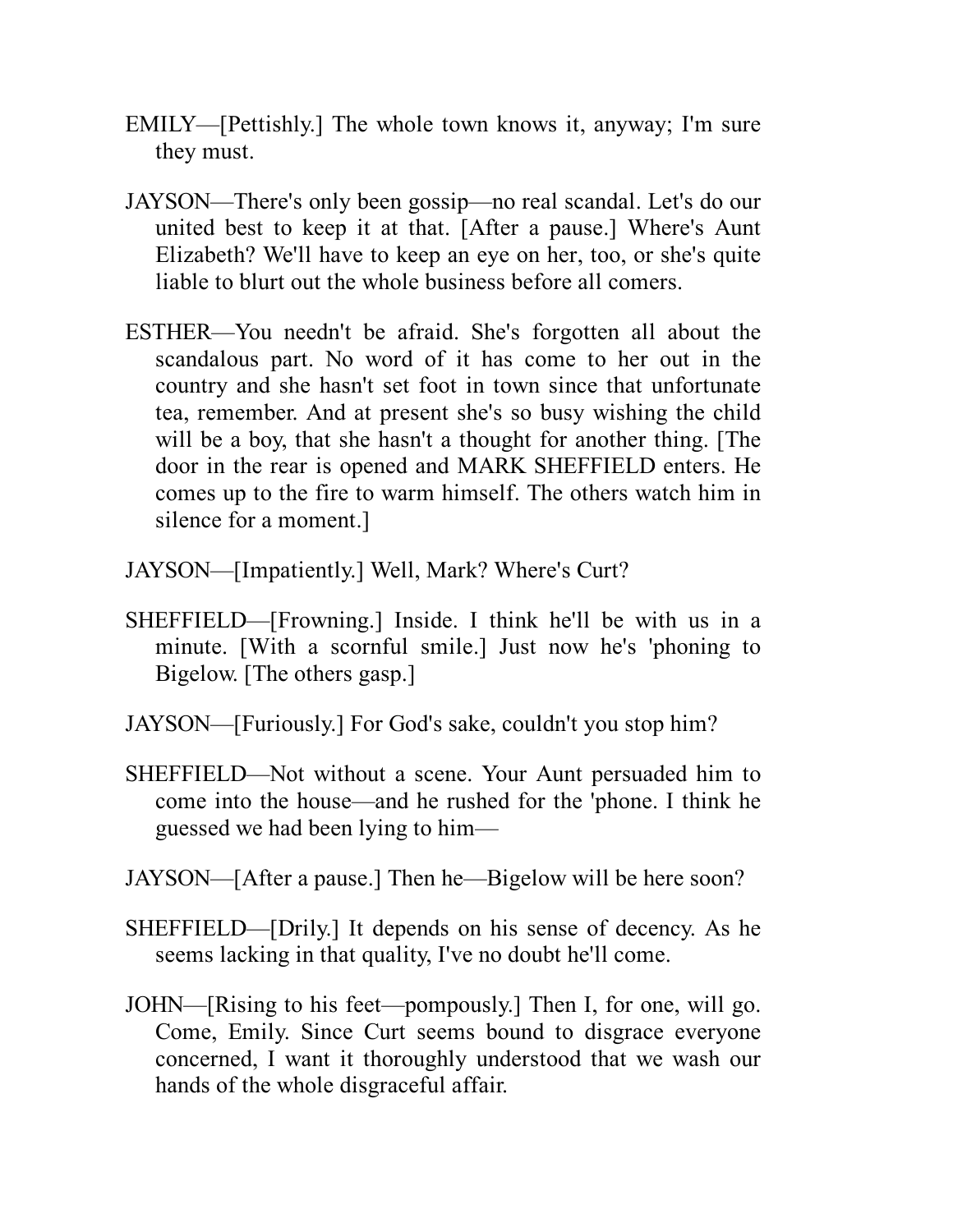- EMILY—[Snappishly.] Go if you want to! I won't! [Then with a sacrificing air.] I think it is our duty to stay.
- JAYSON—[Exasperated.] Sit down. Wash your hands indeed! Aren't you as much concerned as any of us?
- SHEFFIELD—[Sharply.] Sshh! I think I hear Curt now. [JOHN sits down abruptly. All stiffen into stony attitudes. The door is opened and CURT enters. He is incredibly drawn and haggard, a tortured, bewildered expression in his eyes. His hair is dishevelled, his boots caked with mud. He stands at the door staring from one to the other of his family with a wild, contemptuous scorn and mutters.]
- CURTIS—Liars! Well, he's coming now. [Then bewilderedly.] Why didn't you want him to come, eh? He's my oldest friend. I've got to talk to someone—and I can't to you. [Wildly.] What do you want here, anyway? Why don't you go? [A scream of MARTHA's is heard through the doorway. CURT shudders violently, slams the door to with a crash, putting his shoulders against it as if to bar out the sound inexorably—in anguish.] God, why must she go through such agony? Why? Why? [He goes to the fireplace as MARK makes way for him, flings himself exhaustedly on a chair, his shoulders bowed, his face hidden in his hands. The others stare at him pityingly. There is a long silence. Then the two women whisper together, get up and tiptoe out of the room, motioning for the others to follow them. JOHN does so. SHEFFIELD starts to go, then notices the preoccupied JAYSON who is staring moodily into the fire.]
- SHEFFIELD—Sstt! [As JAYSON looks up—in a whisper.] Let's go out and leave him alone. Perhaps he'll sleep.
- JAYSON—[Starting to follow SHEFFIELD, hesitates and puts a hand on his son's shoulder.] Curt. Remember I'm your father. Can't you confide in me? I'll do anything to help.
- CURTIS—[Harshly.] No, Dad. Leave me alone.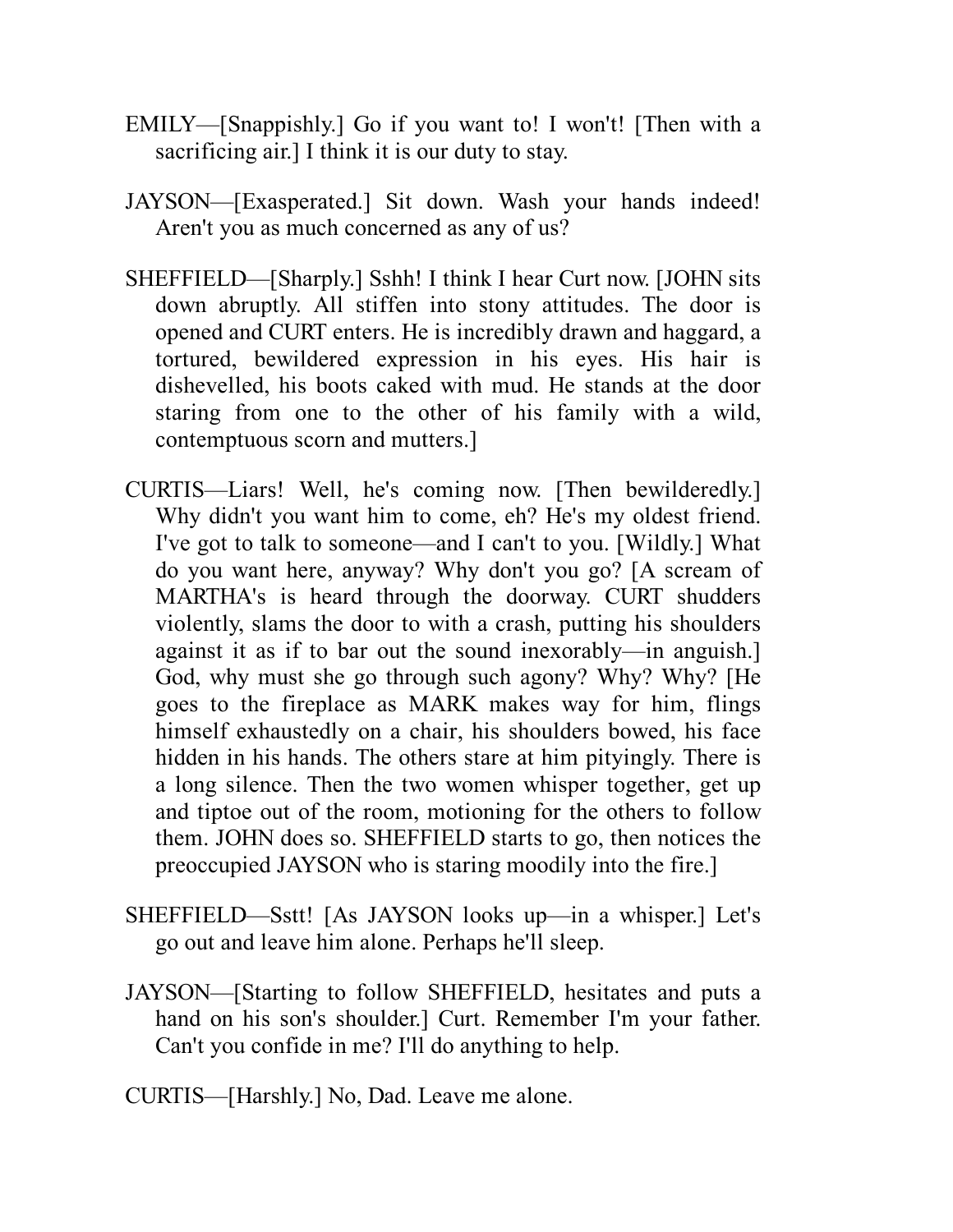JAYSON—[Piqued.] As you wish. [He starts to go.]

CURTIS—And send Big in to me as soon as he comes.

- JAYSON—[Stops, appears about to object—then remarks coldly.] Very well—if you insist. [He switches off the lights. He hesitates at the door uncertainly, then opens it and goes out. There is a pause. Then CURT lifts his head and peers about the room. Seeing he is alone he springs to his feet and begins to pace back and forth, his teeth clenched, his features working convulsively. Then, as if attracted by an irresistible impulse, he goes to the closed door and puts his ear to the crack. He evidently hears his wife's moans for he starts away—in agony.]
- CURTIS—Oh, Martha, Martha! Martha, darling! [He flings himself in the chair by the fireplace—hides his face in his hands and sobs bitterly. There is a ring from somewhere in the house. Soon after there is a knock at the door. CURTIS doesn't hear at first but when it is repeated he mutters huskily.] Come in. [BIGELOW enters. CURT looks up at him.] Close that door, Big, for God's sake!
- BIGELOW—[Does so—then taking off his overcoat, hat, and throwing them on the lounge comes quickly over to CURT.] I got over as soon as I could. [As he sees CURT's face he starts and says sympathetically.] By Jove, old man, you look as though you'd been through hell!
- CURTIS—[Grimly.] I have. I am.
- BIGELOW—[Slapping his back.] Buck up! [Then anxiously.] How's Martha?
- CURTIS—She's in hell, too—
- BIGELOW—[Attempting consolation.] You're surely not worrying, are you? Martha is so strong and healthy there's no doubt of her pulling through in fine shape.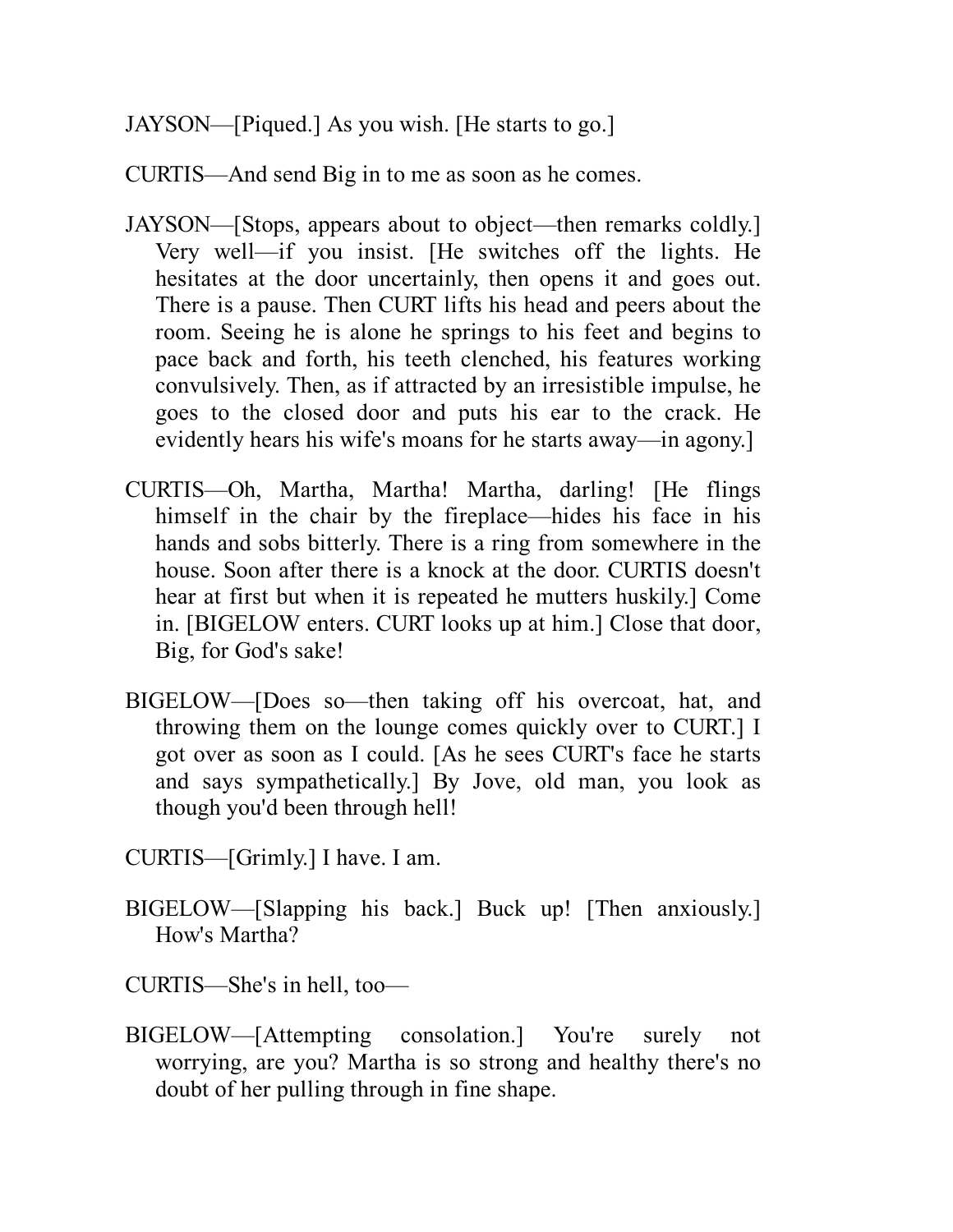- CURTIS—She should never have attempted this. [After a pause.] I've a grudge against you, Big. It was you bringing your children over here that first planted this in her mind.
- BIGELOW—[After a pause.] I've guessed you thought that. That's why you haven't noticed me—or them—over here so much lately. I'll confess that I felt you—[Angrily.] And the infernal gossip—I'll admit I thought that you—oh, damn this rotten town, anyway!
- CURTIS—[Impatiently.] Oh, for God's sake! [Bitterly.] I didn't want you here to discuss Bridgetown gossip.
- BIGELOW—I know, old man, forgive me. [In spite of the closed door one of MARTHA's agonized moans is heard. They both shudder.]
- CURTIS—[In a dead, monotonous tone.] She has been moaning like that hour after hour. I shall have those sounds in my ears until the day I die. Nothing can ever make me forget—nothing.
- BIGELOW—[Trying to distract him.] Deuce take it, Curt, what's the matter with you? I never thought you'd turn morbid.
- CURTIS—[Darkly.] I've changed, Big—I hardly know myself any more.
- BIGELOW—Once you're back on the job again, you'll be all right. You're still determined to go on this expedition, aren't you?
- CURTIS—Yes. I was supposed to join them this week in New York but I've arranged to catch up with them in China—as soon as it's possible for us to go.
- BIGELOW—Us? You mean you still plan to take—
- CURTIS—[Angrily aggressive.] Yes, certainly! Why not? Martha ought to be able to travel in a month or so.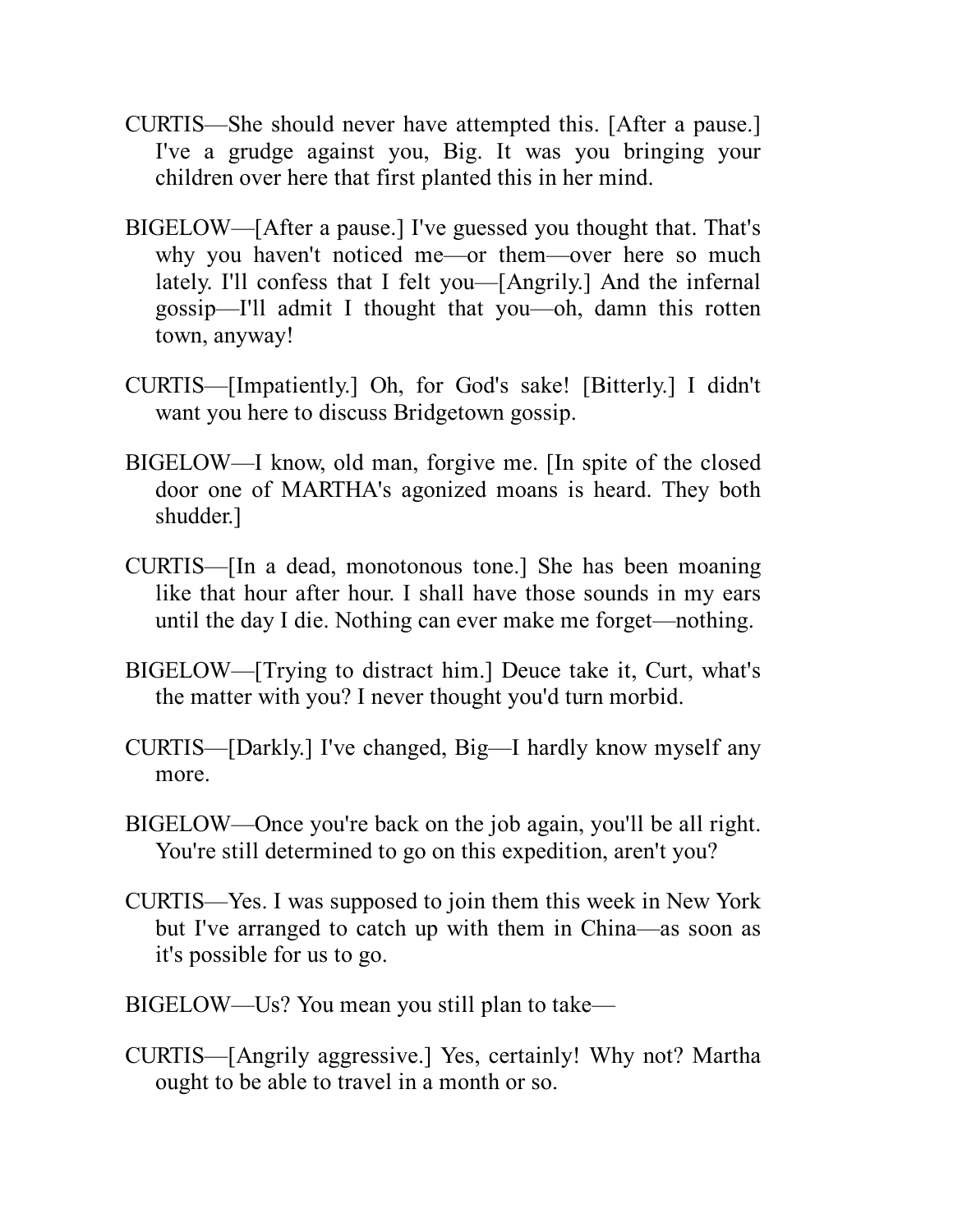- BIGELOW—Yes, but—do you think it would be safe to take the child?
- CURTIS—[With a bitter laugh.] Yes—I was forgetting the child, wasn't I? [Viciously.] But perhaps—[Then catching himself with a groan.] Oh, damn all children, Big!
- BIGELOW—[Astonished.] Curt!
- CURTIS—[In anguish.] I can't help it—I've fought against it. But it's there—deep down in me—and I can't drive it out. I can't!
- BIGELOW—[Bewildered.] What, Curt?
- CURTIS—Hatred! Yes, hatred! What's the use of denying it? I must tell someone and you're the only one who might understand. [With a wild laugh.] For you—hated your wife, didn't you?
- BIGELOW—[Stunned.] Good God, you don't mean you hate— Martha?
- CURTIS—[Raging.] Hate Martha? How dare you, you fool! I love Martha—love her with every miserable drop of blood in me with all my life—all my soul! She is my whole world everything! Hate Martha! God, man, have you gone crazy to say such a mad thing? [Savagely.] No. I hate it. It!
- BIGELOW—[Shocked.] Curt! Don't you know you can't talk like that—now—when—CURTIS— [Harshly.] It has made us both suffer torments—not only now—every day, every hour, for months and months. Why shouldn't I hate it, eh?
- BIGELOW—[Staring at his friend's wild, distorted face with growing horror.] Curt! Can't you realize how horrible—
- CURTIS—Yes, it's horrible. I've told myself that a million times. [With emphasis.] But it's true!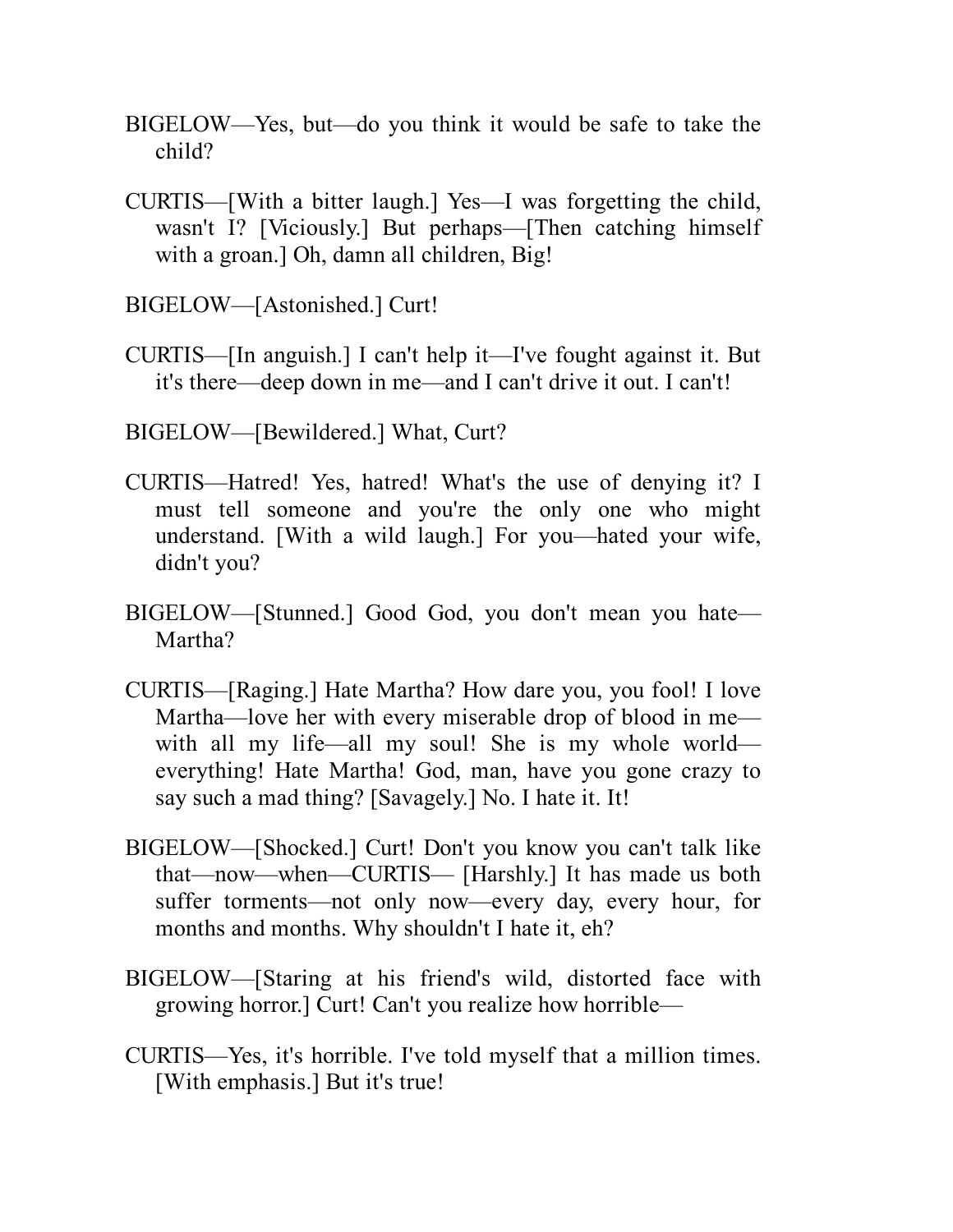- BIGELOW—[Severely.] Shut up! You're not yourself. Come, think for a moment. What would Martha feel if she heard you going on this way? Why—it would kill her!
- CURTIS—[With a sobbing groan.] Oh, I know, I know! [After a pause.] She read it in my eyes. Yes, it's horrible, but when I saw her there suffering so frightfully—I couldn't keep it out of my eyes. I tried to force it back—for her sake—but I couldn't. I was holding her hands and her eyes searched mine with such a longing question in them—and she read only my hatred there, not my love for her. And she screamed and seemed to try to push me away. I wanted to kneel down and pray for forgiveness —to tell her it was only my love for her—that I couldn't help it. And then the doctors told me to leave—and now the door is locked against me—[He sobs.]
- BIGELOW—[Greatly moved.] This is only your damned imagination. They put you out because you were in their way, that's all. And as for Martha, she was probably suffering so much—
- CURTIS—No. She read it in my eyes. I saw that look in hers—of horror—horror of me!
- BIGELOW—[Gruffly.] You're raving, damn it!
- CURTIS—[Unheeding.] It came home to her then—the undeniable truth. [With a groan.] Isn't it fiendish that I should be the one to add to her torture—in spite of myself—in spite of all my will to conceal it! She will never forgive me, never! And how can I forgive myself?
- BIGELOW—[Distractedly.] For God's sake, don't think about it! It's absurd—ridiculous!
- CURTIS—[Growing more calm—in a tone of obsession.] She's guessed it ever since that day when we quarreled—her birthday. Oh, you can have no idea of the misery there has been in our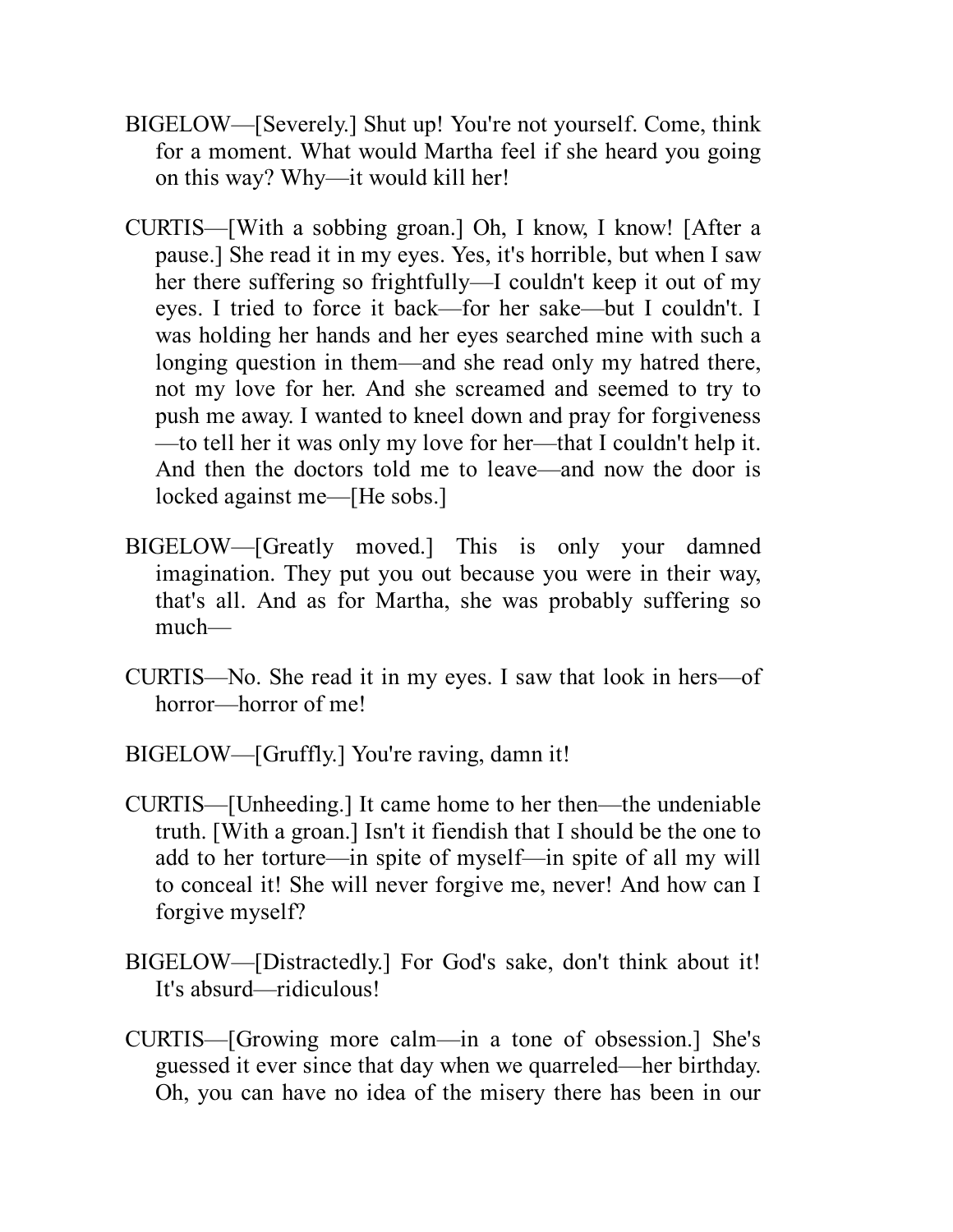lives since then. You haven't seen or guessed the reason. No one has. It has been—the thought of IT.

BIGELOW—Curt!

CURTIS—[Unheeding.] For years we had welded our lives together so that we two were sufficient, each to each. There was no room for a third. And it was a fine, free life we had made—a life of new worlds, of discovery, of knowledge invaluable to mankind. Isn't such a life worth all the sacrifice it must entail?

BIGELOW—But that life was your life, Curt—

CURTIS—[Vehemently.] No, it was her life, too—her work as well as mine. She had made the life, our life—the work, our work. Had she the right to repudiate what she had built because she suddenly has a fancy for a home, children, a miserable ease! I had thought I was her home, her children. I had tried to make my life worthy of being that to her. And I had failed. I was not enough.

BIGELOW—Curt!

- CURTIS—Oh, I tried to become reconciled. I tried my damnedest. I tried to love this child as I had loved those that died. But I couldn't. And so, this being estranged us. We loved as intensely as ever but IT pushed us apart. I grew to dread the idea of this intruder. She saw this in me. I denied it—but she knew. There was something in each of us the other grew to hate. And still we loved as never before, perhaps, for we grew to pity each other's helplessness.
- BIGELOW—Curt! Are you sure you ought to tell anyone this?
- CURTIS—[Waving his remark aside.] One day, when I was trying to imagine myself without her, and finding nothing but hopelessness—yet knowing I must go—a thought suddenly struck me—a horrible but fascinating possibility that had never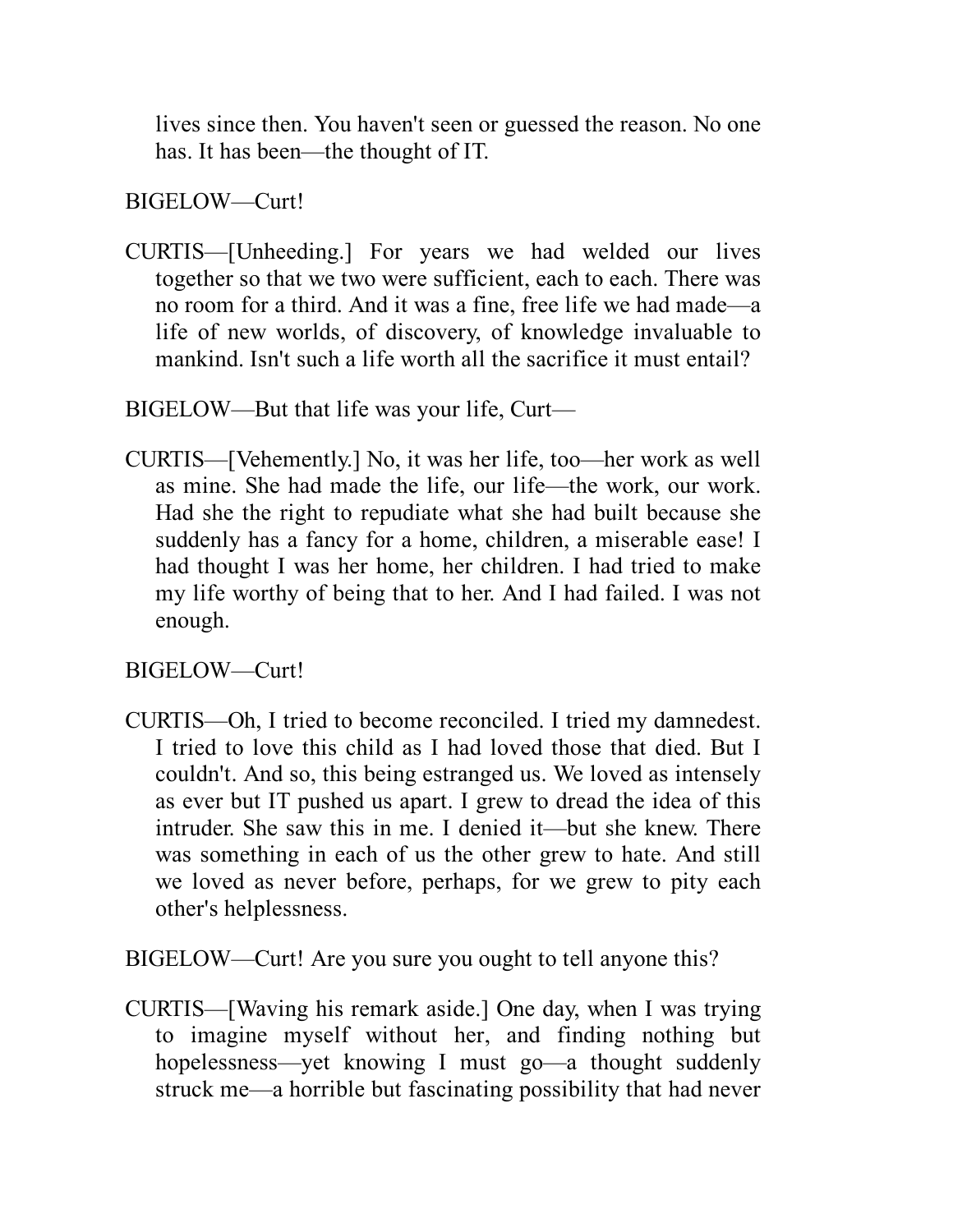occurred to me before. [With feverish intensity.] Can you guess what it was?

- BIGELOW—No. And I think you've done enough morbid raving, if you ask me.
- CURTIS—The thought that came to me was that if a certain thing happened, Martha could still go with me. And I knew, if it did happen, that she would want to go, that she would fling herself into the spirit of our work to forget, that she would be mine more than ever.
- BIGELOW—[Afraid to believe the obvious answer.] Curt!
- CURTIS—Yes. My thought was that the child might be born dead.
- BIGELOW—[Repelled—sternly.] Damn it, man, do you know what you're saying? [Relentingly.] No, Curt, old boy, do stop talking. If you don't I'll send for a doctor, damned if I won't. That talk belongs in an asylum. God, man, can't you realize this is your child—yours as well as hers?
- CURTIS—I've tried. I cannot. There is some inexorable force in me—
- BIGELOW—[Coldly.] Do you realize how contemptible this confession makes you out? [Angrily.] Why, if you had one trace of human kindness in you—one bit of unselfish love for your wife—one particle of pity for her suffering—
- CURTIS—[Anguished.] I have—all the love and pity in the world for her! That's why I can't help hating—the cause of her suffering.
- BIGELOW—Have you never thought that you might repay Martha for giving up all her life to you by devoting the rest of yours to her?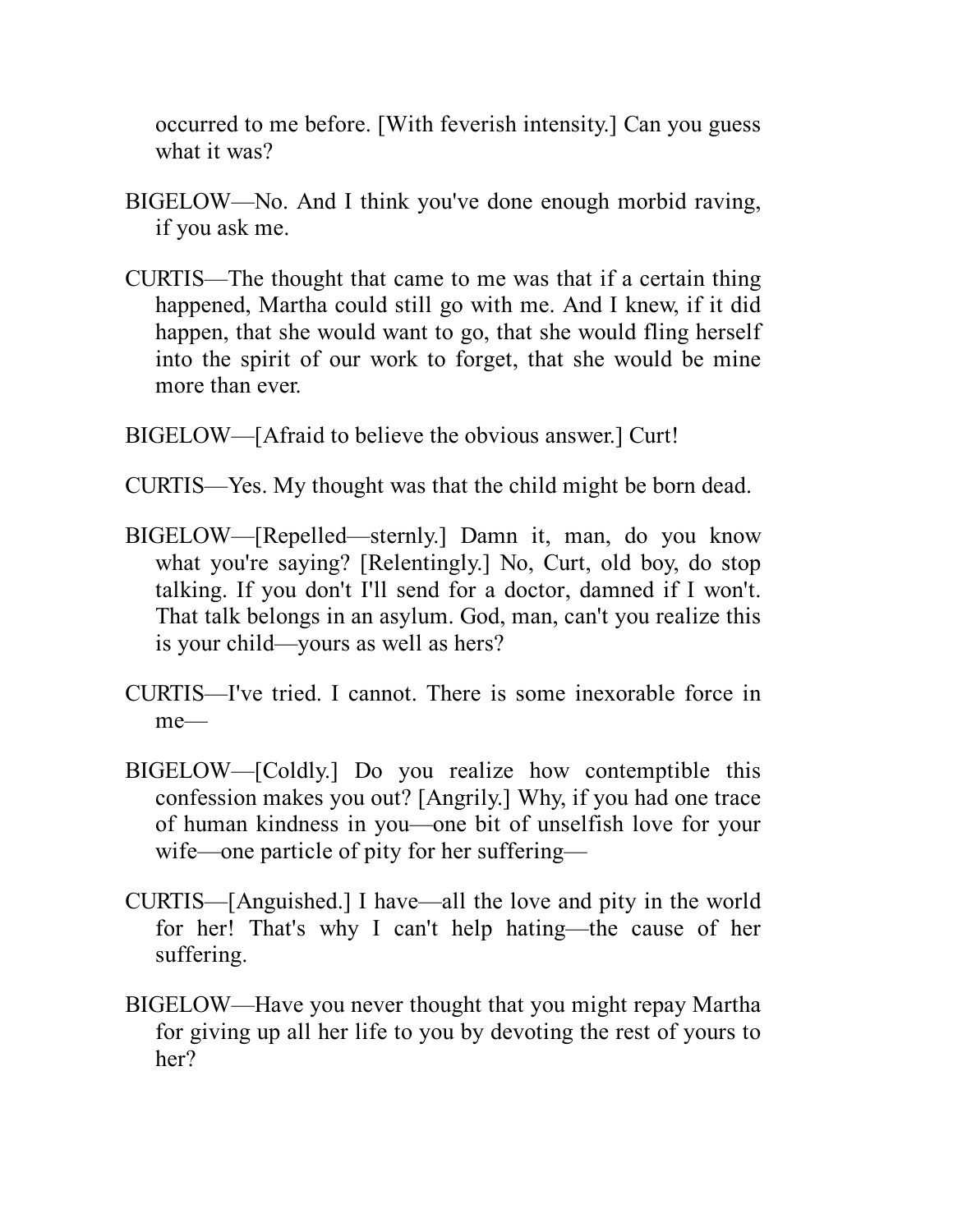- CURTIS—[Bitterly.] She can be happy without me. She will have this child—to take my place. [Intensely.] You think I would not give up my work for her? But I would! I will stay here—do anything she wishes—if only we can make a new beginning again—together—ALONE!
- BIGELOW—[Agitated.] Curt, for God's sake, don't return to that! Why, good God, man—even now—while you're speaking don't you realize what may be happening? And you can talk as if you were wishing—
- CURTIS—[Fiercely.] I can't help but wish it!
- BIGELOW—[Distractedly.] For the love of God, if you have such thoughts, keep them to yourself. I won't listen! You make me despise life!
- CURTIS—And would you have me love life? [The door in the rear is opened and JAYSON enters, pale and unnerved. A succession of quick, piercing shrieks is heard before he can close the door behind him. Shuddering.] My God! My God! [With a fierce cry.] Will—this—never—end!
- JAYSON—[Tremblingly.] Sh-h-h, they say this is the crisis. [Puts his arm around CURT.] Bear up, my boy, it will soon be over now. [He sits down in the chair BIGELOW has vacated, pointedly ignoring the latter. The door is opened again and EMILY, ESTHER, JOHN and SHEFFIELD file in quickly as if escaping from the cries of the woman upstairs. They are all greatly agitated. CURT groans, pressing his clenched fists against his ears. The two women sit on the lounge. MARK comes forward and stands by JAYSON'S chair, JOHN sits by the door as before. BIGELOW retreats behind CURT's chair, aware of their hostility. There is a long pause.]
- ESTHER—[Suddenly.] She has stopped—[They all listen.]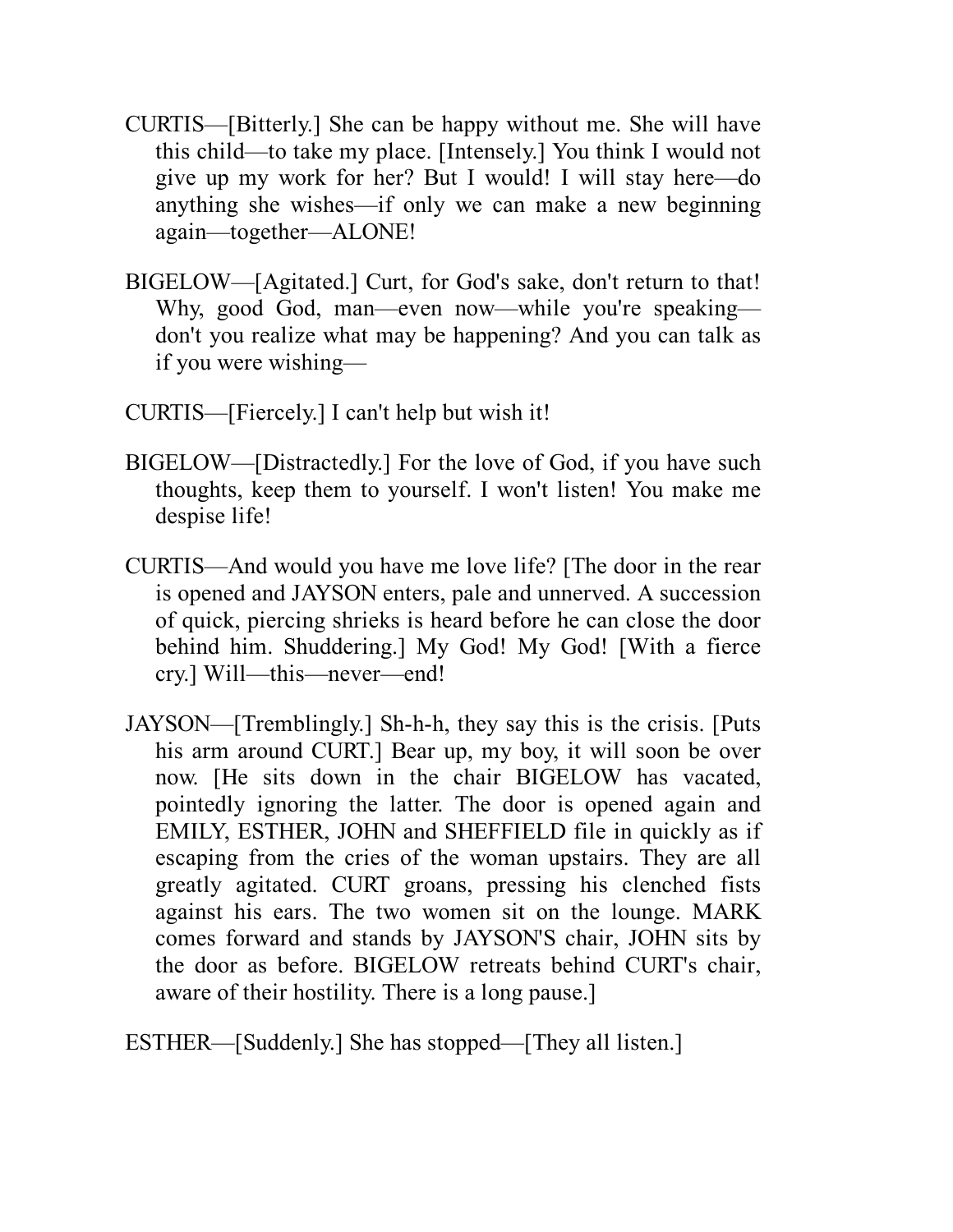- JAYSON—[Huskily.] Thank God, it's over at last. [The door is opened and MRS. DAVIDSON enters. The old lady is radiant, weeping tears of joy.]
- MRS. DAVIDSON—[Calls out exultantly between sobs.] A son, Curt—a son. [With rapt fervor—falling on her knees.] Let us all give thanks to God!
- CURTIS—[In a horrible cry of rage and anguish.] No! No! You lie! [They all cry out in fright and amazement: "CURT!" The door is opened and the NURSE appears.]
- NURSE—[Looking at CURTIS, in a low voice.] Mr. Jayson, your wife is asking for you.
- BIGELOW—[Promptly slapping CURT on the back.] There! What did I tell you? Run, you chump!
- CURTIS—[With a gasp of joy.] Martha! Darling, I'm coming— [He rushes out after the NURSE.]
- BIGELOW—[Comes forward to get his hat and coat from the sofa —coldly.] Pardon me, please. [They shrink away from him.]
- EMILY—[As he goes to the door—cuttingly.] Some people seem to have no sense of decency!
- BIGELOW—[Stung, stops at the door and looks from one to the other of them—bitingly.] No, I quite agree with you. [He goes out, shutting the door. They all gasp angrily.]

JOHN—Scoundrel!

JAYSON—[Testily—going to MRS. D., who is still on her knees praying.] Do get up, Aunt Elizabeth! How ridiculous! What a scene if anyone should see you like that. [He raises her to her feet and leads her to a chair by the fire. She obeys unresistingly, seemingly unaware of what she is doing.]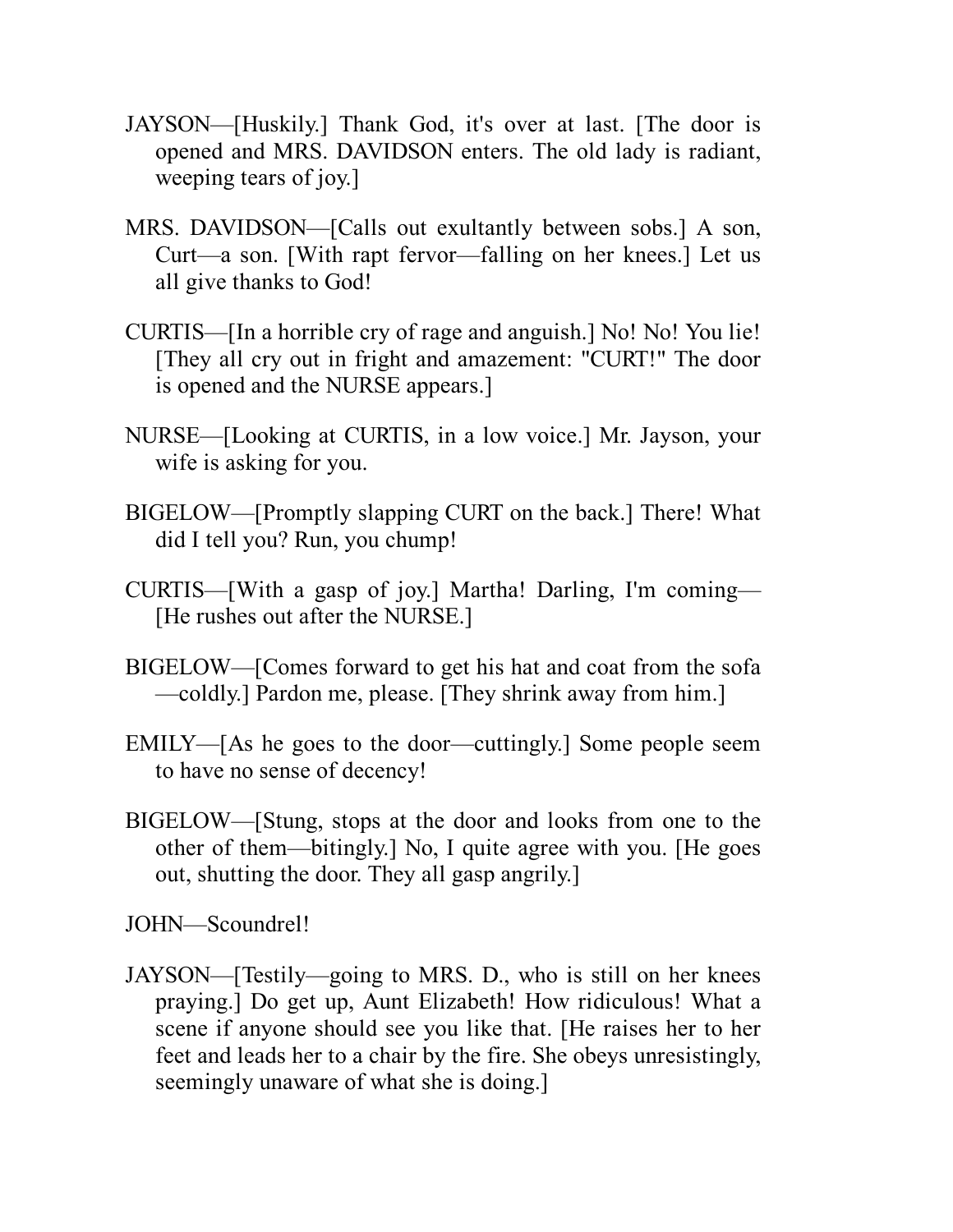ESTHER—[Unable to restrain her jealousy.] So it's a boy.

EMILY—Did you hear Curt—how he yelled out "No"? It's plain as the nose on your face he didn't want—

ESTHER—How awful!

JOHN—Well, can you blame him?

- EMILY—And the awful cheek of that Bigelow person—coming here—
- ESTHER—They appeared as friendly as ever when we came in.
- JOHN—[Scornfully.] Curt is a blind simpleton—and that man is a dyed-in-the-wool scoundrel.

JAYSON—[Frightenedly.] Shhh! Suppose we were overheard!

- EMILY—When Curt leaves we can put her in her proper place. I'll soon let her know she hasn't fooled me, for one. [While she is speaking MRS. D. has gotten up and is going silently toward the door.]
- JAYSON—[Testily.] Aunt Elizabeth, where are you going?
- MRS. D.—[Tenderly.] I must see him again, the dear! [She goes out.]
- ESTHER—[Devoured by curiosity—hesitatingly.] I think I—come on, Emily. Let's go up and see—
- EMILY—Not I! I never want to lay eyes on it.

JOHN—Nor I.

ESTHER—I was only thinking—everyone will think it funny if we don't.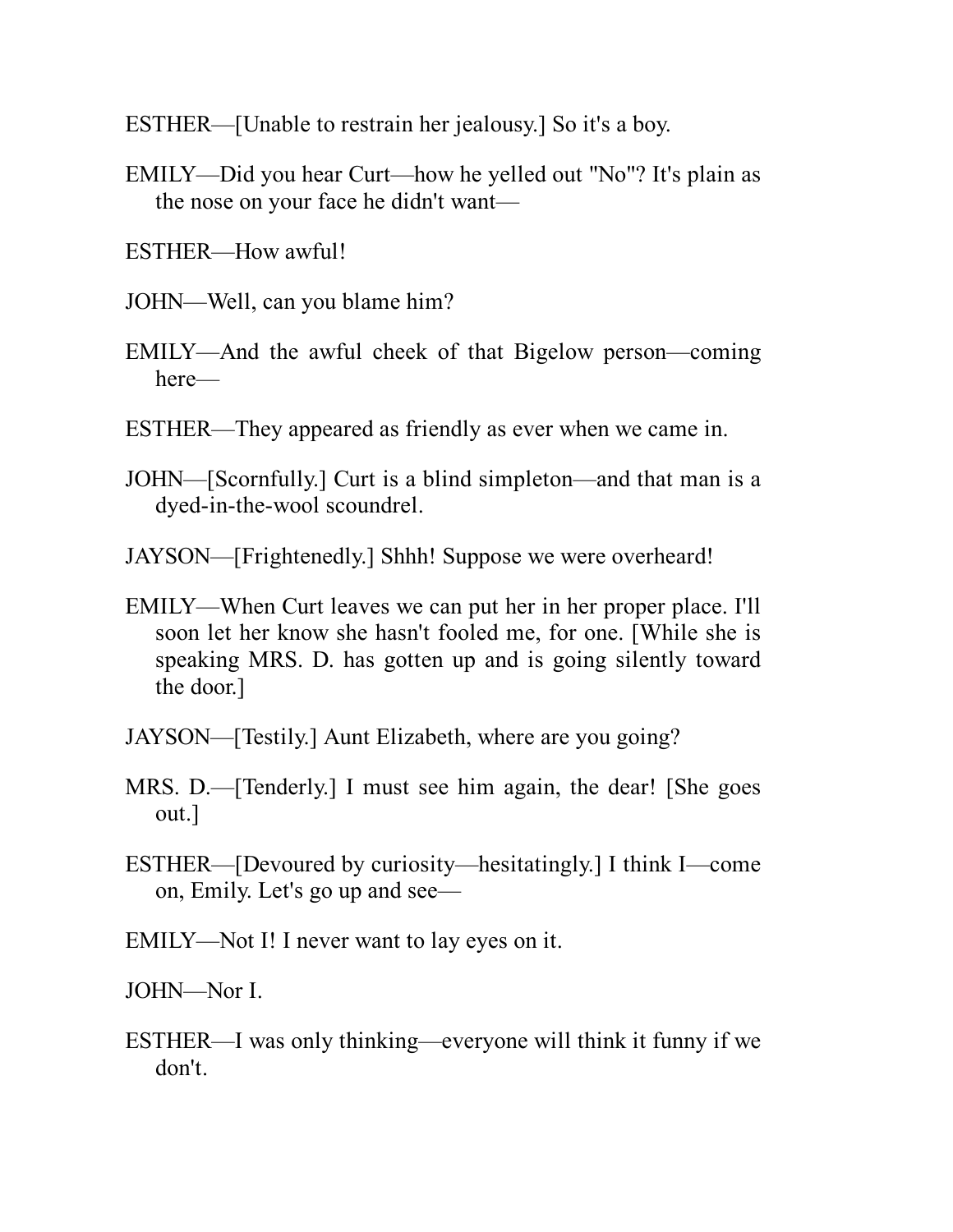- JAYSON—[Hastily.] Yes, yes. We must keep up appearances. [Getting to his feet.] Yes, I think we had better all go up—make some sort of inquiry about Martha, you know. It's expected of us and—[They are all standing, hesitating, when the door in the rear is opened and the NURSE appears, supporting CURT. The latter is like a corpse. His face is petrified with grief, his body seems limp and half-paralyzed.]
- NURSE—[Her eyes flashing, indignantly.] It's a wonder some of you wouldn't come up—here, help me! Take him, can't you? I've got to run back!
- [JAYSON and SHEFFIELD spring forward and lead CURT to a chair by the fire.]
- JAYSON—[Anxious.] Curt! Curt, my boy! What is it, son?
- EMILY—[Catching the NURSE as she tries to go.] Nurse! What is the matter?
- NURSE—[Slowly.] His wife is dead. [They are all still, stunned.] She lived just long enough to recognize him.
- EMILY—And—the baby?
- NURSE—[With a professional air.] Oh, it's a fine, healthy baby eleven pounds—that's what made it so difficult. [She goes. The others all stand in silence.]
- ESTHER—[Suddenly sinking on the couch and bursting into tears.] Oh, I'm so sorry I said—or thought—anything wrong about her. Forgive me, Martha!
- SHEFFIELD—[Honestly moved but unable to resist this opportunity for Latin—solemnly.] De mortuis nil nisi bonum.
- JAYSON—[Who has been giving all his attention to his son.] Curt! Curt! EMILY—Hadn't the doctor better—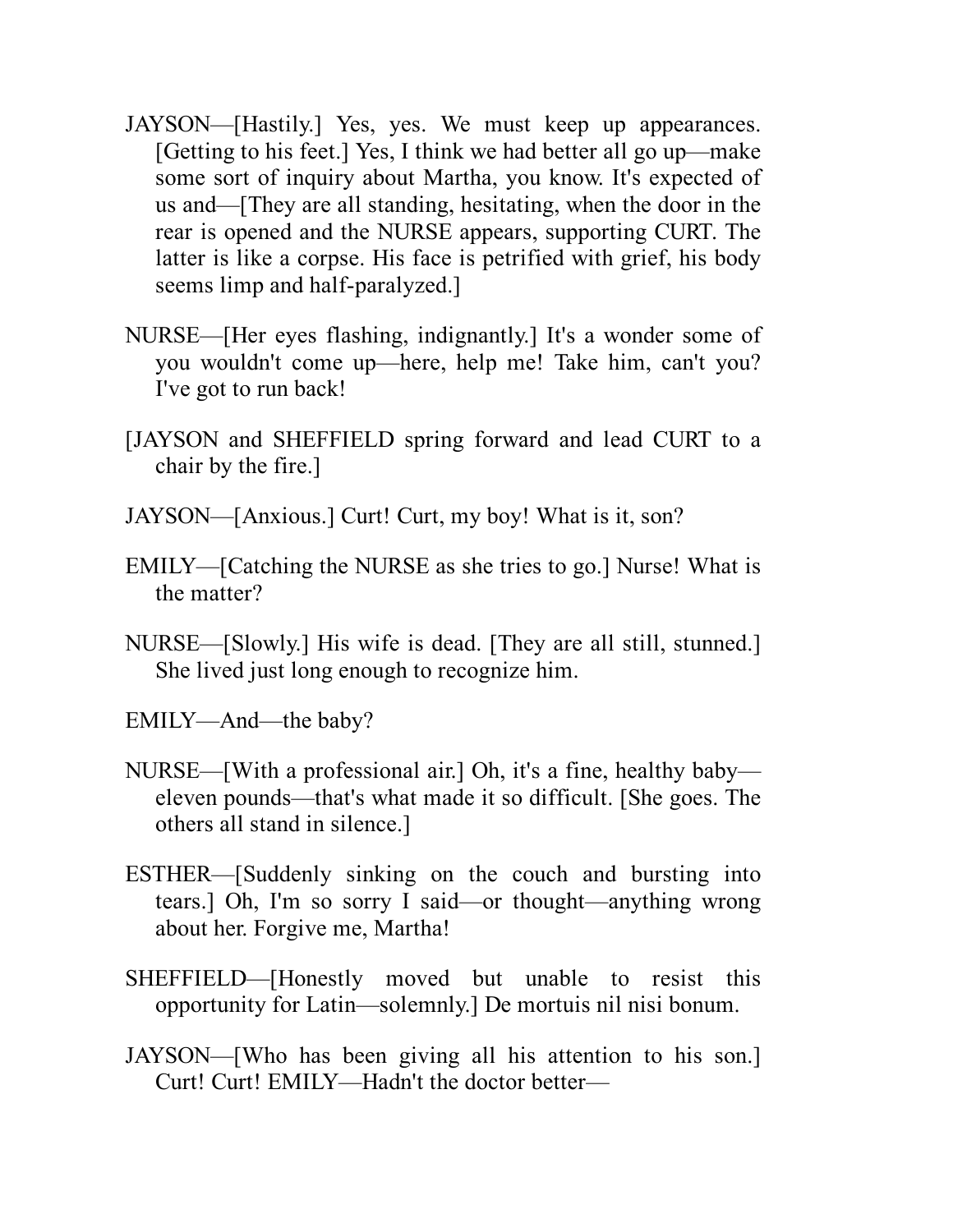- JAYSON—Shhh! He begins to recognize me. Curt!
- CURTIS—[Looking around him bewilderedly.] Yes. [Suddenly remembrance comes and a spasm of intolerable pain contracts his features. He presses his hands to the side of his head and groans brokenly.] Martha! Gone! Dead! Oh! [He appeals wildly to the others.] Her eyes—she knew me—she smiled—she whispered—forgive me, Curt,—forgive her—when it was I who should have said forgive me—but before I could—she— [He falters brokenly.]
- EMILY—[Looking from one to the other meaningly as if this justified all their suspicions.] Oh!
- CURTIS—[A sudden triumph in his voice.] But she loved me again—only me—I saw it in her eyes! She had forgotten—IT. [Raging.] Never let me see it! Never let it come near me! It has murdered her! [Springing to his feet.] I hate it from the bottom of my soul—I will never see it—never—never—I take my oath! [As his father takes his arm—shaking him off.] Let me go! I am going back to her! [He strides out of the door in a frenzy of grief and rage. They all stand transfixed, looking at each other bewilderedly.]
- EMILY—[Putting all her venomous gratification into one word.] Well!

[The Curtain Falls]

## **ACT IV**

SCENE—Same as Act I. It is afternoon of a fine day three days later. Motors are heard coming up the drive in front of the house. There is the muffled sound of voices. The MAID is seen going along the hall to the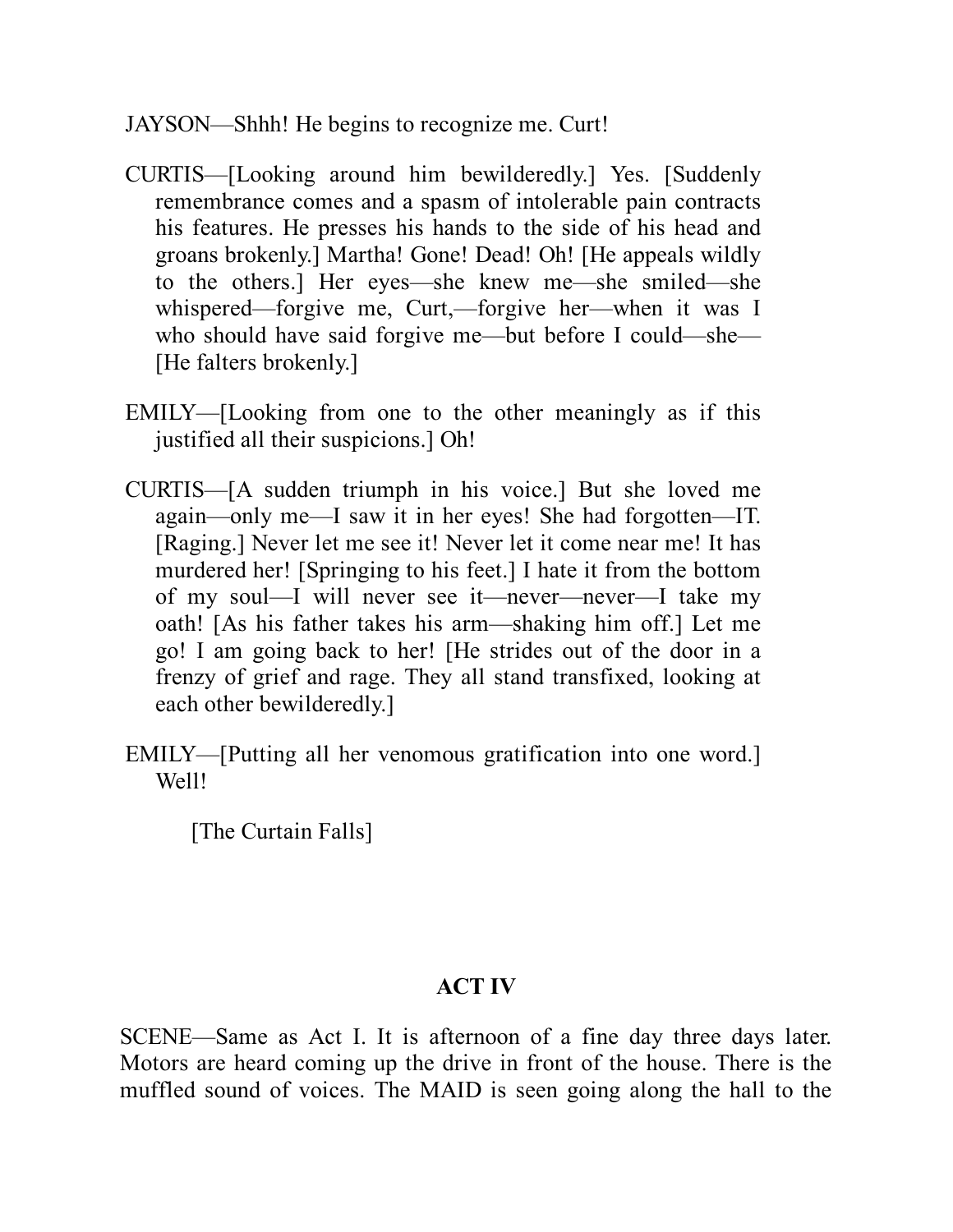front door. Then the family enter from the rear. First come JAYSON and ESTHER with MRS. DAVIDSON—then LILY, DICK and SHEFFIELD then JOHN and his wife. All are dressed in mourning. The only one who betrays any signs of sincere grief is MRS. DAVIDSON. The others all have a strained look, irritated, worried, or merely gloomy. They seem to be thinking "The worst is yet to come."

- JAYSON—[Leading MRS. D., who is weeping softly, to the chair at left of table—fretfully.] Please do sit down, Aunt. [She does so mechanically.] And do stop crying. [He sits down in front of table. ESTHER goes to couch where she is joined by EMILY. MARK goes over and stands in back of them. DICK and JOHN sit at rear of table. LILY comes down front and walks about nervously. She seems in a particularly fretful, upset mood.]
- LILY—[Trying to conceal her feelings under a forced flippancy.] What ridiculous things funerals are, anyway! That stupid minister—whining away through his nose! Why does the Lord show such a partiality for men with adenoids, I wonder.
- JAYSON—[Testily.] Sshhh! Have you no respect for anything?
- LILY—[Resentfully.] If I had, I'd have lost it when I saw all of you pulling such long faces in the church where you knew you were under observation. Pah! Such hypocrisy! And then, to cap it all, Emily has to force out a few crocodile tears at the grave!
- EMILY—[Indignantly.] When I saw Curt—that's why I cried—not for her!
- JAYSON—What a scene Curt made! I actually believe he wanted to throw himself into the grave!
- DICK—You BELIEVE he wanted to! Why, it was all Mark and I could do to hold him, wasn't it, Mark? [SHEFFIELD nods.]
- JAYSON—Intolerable! I never expected he'd turn violent like that. He's seemed calm enough the past three days.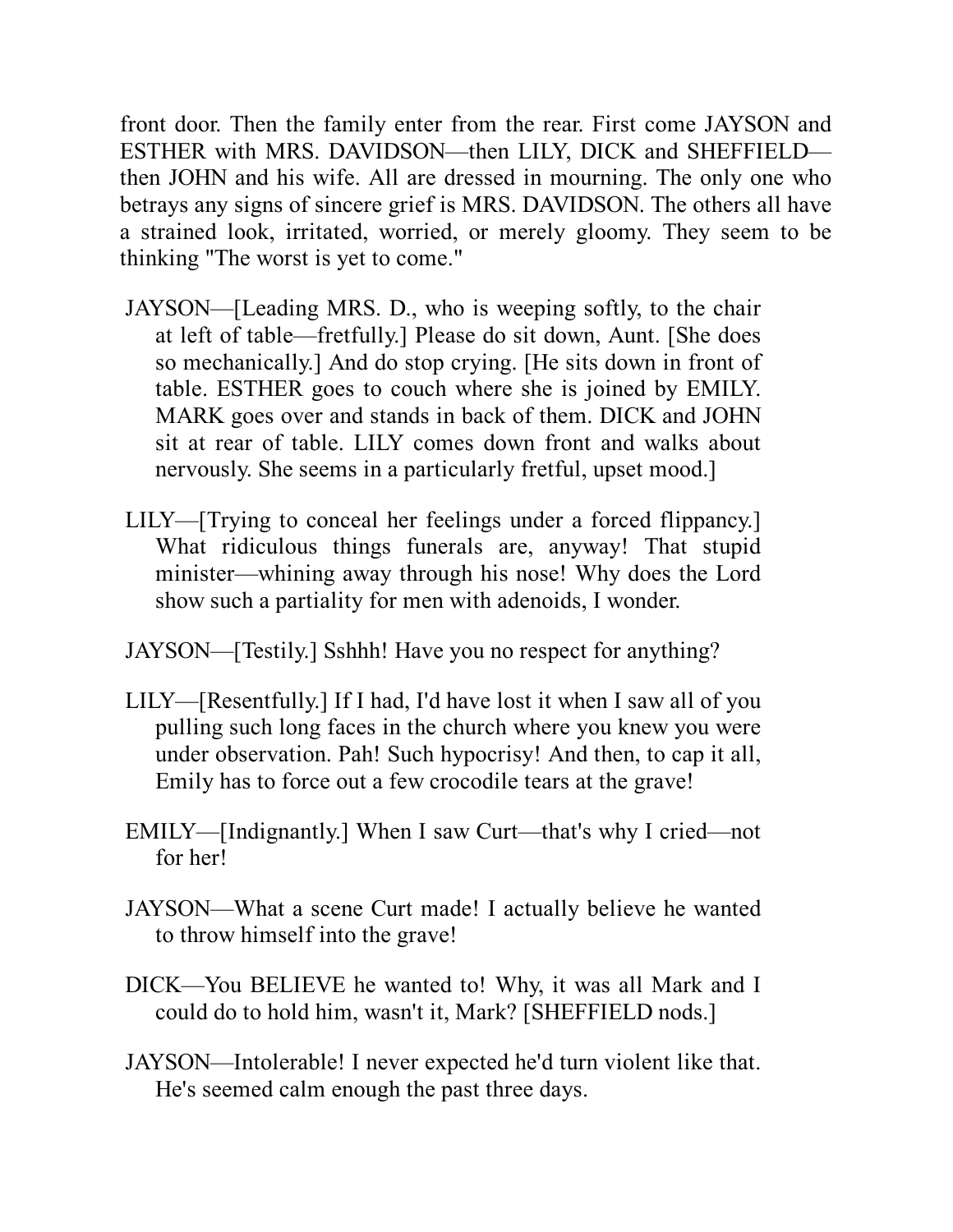- LILY—Calm! Yes, just like a corpse is calm!
- JAYSON—[Distractedly.] And now this perfectly mad idea of going away to-day to join that infernal expedition—leaving that child on our hands—the child he has never even looked at! Why, it's too monstrously flagrant! He's deliberately flaunting this scandal in everyone's face!
- JOHN—[Firmly.] He must be brought to time.
- SHEFFIELD—Yes, we must talk to him—quite openly, if we're forced to. After all, I guess he realizes the situation more keenly than any of us.
- LILY—[Who has wandered to window on right.] You mean you think he believes—Well, I don't. And you had better be careful not to let him guess what you think. [Pointing outside.] There's my proof. There he is walking about with Bigelow. Can you imagine Curt doing that—if he thought for a moment—
- DICK—Oh, I guess Curt isn't all fool. He knows that's the very best way to keep people from suspecting.
- ESTHER—[Indignantly.] But wouldn't you think that Bigelow person—It's disgusting, his sticking to Curt like this.
- SHEFFIELD—Well, for one, I'm becoming quite resigned to Bigelow's presence. In the first place, he seems to be the only one who can bring Curt to reason. Then again, I feel that it is to Bigelow's own interest to convince Curt that he mustn't provoke an open scandal by running away without acknowledging this child.
- LILY—[Suddenly bursting forth hysterically.] Oh, I hate you, all of you! I loathe your suspicions—and I loathe myself because I'm beginning to be poisoned by them, too.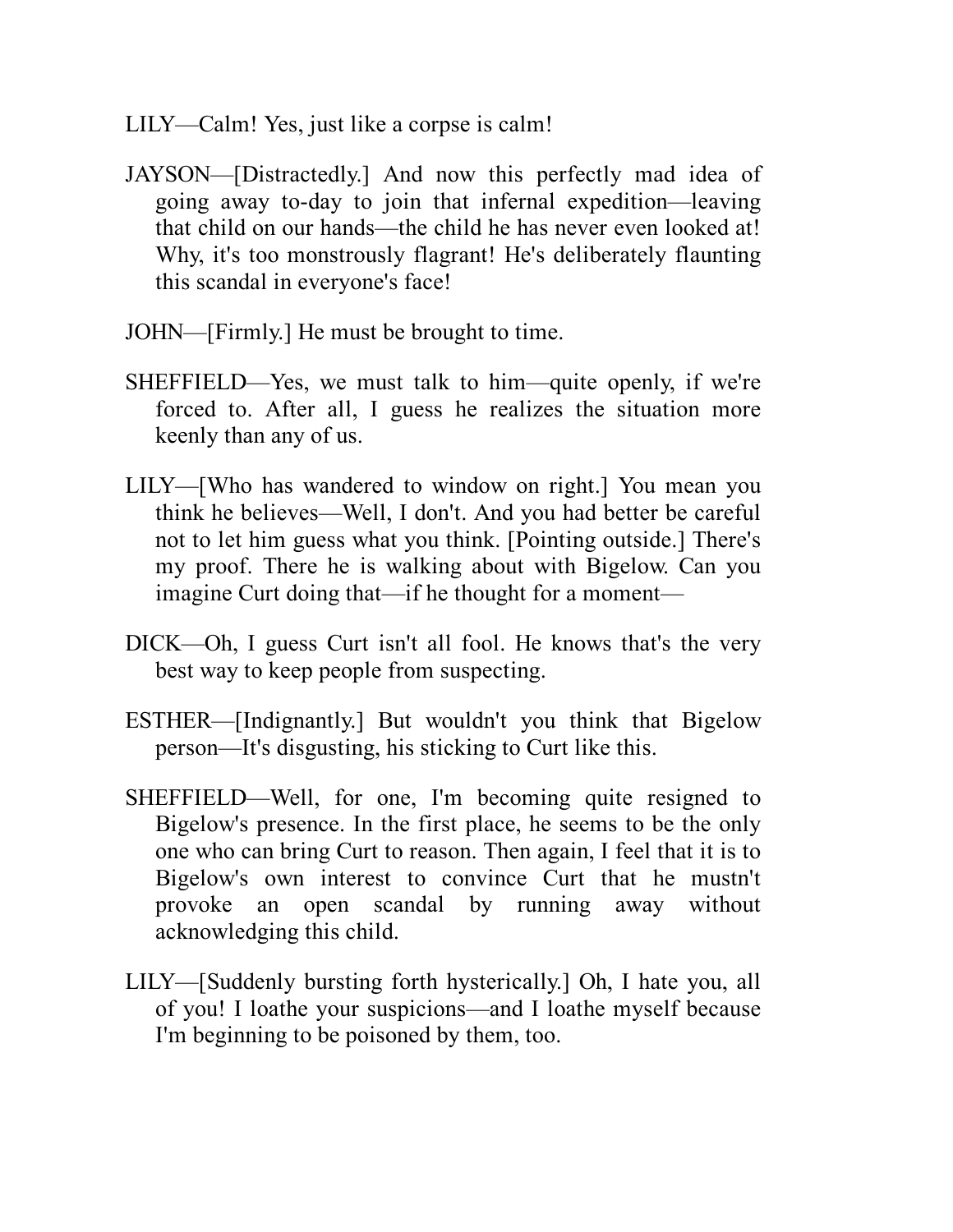- EMILY—Really, Lily, at this late hour—after the way Curt has acted—and her last words when she was dying—
- LILY—[Distractedly.] I know! Shut up! Haven't you told it a million times already? [MRS. DAVIDSON gets up and walks to the door, rear. She has been crying softly during this scene, oblivious to the talk around her.]
- JAYSON—[Testily.] Aunt Elizabeth! Where are you going? [As she doesn't answer but goes out into the hall.] Esther, go with her and see that she doesn't—
- ESTHER—[Gets up with a jealous irritation.] She's only going up to see the baby. She's simply forgotten everything else in the world!
- LILY—[Indignantly.] She probably realizes what we are too mean to remember—that the baby, at least, is innocent. Wait, Esther. I'll come with you.
- JAYSON—Yes, hurry, she shouldn't be left alone. [ESTHER and LILY follow the old lady out, rear.]
- DICK—[After a pause—impatiently.] Well, what next? I don't see what good we are accomplishing. May I run along? [He gets up restlessly as he is speaking and goes to the window.]
- JAYSON—[Severely.] You will stay, if you please. There's to be no shirking on anyone's part. It may take all of us to induce Curt—
- SHEFFIELD—I wouldn't worry. Bigelow is taking that job off our hands, I imagine.
- DICK—[Looking out of the window.] He certainly seems to be doing his damnedest. [With a sneer.] The stage missed a great actor in him.
- JAYSON—[Worriedly.] But, if Bigelow should fail—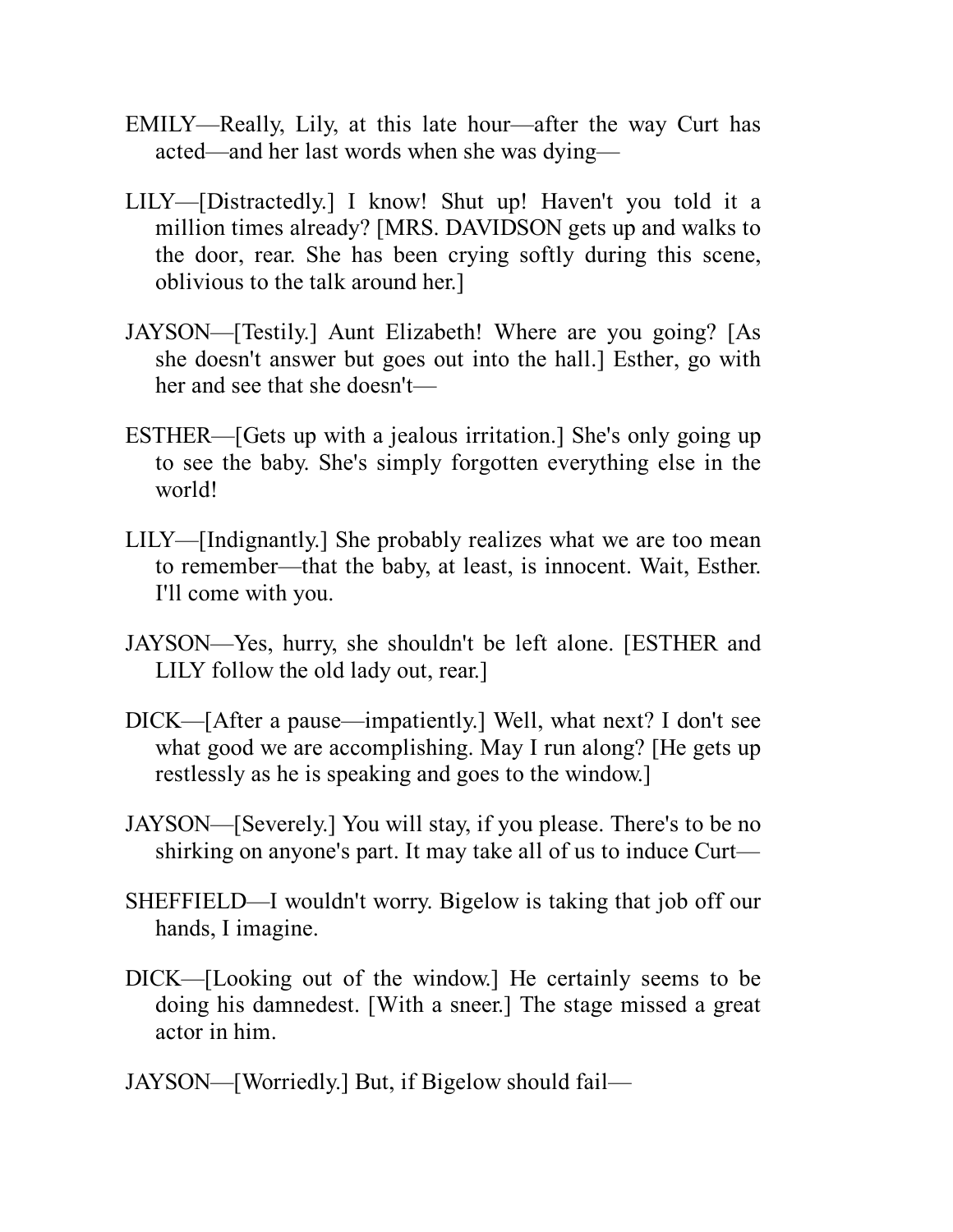- SHEFFIELD—Then we'll succeed. [With a grim smile.] By God, we'll have to.
- JAYSON—Curt has already packed his trunks and had them taken down to the station—told me he was leaving on the five o'clock train.
- SHEFFIELD—But didn't you hint to him there was now this matter of the child to be considered in making his plans?
- JAYSON—[Lamely.] I started to. He simply flared up at me with insane rage.
- DICK—[Looking out the window.] Say, I believe they're coming in.
- JAYSON—Bigelow?
- DICK—Yes, they're both making for the front door.
- SHEFFIELD—I suggest we beat a retreat to Curt's study and wait there.
- JAYSON—Yes, let's do that—come on, all of you. [They all retire grumblingly but precipitately to the study, closing the door behind them. The front door is heard opening and a moment later CURT and BIGELOW enter the room. CURT's face is set in an expression of stony grief. BIGELOW is flushed, excited, indignant.]
- BIGELOW—[As CURT sinks down on the couch—pleading indignantly.] Curt, damn it, wake up! Are you made of stone? Has everything I've said gone in one ear and out the other? I know it's hell for me to torment you at this particular time but it's your own incredibly unreasonable actions that force me to. I know how terribly you must feel but—damn it, man, postpone this going away! Face this situation like a man! Be reconciled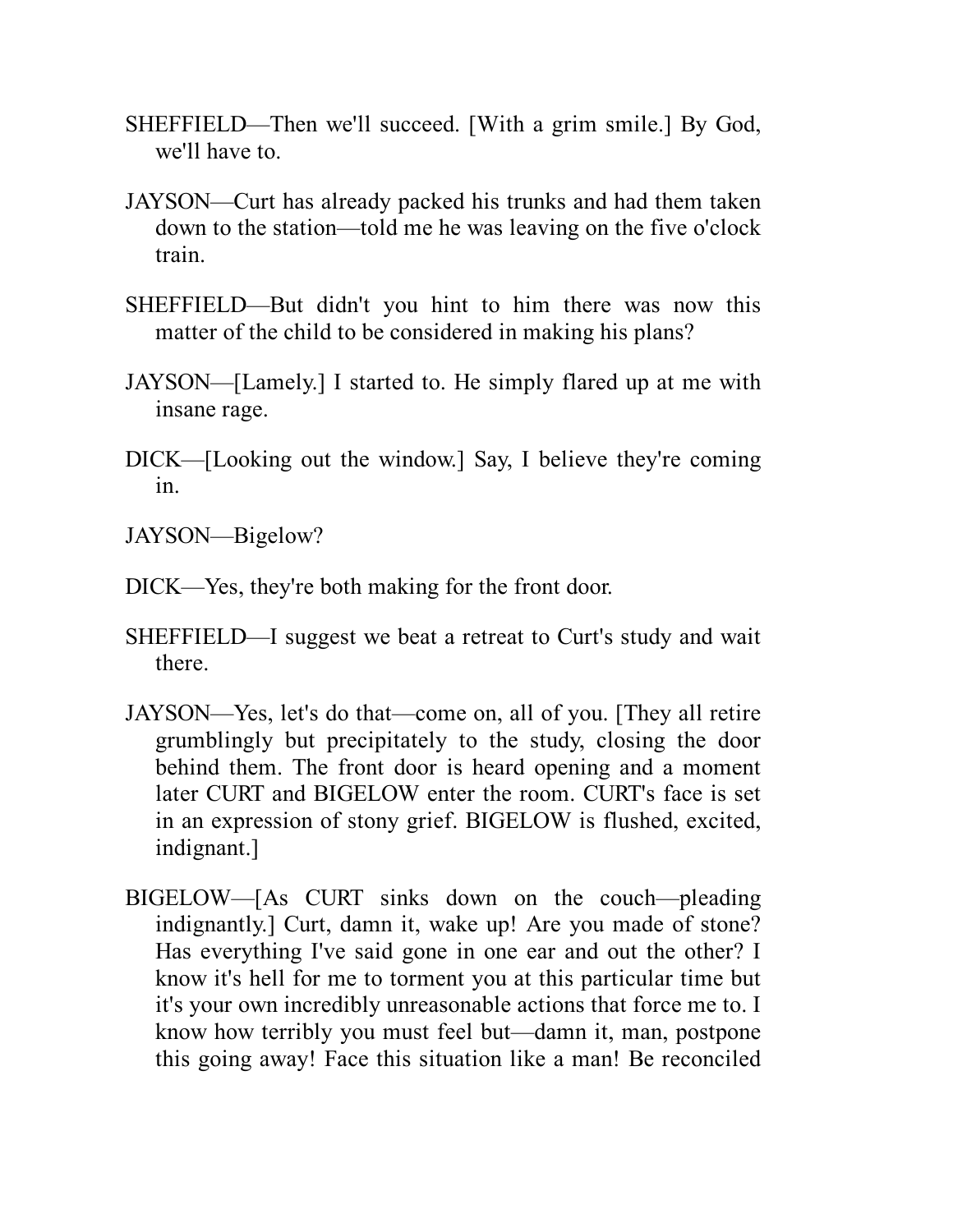to your child, stay with him at least until you can make suitable arrangements—

- CURTIS—[Fixedly.] I will never see it! Never!
- BIGELOW—How can you keep repeating that—with Martha hardly cold in her grave! I ask you again, what would she think, how would she feel—If you would only consent to see this baby, I know you'd realize how damnably mad and cruel you are. Won't you—just for a second?
- CURTIS—No. [Then raging.] If I saw it I'd be tempted to—[Then brokenly.] No more of that talk, Big. I've heard enough. I've reached the limit.
- BIGELOW—[Restraining his anger with difficulty—coldly.] That's your final answer, eh? Well, I'm through. I've done all I could. If you want to play the brute—to forget all that was most dear in the world to Martha—to go your own damn selfish way —well, there's nothing more to be said. You will be punished for it, believe me! [He takes a step toward the door.] And I—I want you to understand that all friendship ceases between us from this day. You are not the Curt I thought I knew—and I have nothing but a feeling of repulsion—good-by. [He starts for the door.]
- CURTIS—[Dully.] Good-by, Big.
- BIGELOW—[Stops, his features working with grief and looks back at his friend—then suddenly goes back to him penitently.] Curt! Forgive me! I ought to know better. This isn't you. You'll come to yourself when you've had time to think it over. The memory of Martha—she'll tell you what you must do. [He wrings CURT's hand.] Good-by, old scout!
- CURTIS—[Dully.] Good-by. [BIGELOW hurries out, rear. CURT sits in a dumb apathy for a while—then groans heart-brokenly.] Martha! Martha! [He springs to his feet distractedly. The door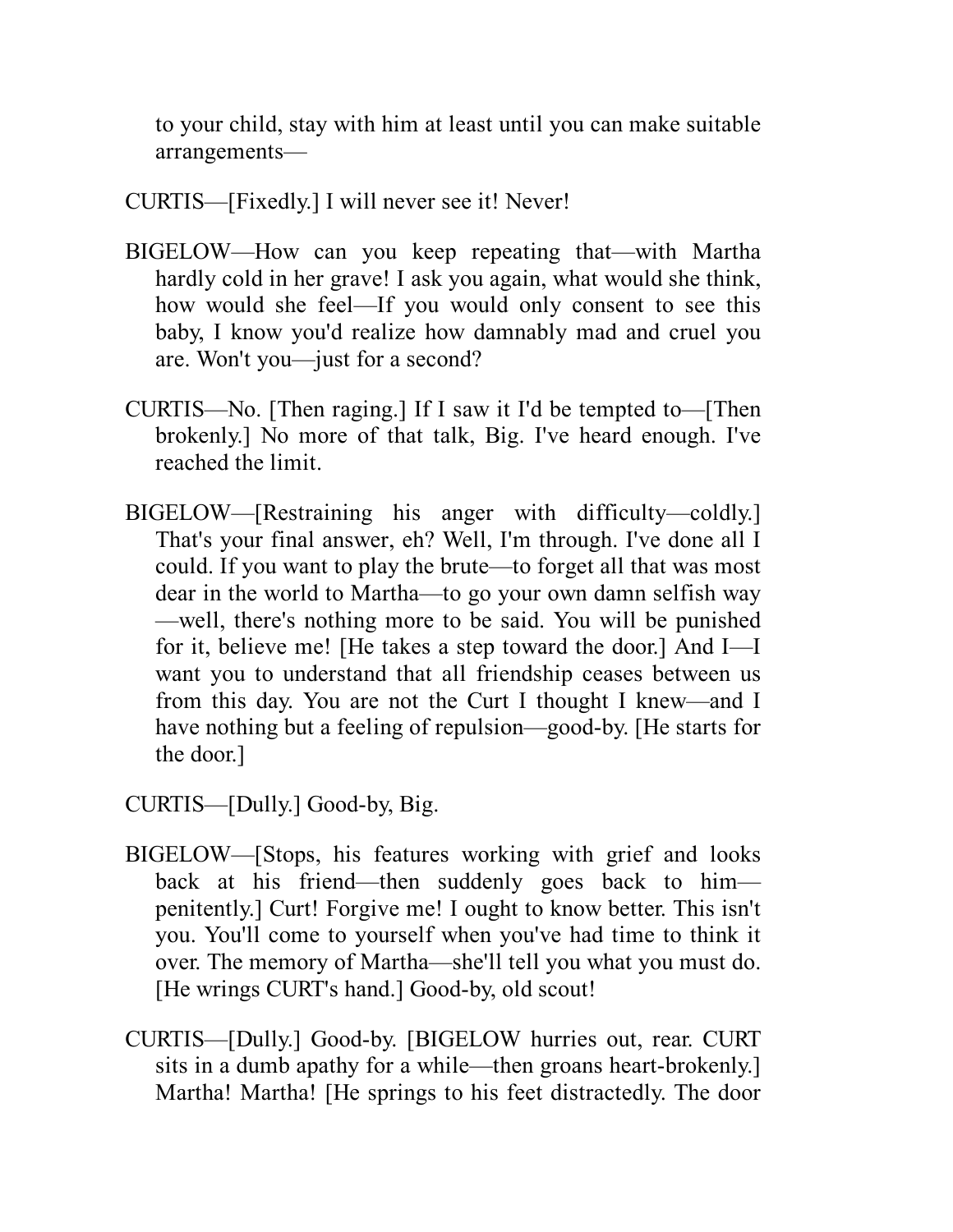of the study is slowly opened and SHEFFIELD peers out cautiously—then comes into the room, followed by the others. They all take seats as before. CURT ignores them.]

- SHEFFIELD—[Clearing his throat.] Curt—
- CURTIS—[Suddenly.] What time is it, do you know!

SHEFFIELD—[Looking at his watch.] Two minutes to four.

CURTIS—[Impatiently.] Still an hour more of this!

- JAYSON—[Clearing his throat.] Curt—[Before he starts what he intends to say, there is the sound of voices from the hall. ESTHER and LILY help in MRS. DAVIDSON to her former chair. The old lady's face is again transformed with joy. ESTHER joins EMILY on the couch. LILY sits in chair—front right. There is a long, uncomfortable pause during which CURT paces up and down.]
- MRS. DAVIDSON—[Suddenly murmuring aloud to herself happily.] He's such a dear! I could stay watching him forever.
- JAYSON—[Testily.] Sshhh! Aunt! [Then clearing his throat again.] Surely you're not still thinking of going on the five o'clock train, are you, Curt?
- CURTIS—Yes.
- SHEFFIELD—[Drily.] Then Mr. Bigelow didn't persuade you—
- CURTIS—[Coldly and impatiently.] I'm not to be persuaded by Big or anyone else. And I'll thank you not to talk any more about it. [They all stiffen resentfully at his tone.]
- JAYSON—[To CURT—in a pleading tone.] You mustn't be unreasonable, Curt. After all we are your family—your best friends in the world—and we are only trying to help you—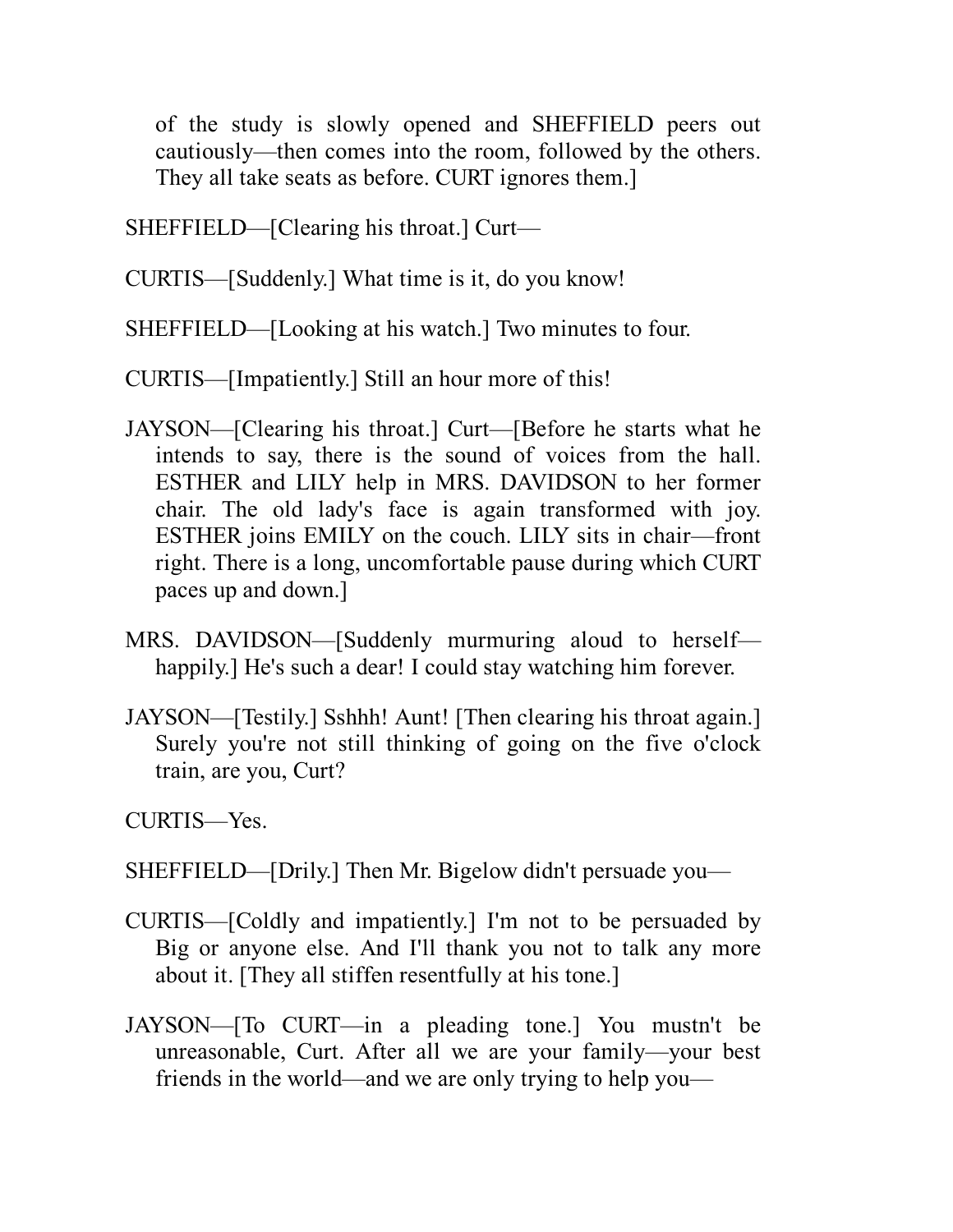- CURTIS—[With nervous vehemence.] I don't want your help. You will help me most by keeping silent.
- EMILY—[ With a meaning look at the others—sneeringly.] Yes, no doubt.
- ESTHER—Sshhh, Emily!
- JAYSON—[Helplessly.] But, you see, Curt—
- SHEFFIELD—[With his best judicial air.] If you'll all allow me to be the spokesman, I think perhaps that I—[They all nod and signify their acquiescence. ] Well, then, will you listen to me, Curt? [This last somewhat impatiently as CURT continues to pace, eyes on the floor.]
- CURTIS—[Without looking at him—harshly.] Yes, I'm listening. What else can I do when you've got me cornered? Say what you like and let's get this over.
- SHEFFIELD—First of all, Curt, I hope it is needless for me to express how very deeply we all feel for you in your sorrow. But we sincerely trust that you are aware of our heartfelt sympathy. [They all nod. A bitter, cynical smile comes over LILY's face.]
- ESTHER—[Suddenly breaking down and beginning to weep.] Poor Martha! [SHEFFIELD glances at his wife, impatient at this interruption. The others also show their irritation.]
- EMILY—[Pettishly.] Esther! For goodness sake! [CURT hesitates, stares at his sister frowningly as if judging her sincerity—then bends down over her and kisses the top of her bowed head impulsively—seems about to break down himself—grits his teeth and forces it back—glances around at the others defiantly and resumes his pacing. ESTHER dries her eyes, forcing a trembling smile. The cry has done her good.]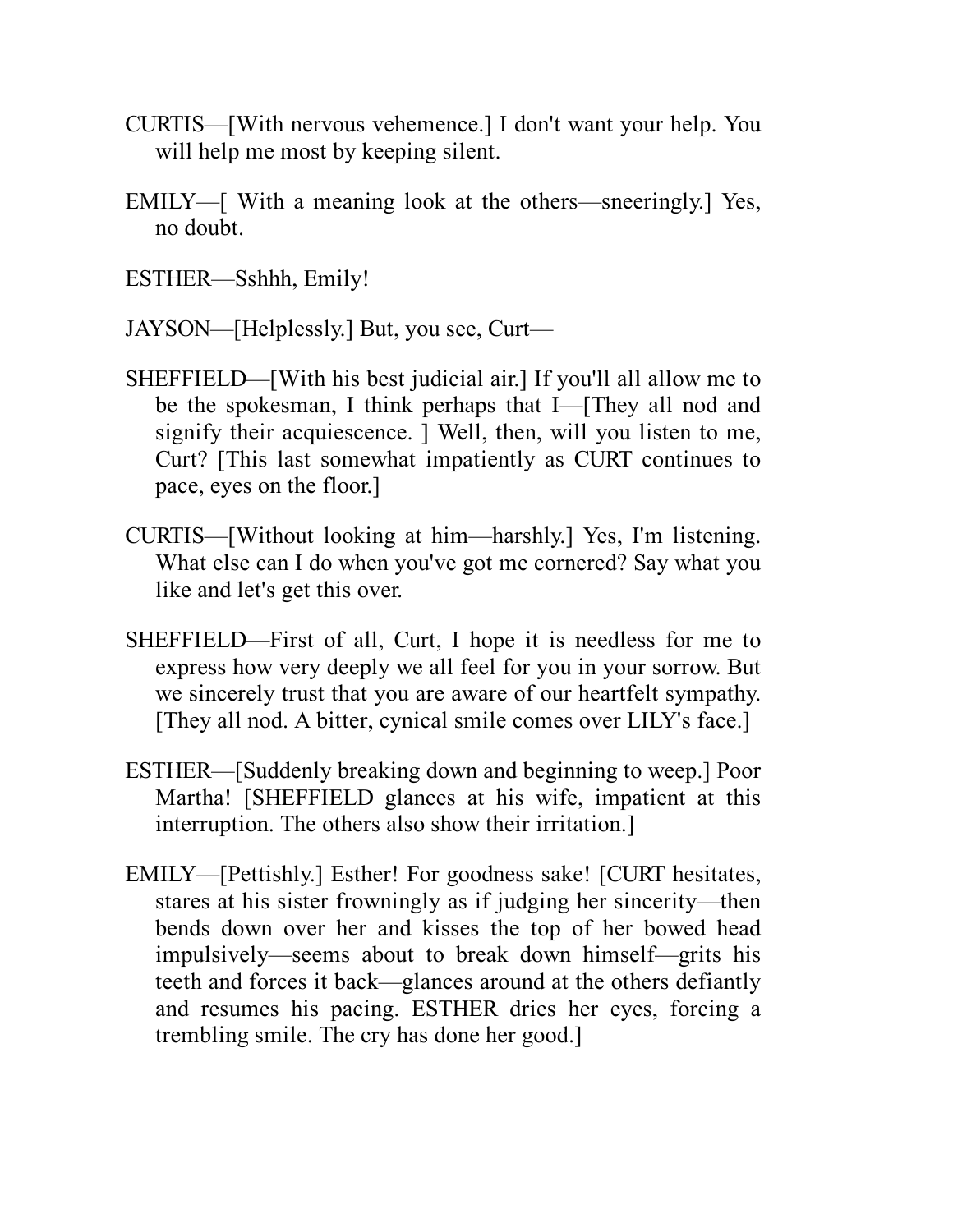- SHEFFIELD—[Clearing his throat.] I may truthfully say we all feel—as Esther does—even if we do not give vent—[With an air of sincere sympathy.] I know how terrible a day this must be for you, Curt. We all do. And we feel guilty in breaking in upon the sanctity of your sorrow in any way. But, if you will pardon my saying so, your own course of action—the suddenness of your plans—have made it imperative that we come to an understanding about certain things—about one thing in particular, I might say. [He pauses. CURT goes on pacing back and forth as if he hadn't heard.]
- JAYSON—[Placatingly.] Yes, it is for the best, Curt.
- ESTHER—Yes, Curt dear, you mustn't be unreasonable.
- DICK—[Feeling called upon to say something.] Yes, old man, you've got to face things like a regular. Facts are facts. [This makes everybody uneasy.]
- LILY—[Springing to her feet.] Phew! it's close in here. I'm going out in the garden. You can call me when these—orations—are finished. [She sweeps out scornfully.]
- JAYSON—[Calling after her imperiously.] Lily! [But she doesn't answer and he gives it up with a hopeless sigh.]
- CURTIS—[Harshly.] What time is it?
- SHEFFIELD—You have plenty of time to listen to what I—I should rather say we—have to ask you, Curt. I promise to be brief. But first let me again impress upon you that I am talking in a spirit of the deepest friendliness and sympathy with you as a fellow-member of the same family, I may say—and with the highest ideals and the honor of that family always in view. [CURT makes no comment. SHEFFIELD unconsciously begins to adopt the alert keenness of the cross-examiner.] First, let me ask you, is it your intention to take that five o'clock train today?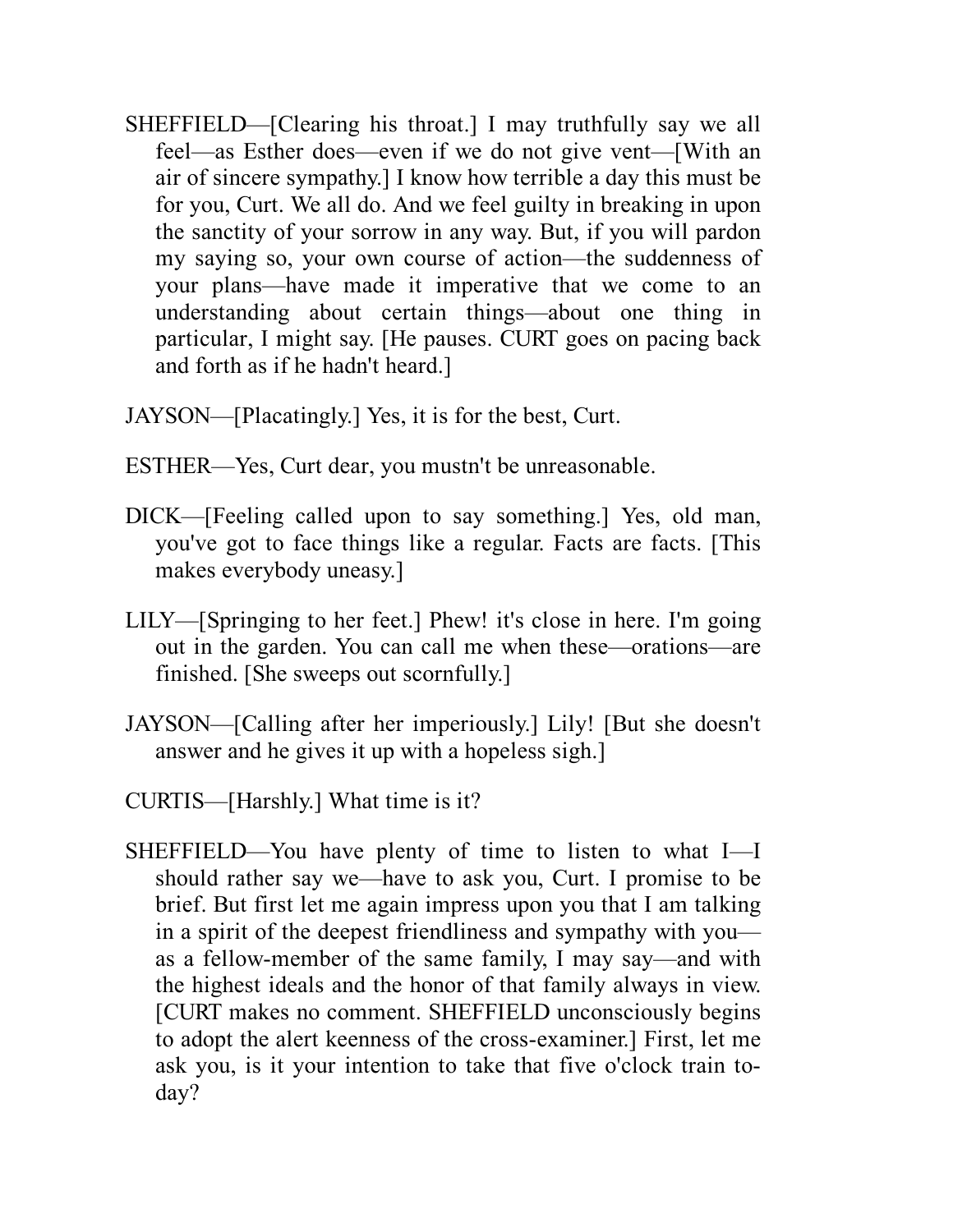CURTIS—[Harshly.] I've told you that.

SHEFFIELD—And then you'll join this expedition to Asia?

CURTIS—You know that.

SHEFFIELD—To be gone five years?

CURTIS—[Shrugging his shoulders.] More or less.

SHEFFIELD—Is it your intention to return here at any time before you leave for Asia?

CURTIS—No!

- SHEFFIELD—And your determination on these plans is irrevocable?
- CURTIS—Irrevocable! Exactly. Please remember that.
- SHEFFIELD—[Sharply.] That being your attitude, I will come bluntly to the core of the whole matter—the child whose coming into the world cost Martha her life.
- CURTIS—[Savagely.] Her murderer! You are right! [They all look shocked, suspicious.]
- SHEFFIELD—[Remonstratingly but suspiciously.] You can hardly hold the child responsible for the terrible outcome. Women die every day from the same cause. [Keenly.] Why do you attribute guilt to the child in this case, Curt?
- CURTIS—It lives and Martha is gone—But, enough! I've said I never wanted it mentioned to me. Will you please remember that?
- SHEFFIELD—[Sharply.] Its name is Jayson. Curt—in the eyes of the law. Will YOU please remember that?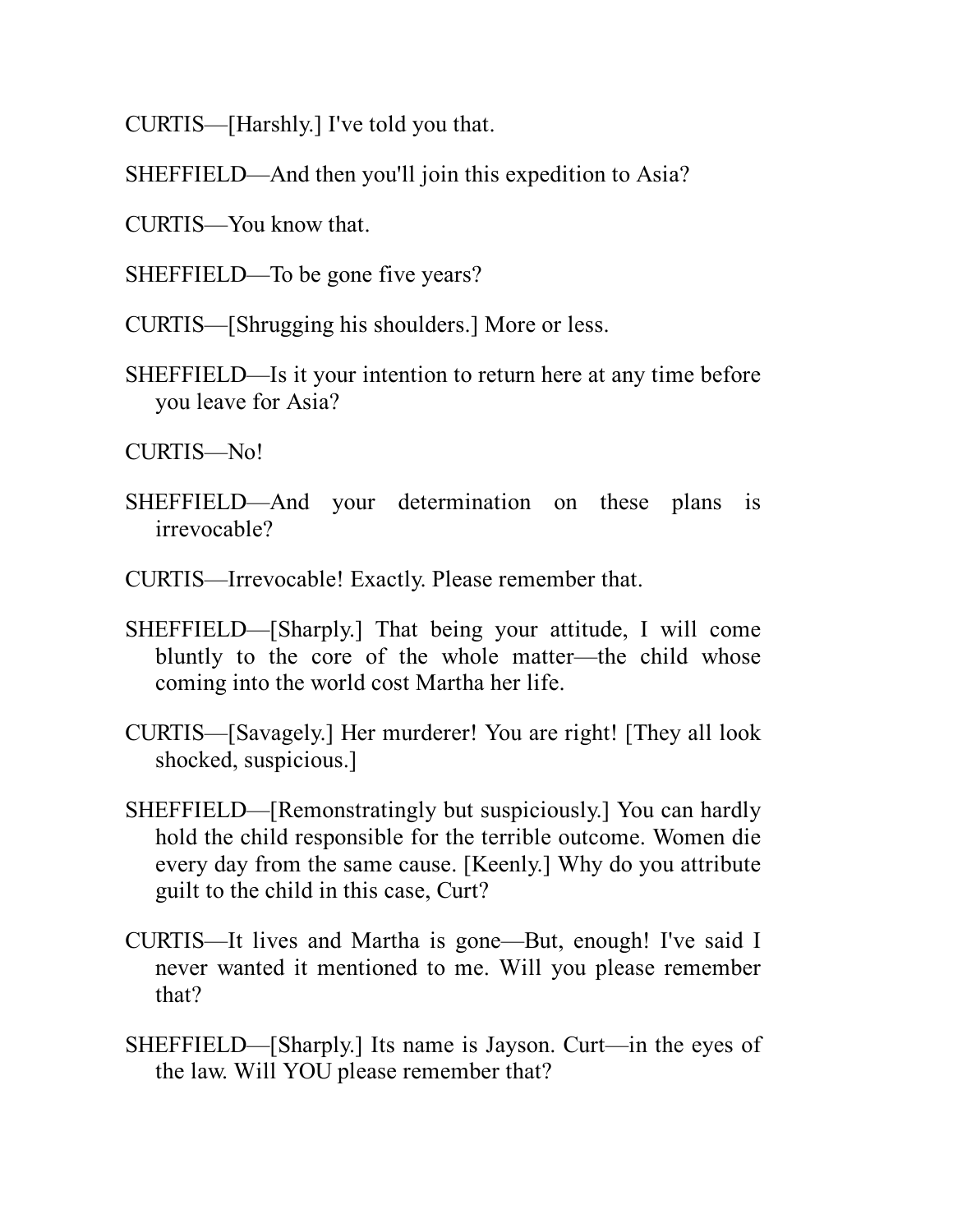- CURTIS—[Distractedly.] I don't want to remember anything! [Wildly.] Please, for God's sake, leave me alone!
- SHEFFIELD—[Coldly.] I am sorry, Curt, but you cannot act as if you were alone in this affair.
- CURTIS—Why not? Am I not alone—more alone this minute than any creature on God's earth?
- SHEFFIELD—[Soothingly.] In your great grief. Yes, yes, of course. We all appreciate—and we hate to—[Persuasively.] Yes, it would be much wiser to postpone these practical considerations until you are in a calmer mood. And if you will only give us the chance—why not put off this precipitate departure—for a month, say—and in the meantime—
- CURTIS—[Harshly.] I am going when I said I was. I must get away from this horrible hole—as far away as I can. I must get back to my work for only in it will I find Martha again. But you —you can't understand that. What is the good of all this talking which leads nowhere?
- SHEFFIELD—[Coldly.] You're mistaken. It leads to this: Do you understand that your running away from this child—on the very day of its mother's funeral!—will have a very queer appearance in the eyes of the world?
- EMILY—And what are you going to do with the baby, Curt? Do you think you can run off regardless and leave it here—on our hands?
- CURTIS—[Distractedly.] I'll give it this home. And someone anyone—Esther, Lily—can appoint a nurse to live here and— [Breaking down.] Oh, don't bother me!
- SHEFFIELD—[Sharply.] In the world's eyes, it will appear precious like a desertion on your part.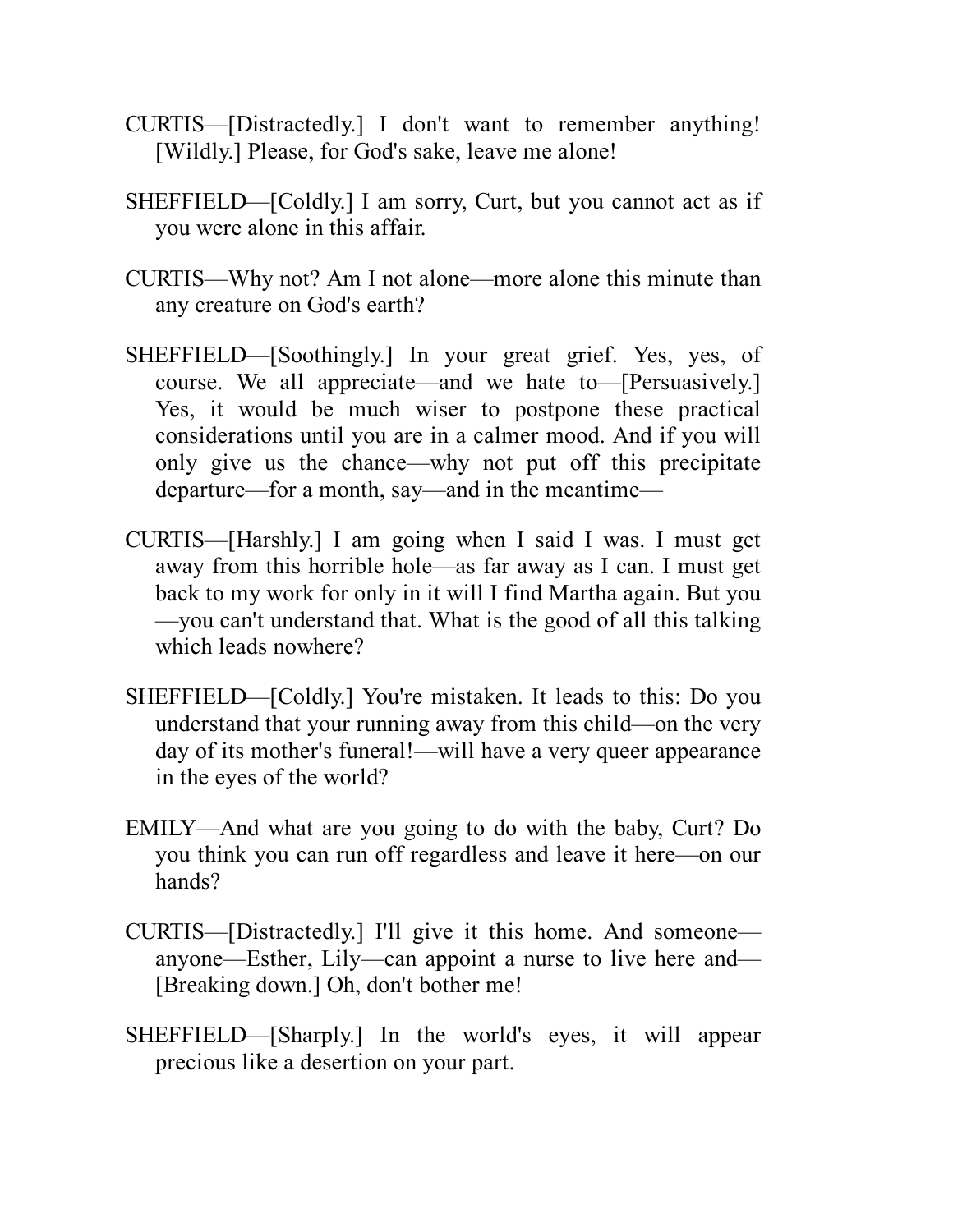CURTIS—Oh, arrange it to suit yourselves—anything you wish—

SHEFFIELD—[Quickly. ] I'll take you at your word. Then let us arrange it this way. You will remain here a month longer at least—

CURTIS—No!

SHEFFIELD—[Ignoring the interruption.] You can make plans for the child's future in that time, become reconciled to it—

CURTIS—No!

- JAYSON—[Pleadingly.] Curt—please—for all our sakes—when the honor of the family is at stake.
- DICK—Yes, old man, there's that about it, you know.

CURTIS—No!

EMILY—Oh, he's impossible!

- SHEFFIELD—Perhaps Curt misunderstood me. [Meaningly.] Be reconciled to it in the eyes of the public, Curt. That's what I meant. Your own private feelings in the matter—are no one's business but your own, of course.
- CURTIS—[Bewilderedly.] But—I don't see—Oh, damn your eyes of the public!
- EMILY—[Breaking in.] It's all very well for you to ignore what people in town think—you'll be in China or heaven knows where. The scandal won't touch you—but we've got to live here and have our position to consider.
- CURTIS—[Mystified.] Scandal? What scandal? [Then with a harsh laugh.] Oh, you mean the imbecile busy-bodies will call me an unnatural father. Well, let them! I suppose I am. But they don't know—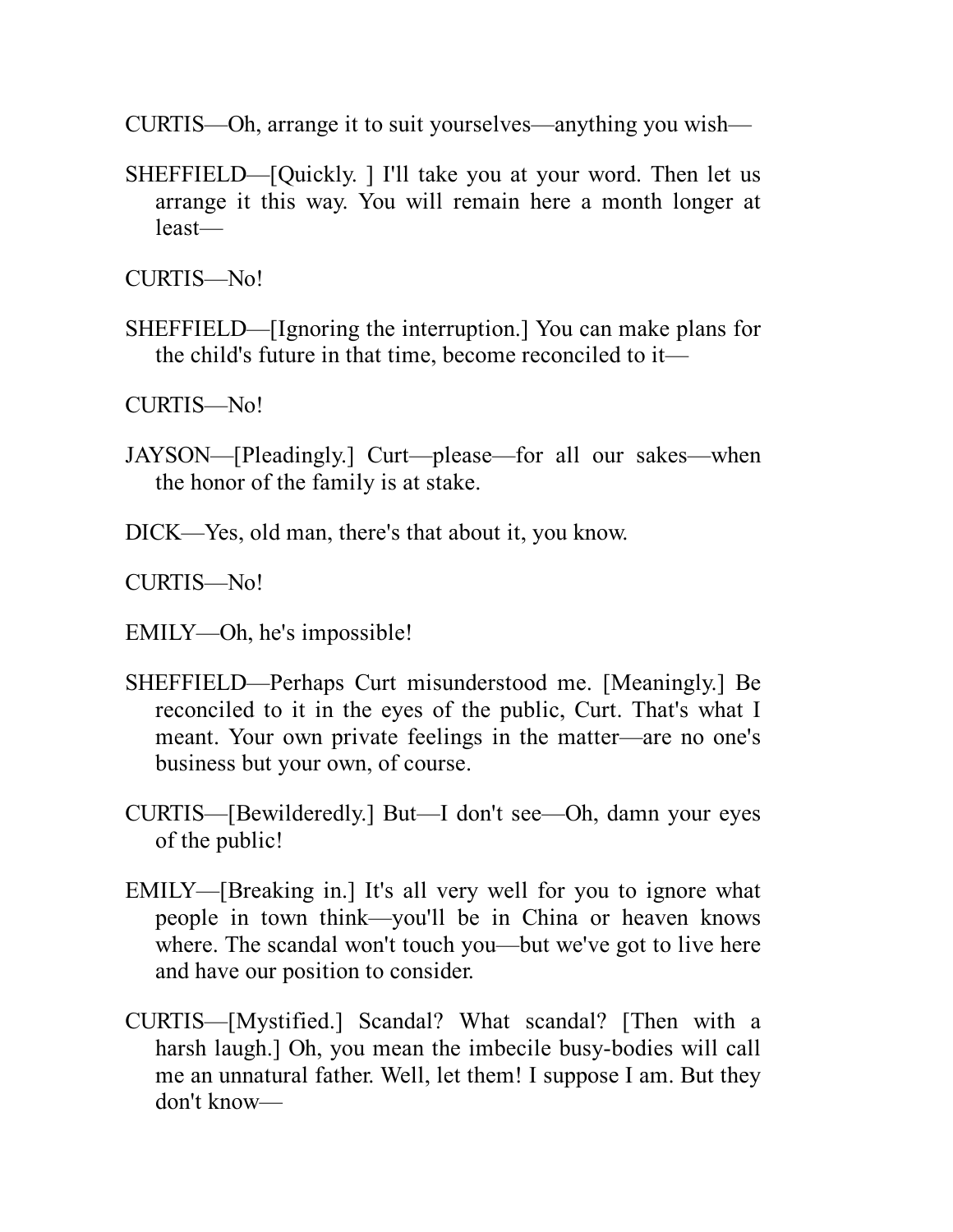- EMILY—[Spitefully.] Perhaps they know more than you think they do.
- CURTIS—[Turning on her—sharply.] Just what do you mean by that, eh?
- ESTHER—Emily! Shhh!

JAYSON—[Flurriedly.] Be still, Emily. Let Mark do the talking.

- SHEFFIELD—[Interposing placatingly.] What Emily means is simply this, Curt: You haven't even been to look at this child since it has been born—not once, have you?
- CURTIS—No, and I never intend—
- SHEFFIELD—[Insinuatingly.] And don't you suppose the doctors and nurses—and the servants—have noticed this? It is not the usual procedure, you must acknowledge, and they wouldn't be human if they didn't think your action—or lack of action peculiar and comment on it outside.
- CURTIS—Well, let them! Do you think I care a fiddler's curse how people judge me?
- SHEFFIELD—It is hardly a case of their judging—you. [Breaking off as he catches CURT'S tortured eyes fixed on him wildly.] This is a small town, Curt, and you know as well as I do, gossip is not the least of its faults. It doesn't take long for such things to get started. [Persuasively.] Now I ask you frankly, is it wise to provoke deliberately what may easily be set at rest by a little —I'll be frank—a little pretense on your part?

JAYSON—Yes, my boy. As a Jayson, I know you don't wish—

ESTHEE—[With a sigh.] Yes, you really must think of us, Curt.

CURTIS—[In an acute state of muddled confusion.] But—I—you —how are you concerned? Pretense? You mean you want me to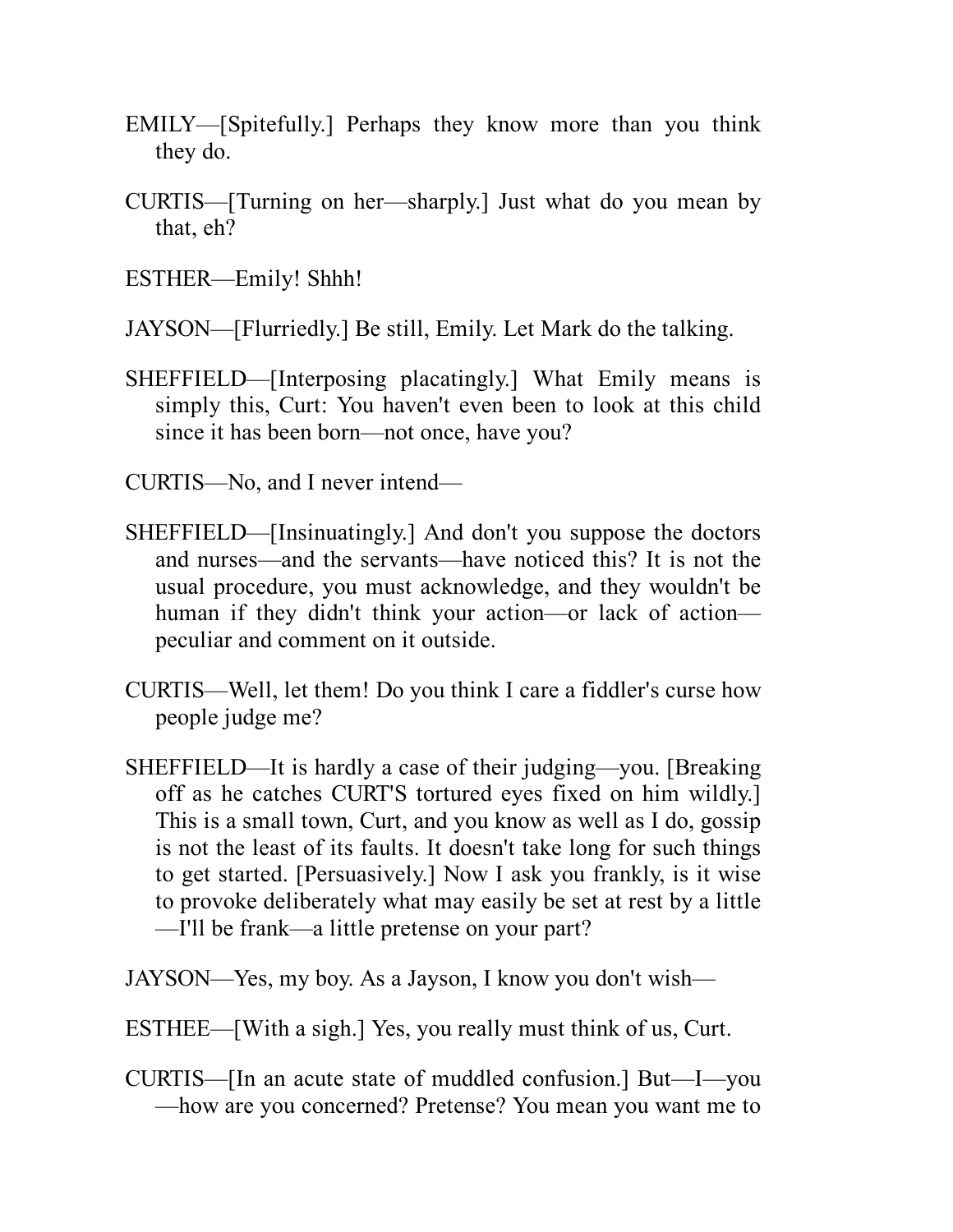stay and pretend—in order that you won't be disturbed by any silly tales they tell about me? [With a wild laugh.] Good God, this is too much! Why does a man have to be maddened by fools at such a time! [Raging.] Leave me alone! You're like a swarm of poisonous flies.

- JAYSON—Curt! This is—really—when we've tried to be so considerate—
- JOHN—[Bursting with rage.] It's an outrage to allow such insults!
- DICK—You're not playing the game, Curt.
- EMILY—[Spitefully.] It seems to me it's much more for Martha's sake, we're urging you than for our own. After all, the town can't say anything against us.
- CURTIS—[Turning on her.] Martha's sake? [Brokenly.] Martha is gone. Leave her out of this.
- SHEFFIELD—[Sharply.] But unfortunately, Curt, others will not leave her out of this. They will pry and pry—you know what they are—and—
- EMILY—Curt couldn't act the way he is doing if he ever really cared for her.
- CURTIS—You dare to say that! [Then controlling himself a bit with scathing scorn.] What do know of love—women like you! You call your little rabbit-hutch emotions love—your breadand-butter passions—and you have the effrontery to judge—
- EMILY—[Shrinking from him frightenedly.] Oh! John!
- JOHN—[Getting to his feet.] I protest! I cannot allow even my own brother—
- DICK—[Grabbing his arm.] Keep your head, old boy.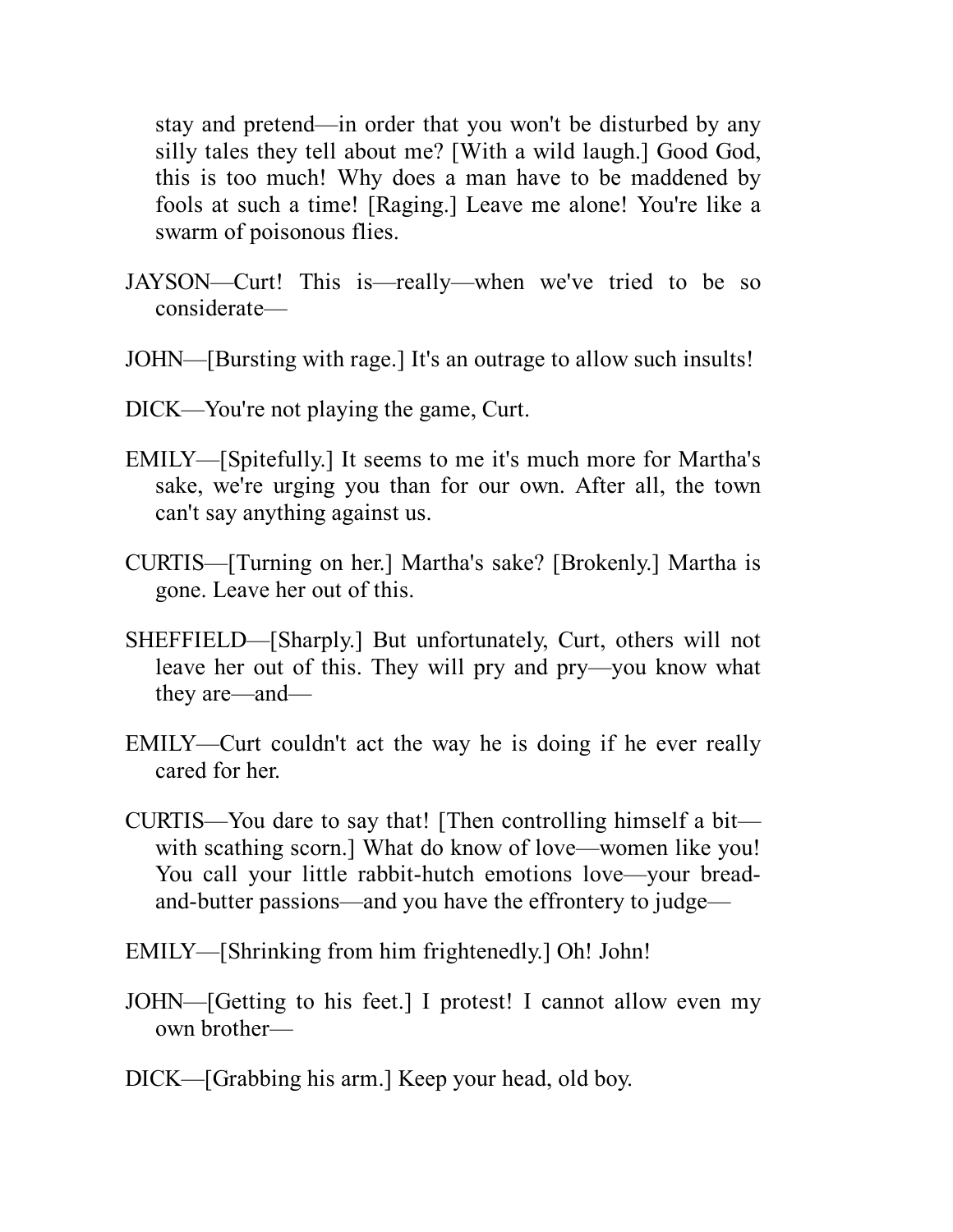- SHEFFIELD—[Peremptorily.] You are making a fool of yourself, Curt—and you are damned insulting in the bargain. I think I may say that we've all about reached the end of our patience. What Emily said is for your own best interest, if you had the sense to see it. And I put it to you once and for all: Are you or are you not willing to act like a man of honor to protect your own good name, the family name, the name of this child, and your wife's memory? Let me tell you, your wife's good name is more endangered by your stubbornness than anything else.
- CURTIS—[Trembling with rage.] I—I begin to think—you—all of you—are aiming at something against Martha in this. Yes—in back of your words—your actions—I begin to feel—[Raging.] Go away! Get out of this house—all of you! Oh, I know your meanness! I've seen how you've tried to hurt her ever since we came—because you resented in your small minds her evident superiority—
- EMILY—[Scornfully.] Superiority, indeed!
- CURTIS—Her breadth, of mind and greatness of soul that you couldn't understand. I've guessed all this, and if I haven't interfered it's only because I knew she was too far above you to notice your sickening malice—
- EMILY—[Furiously.] You're only acting—acting for our benefit because you think we don't—
- CURTIS—[Turning on her—with annihilating contempt.] Why, you—you poor little nonentity! [John struggles to get forward but Dick holds him back.]
- EMILY—[Insane with rage—shrilly.] But we know—and the whole town knows—and you needn't pretend you've been blind. You've given the whole thing away yourself—the silly way you've acted—telling everyone how you hated that baby letting everyone see—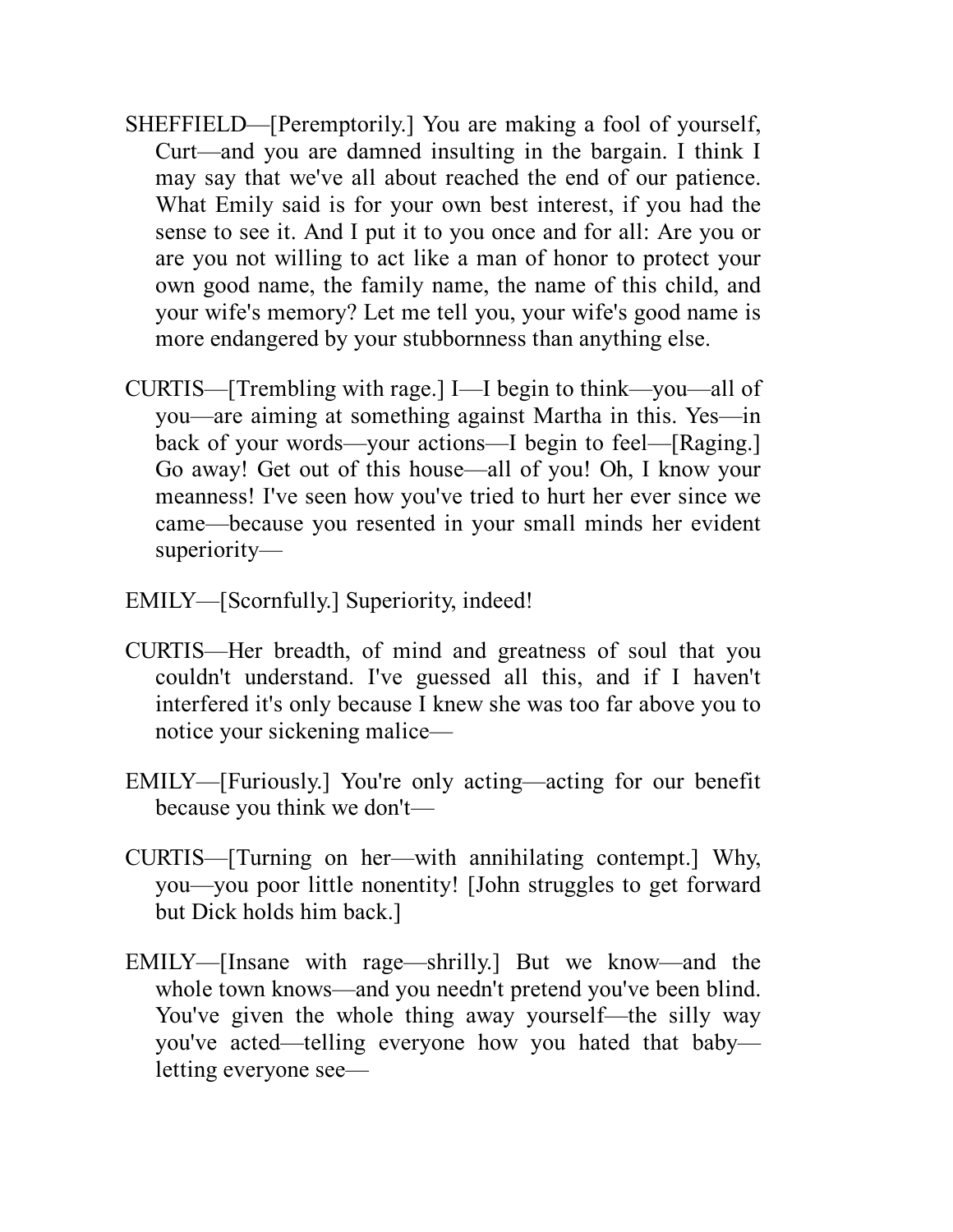- JAYSON—Emily! [The others are all frightened, try to interrupt her. CURT stares at her in a stunned bewilderment]
- EMILY—[Pouring forth all her venom regardless.] But you might as well leave off your idiotic pretending. It doesn't fool us—or anyone else—your sending for Bigelow that night—your hobnobbing with him ever since—your pretending he's as much your friend as ever. They're all afraid of you—but I'm not! I tell you to your face—it's all acting you're doing—just cheap acting to try and pull the wool over our eyes until you've run away like a coward—and left us to face the disgrace for you with this child on our hands!
- ESTHER—[Trying to silence her—excitedly.] Emily! Keep still, for Heaven's sake! [The others all utter exclamations of caution, with fearful glances at CURT.]
- EMILY—[Becoming exhausted by her outburst—more faintly.] Well, someone had to show him his place. He thinks he's so superior to us just because—telling us how much better she was than—But I won't stand for that. I've always had a clean name—and always will—and my children, too, thank God! [She sinks down on the couch exhausted, panting but still glaring defiantly at CURT.]
- CURTIS—[An awareness of her meaning gradually forcing itself on his mind.] Bigelow! Big? Pretending he's as much my friend —[With a sudden gasp of sickened understanding.] Oh! [He sways as if he were about to fall, shrinking away from EMILY, all horror.] Oh, you—you—you-filth!
- JOHN—[His fists clenched, tries to advance on his brother.] How dare you insult my wife! [He is restrained, held bake by his remonstrating father and DICK.]
- MRS. DAVIDSON—[As if suddenly coming out of a dream frightenedly.] What is the matter? Why is John mad at Curt?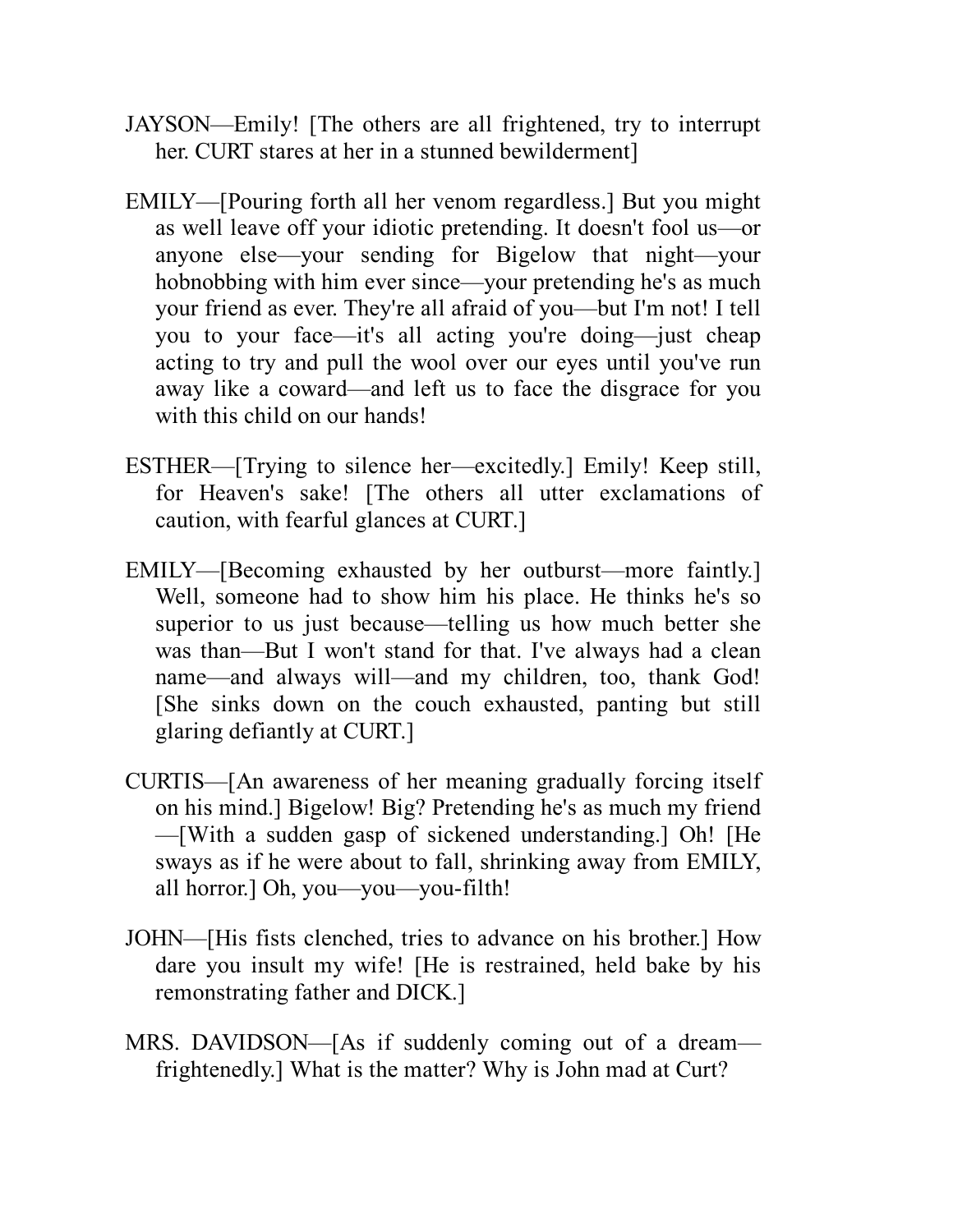- CURTIS—[His hands over his eyes, acting like a person stricken with a sudden attack of nausea, weakly.] So—that's—what has been in your minds. Oh, this is bestial—disgusting! And there is nothing to be done. I feel defenseless. One would have to be as low as you are—She would have been defenseless, too. It is better she is dead. [He stares about him—wildly.] And you think—you all think—
- ESTHER—[Pityingly.] Curt, dear, we don't think anything except what you've made us think with your crazy carrying-on.
- CURTIS—[Looking from one to the other of them.] Yes—all of you—it's on your faces. [His eyes fix themselves on his aunt.] No, you don't—you don't—
- MRS. DAVIDSON—I? Don't what, Curtis? My, how sick you look, poor boy!
- CURTIS—You—don't believe—this child—
- MRS. DAVIDSON—He's the sweetest baby I ever saw [proudly] and Jayson right to the tips of his toes.
- CURTIS—Ah, I know you—[Looking around at the others with loathing and hatred.] But look at them—[With a burst of fierce determination.] Wait! I'll give you the only answer—[He dashes for the door in rear, shakes off his father and DICK, who try to stop him, and then is heard bounding up the stairs in hall. DICK runs after him, JAYSON as far as the doorway. ESTHER gives a stifled scream. There is a tense pause. Then DICK reappears.]
- DICK—It's all right. I saw him go in.
- JAYSON—[Frightenedly.] But—good God—he's liable—why didn't you follow him?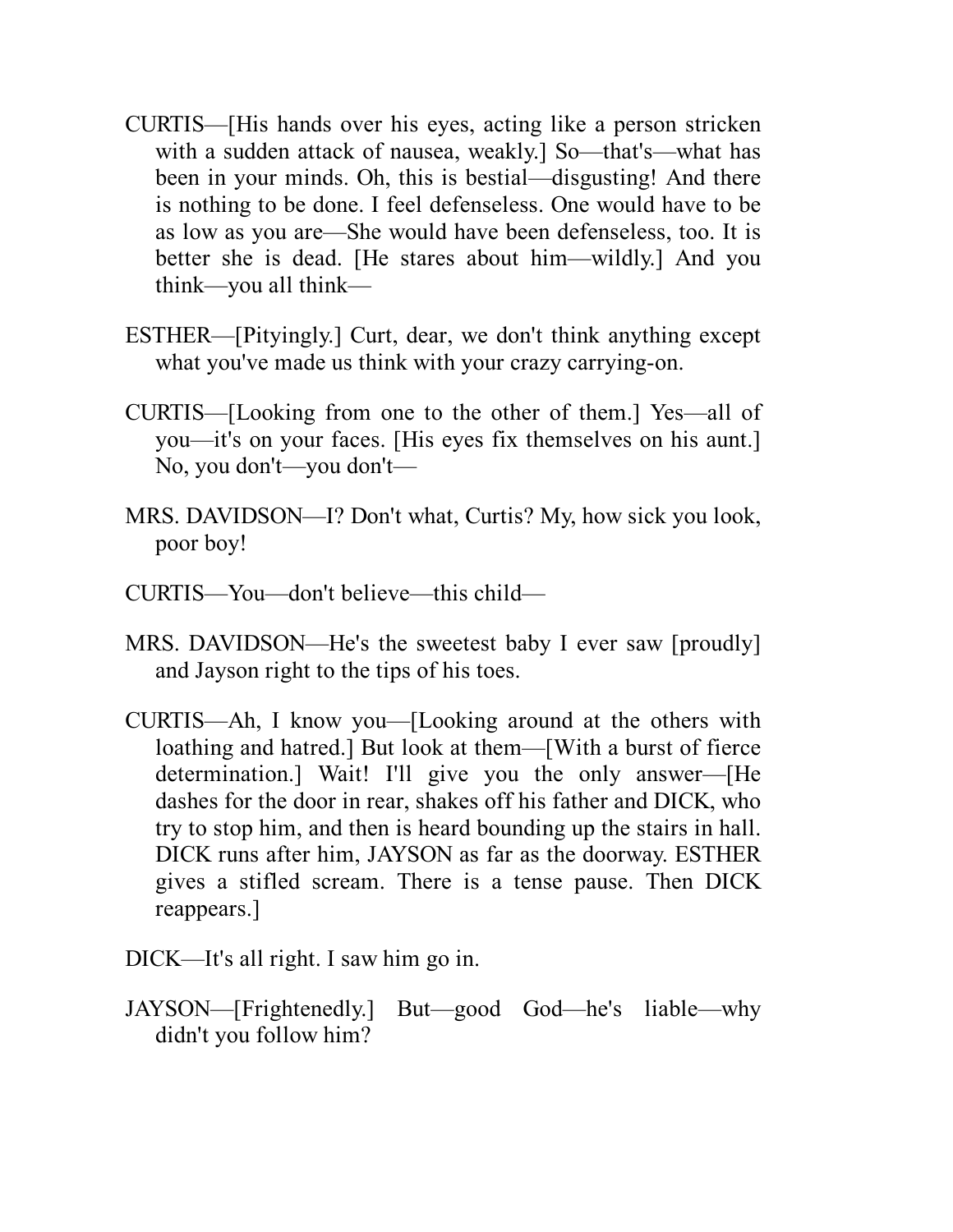- DICK—The doctor and nurse are there. They would have called out, wouldn't they, if—
- MRS. DAVIDSON—[Getting angrier and angrier as her puzzlement has grown greater—in a stern tone.] I understand less and less of this. Where has Curtis gone? Why did he act so sick? What is the matter with all of you?

ESTHER—Nothing, Aunt dear, nothing!

MRS. DAVIDSON—No, you'll not hush me up! [Accusingly.] You all look guilty. Have you been saying anything against Curtis' baby? That was what Curtis seemed to think. A fine time you've picked out—with his wife not cold in her grave!

JAYSON—Aunt!

MRS. DAVIDSON—I never liked that woman. I never understood her. But now—now I love her and beg her forgiveness. She died like a true woman in the performance of her duty. She died gloriously—and I will always respect her memory. [Suddenly flying into a passion.] I feel that you are all hostile to her baby —poor, little, defenseless creature! Yes, you'd hate the idea of Curtis' having a son—you and your girls! Well, I'll make you bitterly regret the day you—[She plumps herself down in her chair again, staring stubbornly and angrily before her.]

EMILY—[Spitefully.] I fear it will be necessary to tell Aunt—

- JAYSON—Sshh! You have made enough trouble with your telling already! [Miserably.] It should never have come to this pass. Curt will never forgive us, never!
- ESTHER—[Resentfully to EMILY.] See what not holding your tongue has done—and my children will have to suffer for it, too!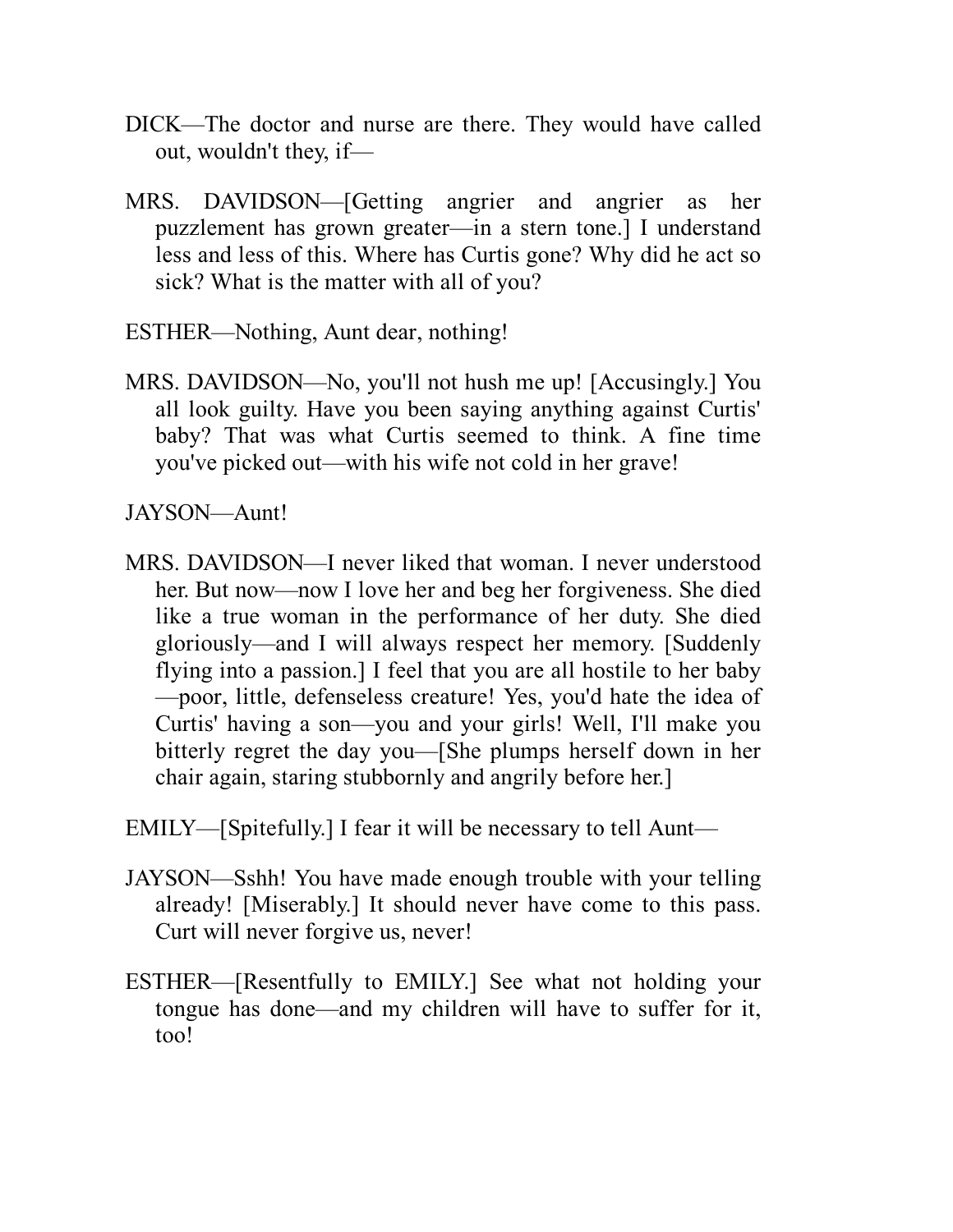- SHEFFIELD—[Severely.] If Emily had permitted me to conduct this business uninterruptedly, this would never have occurred.
- EMILY—That's right! All pick on me! Cowards! [She breaks down and sobs.]
- DICK—[From the doorway. Coming back into the room.] Sstt! Here he comes!
- CURTIS—[Reenters. There is a look of strange exultation on his face. He looks from one to the other of them. He stammers.] Well—my answer to you—your rotten world—I kissed him he is mine! He looked at me—it was as if Martha looked at me —through his eyes.
- ESTHER—[Voicing the general relief. Joyfully.] Oh, Curt! You won't go now? You'll stay?
- CURTIS—[Staring at her, then from one to another of the rest with a withering scorn.] Ha! Now you think you have conquered, do you? No, I'm not going to stay! Do you think your vile slander could influence me to give up my work? And neither shall you influence the life of my son. I leave him here. I must. But not to your tender mercies. No, no! Thank God, there still remains one Jayson with unmuddled integrity to whom I can appeal. [He goes to MRS. DAVIDSON.] I will leave him in your care, Aunt—while I am gone.
- MRS. DAVIDSON—[Delighted.] It will be a great happiness. He will be—the one God never granted me. [Her lips trembling.] God has answered my prayer at last.
- CURTIS—I thank you, Aunt. [Kisses her reverentially.]
- MRS. DAVIDSON—[Pleased but morally bound to grumble at him] But I cannot approve of your running away like this. It isn't natural. [Then with selfish haste, fearing her words may change his mind and she will lose the baby.] But you always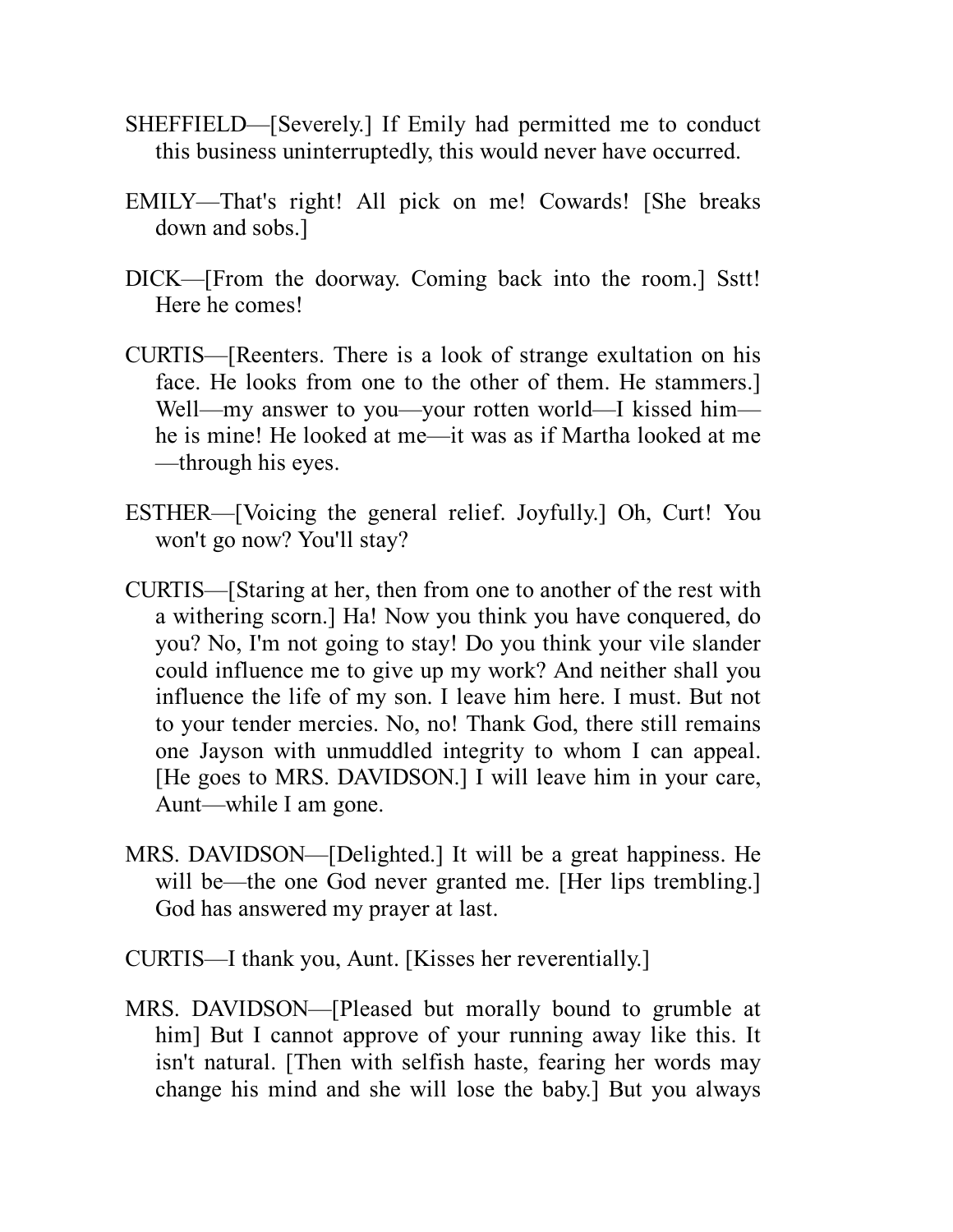were a queer person—and a man must do faithfully the work ordained for him.

- CURTIS—[Gladly.] Yes, I must go! What would I be for him—or anyone—if I stayed? Thank God, you understand. But I will come back. [The light of an ideal beginning to shine in his eyes.] When he is old enough, I will teach him to know and love a big, free life. Martha used to say that he would take her part in time. My goal shall be his goal, too. Martha shall live again for me in him. And you, Aunt, swear to keep him with you—out there in the country—never to let him know this obscene little world. [He indicates his relatives.]
- MRS. DAVIDSON—Yes, I promise, Curtis. Let anyone dare—! [She glares about her. The noise of a motor is heard from the drive. It stops in front of the house.]
- CURTIS—I must go. [He kisses his aunt.] Teach him his mother was the most beautiful soul that ever lived. Good-by, Aunt.
- MRS. DAVIDSON—Good-by, Curtis! [Without looking at the others, he starts for the door, rear. They all break out into conscience-stricken protestations.]
- JAYSON—[Miserably.] Curt! You're not leaving us that way?
- ESTHER—Curt—you're going—without a word! [They all say this practically together and crowd toward him. JOHN and EMILY remain sullenly apart. CURT turns to face them.]
- LILY—[Enters from the rear.] You're not going, Curt?
- CURTIS—[Turning to her.] Yes. Good-by, Lily. [He kisses her.] You loved her, didn't you? You are not like—Take my advice and get away before you become—[He has been staring into her face. Suddenly he pushes her brusquely away from him coldly.] But I see in your face it's too late.